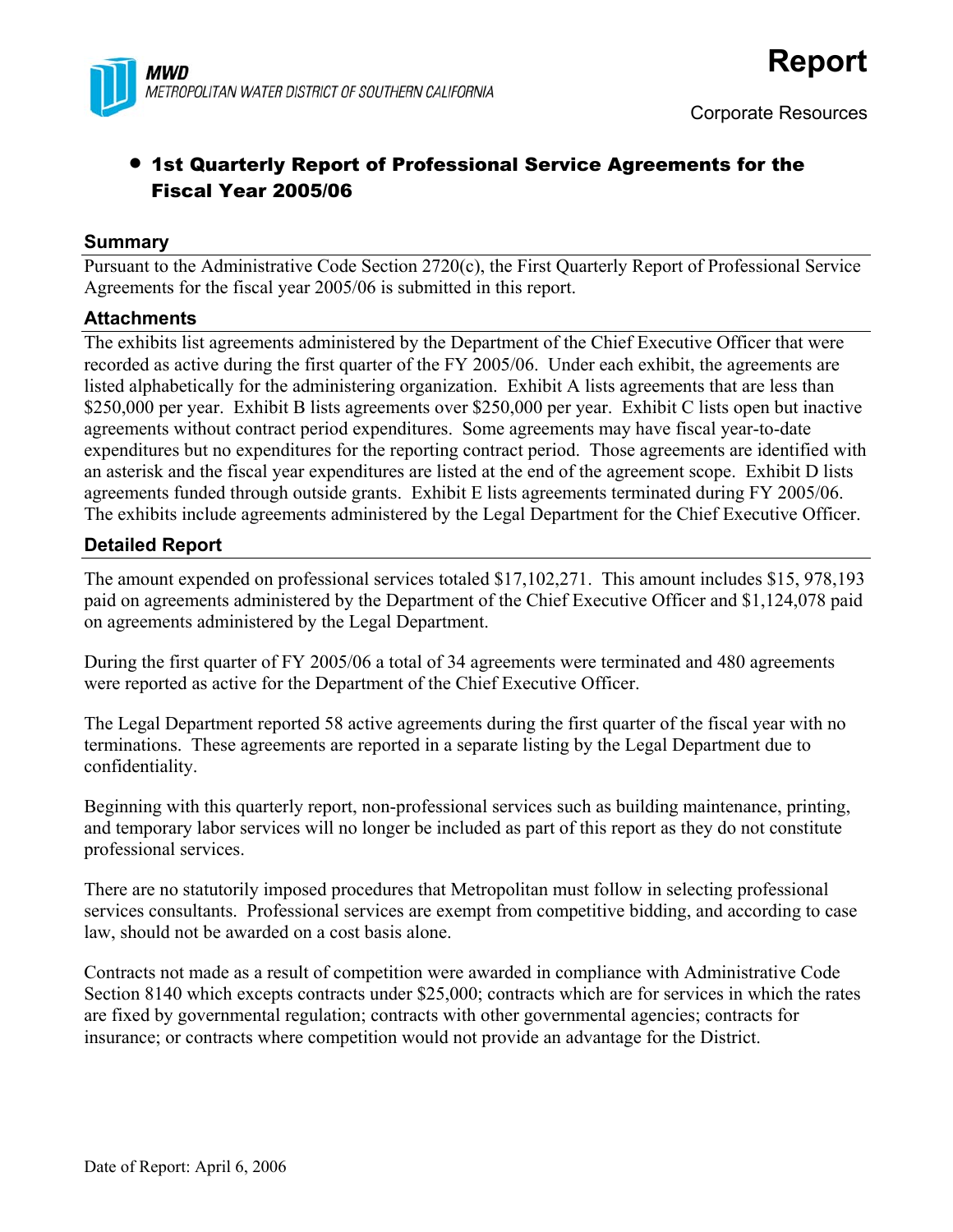

RATHBD01

# **Quarterly Professional Services Agreements Report**

## **Agreement Detail (Exhibit A)**

**Active Agreements Under \$250,000** 

 **From 01-JUL-2005 To 30-SEP-2005 (Reporting Period)** 

| <b>Consultant Name</b>                                                           | Agreement<br><b>Number</b> | Amend<br><b>Number</b> | Organization                                                    | <b>Agreement Scope</b>                                                                                                | Maximum<br>Amount<br>Payable |                | Reporting<br>Period<br><b>Expenditure</b> |
|----------------------------------------------------------------------------------|----------------------------|------------------------|-----------------------------------------------------------------|-----------------------------------------------------------------------------------------------------------------------|------------------------------|----------------|-------------------------------------------|
| <b>BECKER, DON</b>                                                               | 60463                      |                        | <b>Chief Executive's Office</b><br>(Human Resources<br>Section) | To advise and assist Metropolitan with HR Staff and Labor<br>Bargaining Units with Employer-Employee related matters. | \$25,000                     |                | \$19,858                                  |
| <b>BERKHEMER-</b><br>CLAYTON, INC.                                               | 68862                      |                        | <b>Chief Executive's Office</b>                                 | To provide recruitment services for the position of Vice<br>President of External Affairs. (Closed 12/19/05)          | \$50,000                     |                | \$44,970                                  |
| <b>BIDNET</b>                                                                    | 67616                      | $\mathbf{1}$           | <b>Chief Executive's Office</b>                                 | To provide programming service for MWD's Business<br>Outreach Program.                                                | \$10,000                     |                | \$1,280                                   |
| <b>CALIFORNIA</b><br>COMMUNICATIONS,<br>INC.                                     | 60462                      |                        | <b>Chief Executive's Office</b>                                 | To provide a strategic plan for small businesses and opinion<br>leaders on the topic of water. (Closed 3/13/06)       | \$25,000                     |                | \$25,000                                  |
| <b>CALIFORNIA</b><br><b>TRAINING COMPANY</b>                                     | 48613                      | 8                      | <b>Chief Executive's Office</b>                                 | To conduct training workshops on grievance management.                                                                | \$150,000                    |                | \$115,032                                 |
| <b>CHOICEPOINT</b><br><b>BUSINESS AND</b><br><b>GOVERNMENT</b><br>SERVICES, INC. | 57408                      |                        | <b>Chief Executive's Office</b><br>(Human Resources<br>Section) | To provide security and background pre-employment<br>reference checks. RFP 583                                        | $$25,000$ R                  |                | \$12,164                                  |
| CITY OF SAN DIEGO                                                                | 52370                      |                        | <b>Chief Executive's Office</b>                                 | To provide business outreach services. (Closed 11/7/05)                                                               | \$8,000                      | $\overline{R}$ | \$8,000                                   |
| <b>COMCO SAFETY</b><br>CONSULTING, INC.                                          | 47450                      |                        | <b>Chief Executive's Office</b><br>(Human Resources<br>Section) | To provide First Responder Training Services. RFP 538                                                                 | \$40,000 R                   |                | \$5,120                                   |
| <b>COMMUNITY ACTION</b><br>EPA, INC.                                             | 68854                      |                        | <b>Chief Executive's Office</b><br>(Human Resources<br>Section) | To provide employee assistance services. RFP 707                                                                      | \$150,000                    |                | \$11,378                                  |
| <b>CONSULTANT</b><br>BILLING, INC.                                               | 68215                      |                        | <b>Chief Executive's Office</b><br>(Human Resources<br>Section) | To provide an interim Human Resource Manager and audit of<br>HR functions.                                            | \$225,000                    |                | \$20,653                                  |
| <b>CPS HUMAN</b><br><b>RESOURCES</b><br><b>SERVICES</b>                          | 56004                      |                        | <b>Chief Executive's Office</b><br>(Human Resources<br>Section) | To provide a classification and compenstion study for Human<br>Resources. RFP 694                                     | \$77,000                     |                | \$8,980                                   |

R=Renewable Annual Service Agreement, maximum 3-year term. Subsequent years require special approval.

Reporting Period Expenditure - For renewable annual service agreements only, expenditures incurred in the current contract year are included. For all other contracts, expenditures from contract execution through the end of the reporting period are included.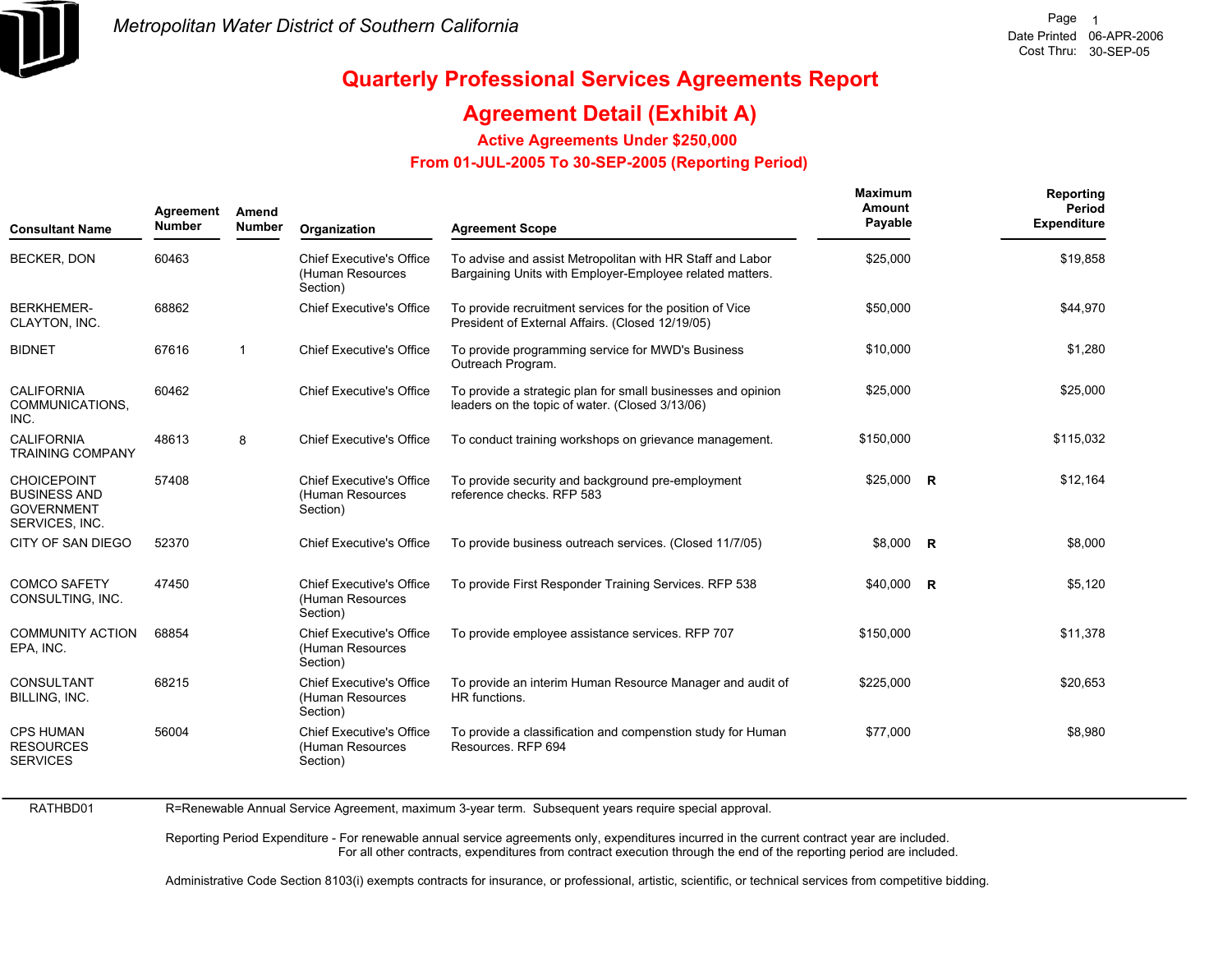

## **Agreement Detail (Exhibit A)**

**Active Agreements Under \$250,000** 

 **From 01-JUL-2005 To 30-SEP-2005 (Reporting Period)** 

| <b>Consultant Name</b>                                            | Agreement<br><b>Number</b> | Amend<br>Number | Organization                                                    | <b>Agreement Scope</b>                                                                                         | Maximum<br>Amount<br>Payable | Reporting<br>Period<br><b>Expenditure</b> |
|-------------------------------------------------------------------|----------------------------|-----------------|-----------------------------------------------------------------|----------------------------------------------------------------------------------------------------------------|------------------------------|-------------------------------------------|
| CRITERIA, LLC                                                     | 60906                      |                 | <b>Chief Executive's Office</b><br>(Human Resources<br>Section) | To provide training services on "Writing Better RFPs". (Closed<br>2/15/06                                      | \$20,500                     | \$8,200                                   |
| ELLIOTT & LESTER.<br>INC.                                         | 61475                      |                 | <b>Chief Executive's Office</b>                                 | To function as Metropolitan's ethics officer. RFP 676                                                          | $$100,000$ R                 | \$35,000                                  |
| EMA, INC.                                                         | 55218                      | -1              | <b>Chief Executive's Office</b><br>(Human Resources<br>Section) | To conduct a Training Needs Analysis for MWD SCADA<br>system. RFP 554                                          | \$60,000                     | \$45,362                                  |
| EMA, INC.                                                         | 63635                      |                 | <b>Chief Executive's Office</b>                                 | To provide real estate strategic planning and consulting<br>services. (Closed 12/19/05)                        | \$12,000                     | \$12,000                                  |
| GOMODESIGN, INC.                                                  | 54061                      | 3               | <b>Chief Executive's Office</b>                                 | To develop brochures and press kits for external audiences.<br>(Closed 10/26/05) RFQ 616                       | \$37,000                     | \$31,922                                  |
| KCI                                                               | 60466                      |                 | <b>Chief Executive's Office</b><br>(Human Resources<br>Section) | To provide training classes for the STAR program for<br>managers.                                              | \$25,000                     | \$12,000                                  |
| LIEBERT, CASSIDY &<br><b>WHITMORE</b>                             | 60452                      | -1              | <b>Chief Executive's Office</b><br>(Human Resources<br>Section) | To provide Metropolitan with negotiation services to reach an<br>agreement with the employee bargaining units. | \$249,000                    | \$128,632                                 |
| <b>MCGUIRE COMPANY</b>                                            | 48612                      | -1              | <b>Chief Executive's Office</b>                                 | To provide services regarding legislative issues.                                                              | \$230,000                    | \$229,943                                 |
| <b>MCGUIRE</b><br><b>ENVIRONMENTAL</b><br><b>CONSULTANTS INC.</b> | 60900                      | -1              | <b>Chief Executive's Office</b>                                 | To provide urban design and planning concepts for<br>Metropolitan owned land.                                  | \$55,000                     | \$49,401                                  |
| <b>NATEC</b><br>INTERNATIONAL, INC.                               | 51546                      | -1              | <b>Chief Executive's Office</b><br>(Human Resources<br>Section) | To provide asbestos gasket removal training. RFP 553                                                           | $$14,000$ R                  | \$6,000                                   |
| <b>NETWORK</b><br><b>ENVIRONMENTAL</b><br><b>SYSTEMS</b>          | 48611                      |                 | <b>Chief Executive's Office</b><br>(Human Resources<br>Section) | To provide DOT hazardous material regulations training.                                                        | \$24,000                     | \$20,206                                  |

RATHBD01

R=Renewable Annual Service Agreement, maximum 3-year term. Subsequent years require special approval.

Reporting Period Expenditure - For renewable annual service agreements only, expenditures incurred in the current contract year are included. For all other contracts, expenditures from contract execution through the end of the reporting period are included.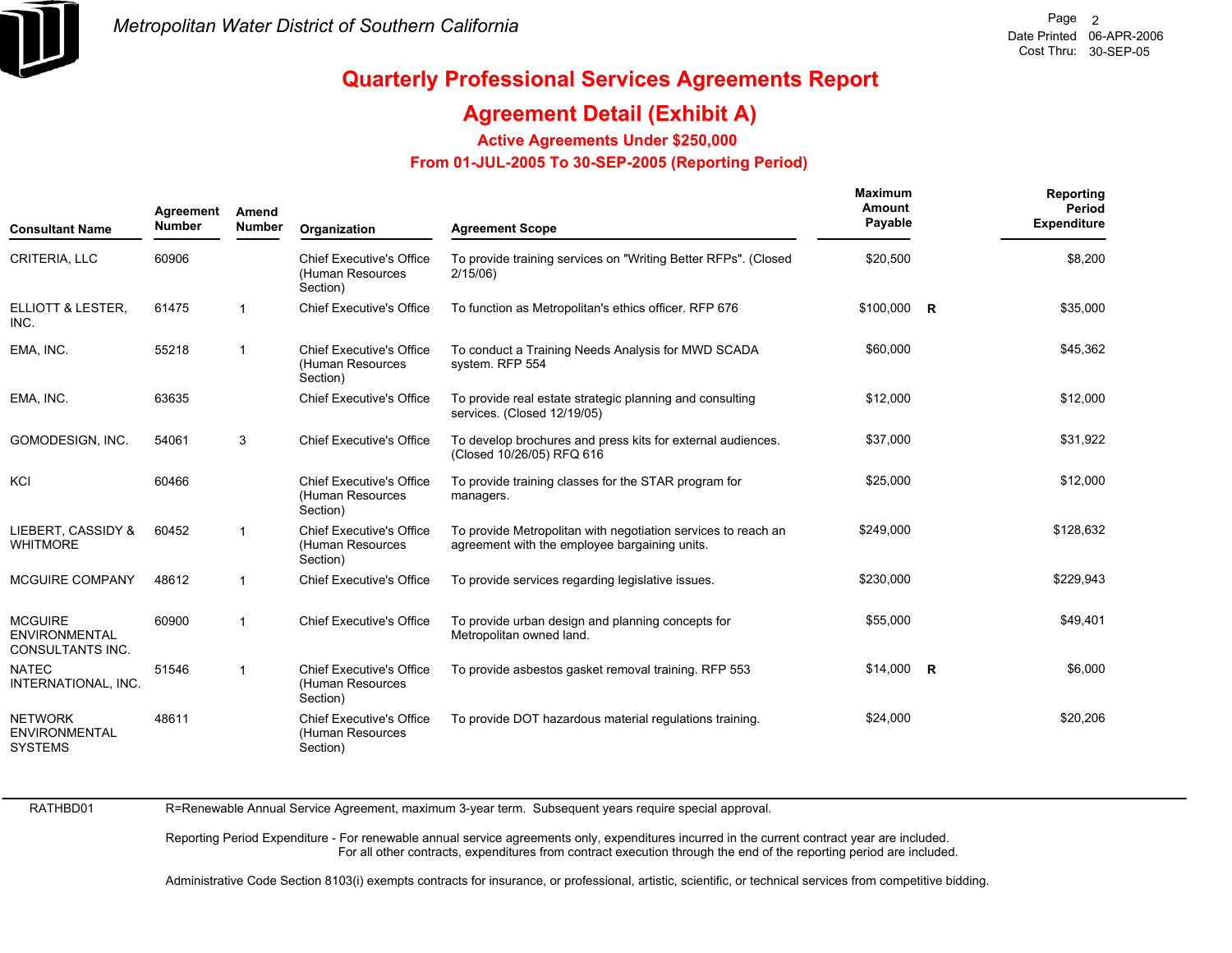

## **Agreement Detail (Exhibit A)**

**Active Agreements Under \$250,000** 

 **From 01-JUL-2005 To 30-SEP-2005 (Reporting Period)** 

| <b>Consultant Name</b>                                         | Agreement<br><b>Number</b> | Amend<br><b>Number</b> | Organization                                                    | <b>Agreement Scope</b>                                                                                                                         | Maximum<br><b>Amount</b><br>Payable |                         | Reporting<br>Period<br><b>Expenditure</b> |
|----------------------------------------------------------------|----------------------------|------------------------|-----------------------------------------------------------------|------------------------------------------------------------------------------------------------------------------------------------------------|-------------------------------------|-------------------------|-------------------------------------------|
| NETWORK, INC.                                                  | 57799                      |                        | <b>Chief Executive's Office</b>                                 | To develop and operate an Ethics and Compliance Hotline<br>Program.                                                                            | \$10,000                            | <b>R</b>                | \$6,059                                   |
| <b>NEW HORIZONS</b><br><b>COMPUTER</b><br><b>LEARNING CTR.</b> | 60897                      |                        | <b>Chief Executive's Office</b><br>(Human Resources<br>Section) | To provide computer application and technical training. RFP<br>634                                                                             | \$30,000                            | $\overline{\mathbf{R}}$ | \$2,950                                   |
| <b>NORTH AMERICAN</b><br><b>CRANE BUREAU</b><br>WEST, INC.     | 51545                      |                        | <b>Chief Executive's Office</b><br>(Human Resources<br>Section) | To provide training services for crane operator safety. RFP<br>562                                                                             | $$40,000$ R                         |                         | \$16,805                                  |
| <b>OCEANCREST</b><br>TECHNOLOGIES, INC.                        | 60895                      | 3                      | <b>Chief Executive's Office</b><br>(Human Resources<br>Section) | To provide computer software and technical training. RFP 634                                                                                   | \$40,000                            |                         | \$28,538                                  |
| <b>PARTNERS IN</b><br><b>ENTERPRISE, INC.</b>                  | 58441                      |                        | <b>Chief Executive's Office</b><br>(Human Resources<br>Section) | To develop and present a training program "Thinking About<br>Becoming a Manager".                                                              | \$25,000                            |                         | \$10,500                                  |
| RITZ, DEAN                                                     | 62416                      | $\mathbf{1}$           | <b>Chief Executive's Office</b>                                 | To provide services for the Ethics office website. (Closed<br>12/19/05)                                                                        | \$19,000                            |                         | \$11,024                                  |
| <b>RJA MANAGEMENT</b><br>SERVICES, INC.                        | 66416                      | 1                      | <b>Chief Executive's Office</b><br>(Human Resources<br>Section) | To provide executive recruitment search for Assistant<br>Controller.                                                                           | \$29,500                            |                         | \$25,045                                  |
| <b>ROBERTS</b><br>CONSULTING GROUP,<br><b>INC</b>              | 65420                      |                        | <b>Chief Executive's Office</b>                                 | To provide recruitment services for the CEO position. (Closed<br>12/19/05)                                                                     | \$41,130                            |                         | \$41,130                                  |
| <b>ROUNDS. MILLER</b><br>AND ASSOCIATES                        | 60465                      |                        | <b>Chief Executive's Office</b><br>(Human Resources<br>Section) | To provide project management training.                                                                                                        | \$24,200                            |                         | \$6,000                                   |
| <b>STARLIGHT</b><br>EDUCATION, INC.                            | 58439                      | $\overline{1}$         | <b>Chief Executive's Office</b><br>(Human Resources<br>Section) | To provide computer software and technical training. RFP 634                                                                                   | \$50,000 R                          |                         | \$29,400                                  |
| WATKINS, DANIEL W.                                             | 46212                      |                        | <b>Chief Executive's Office</b>                                 | To research and investigate potential water resources,<br>transfers and prospects, and assist with legal and research<br>opinions and reports. | \$38,000                            |                         | \$13,077                                  |

RATHBD01 R=Renewable Annual Service Agreement, maximum 3-year term. Subsequent years require special approval.

> Reporting Period Expenditure - For renewable annual service agreements only, expenditures incurred in the current contract year are included. For all other contracts, expenditures from contract execution through the end of the reporting period are included.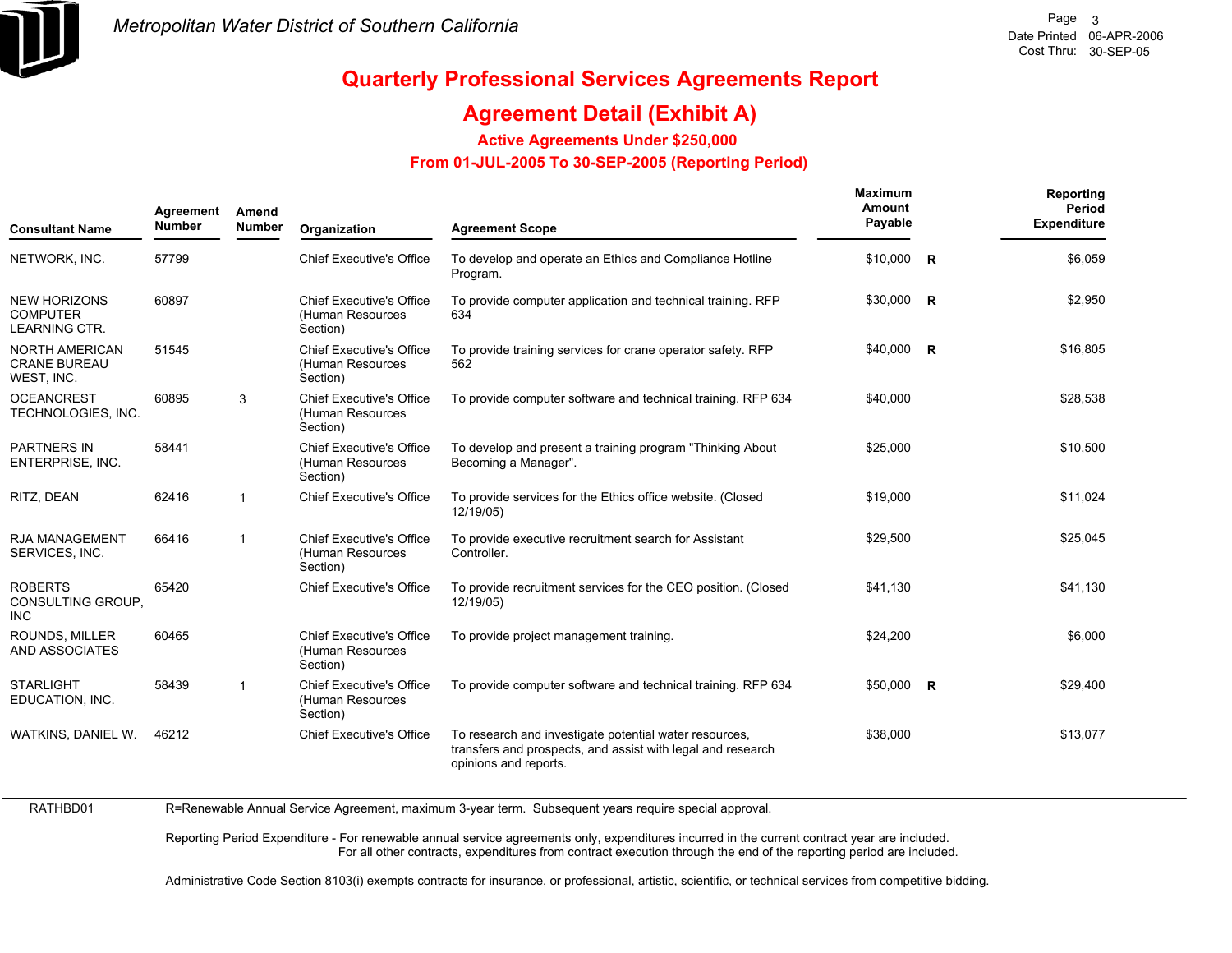

## **Agreement Detail (Exhibit A)**

**Active Agreements Under \$250,000** 

 **From 01-JUL-2005 To 30-SEP-2005 (Reporting Period)** 

| <b>Consultant Name</b>                                  | Agreement<br><b>Number</b> | Amend<br><b>Number</b> | Organization                  | <b>Agreement Scope</b>                                                                                    | Maximum<br>Amount<br>Payable | Reporting<br>Period<br><b>Expenditure</b> |
|---------------------------------------------------------|----------------------------|------------------------|-------------------------------|-----------------------------------------------------------------------------------------------------------|------------------------------|-------------------------------------------|
| <b>CAL POLY POMONA</b><br>FOUNDATION, INC.              | 65056                      |                        | <b>External Affairs Group</b> | To provide support for the Solar Cup 2005 event.                                                          | \$61,400                     | \$35,688                                  |
| CAPITOL ADVOCACY,<br><b>LLC</b>                         | 57626                      |                        | <b>External Affairs Group</b> | To provide legislative consulting services. (Closed 2/7/06)                                               | \$125,000                    | \$120,000                                 |
| CAPITOL ADVOCACY,<br><b>LLC</b>                         | 62420                      |                        | <b>External Affairs Group</b> | To provide services regarding legislative matters for the<br>CALFED Bay-Delta Program.                    | \$135,000                    | \$100,232                                 |
| <b>CORNERSTONE</b><br><b>GOVERNMENT</b><br>AFFAIRS, LLC | 63640                      | $\overline{2}$         | <b>External Affairs Group</b> | To provide assistance in monitoring legislative action<br>regarding water issues concerning Metropolitan. | \$205,000                    | \$121,242                                 |
| <b>ELLSWORTH</b><br>CONSULTING, LLC                     | 60293                      | $\mathbf{1}$           | <b>External Affairs Group</b> | To provide strategic advice on key legislative issues regarding<br>CALFED, energy, MTBE and perchlorate.  | \$248,500                    | \$193,851                                 |
| FRESHMAN KAST,<br>INC.                                  | 66406                      | $\mathbf 1$            | <b>External Affairs Group</b> | To provide legislative support services.                                                                  | \$125,000                    | \$60,000                                  |
| <b>IMMERSIV MEDIA,</b><br>INC.                          | 57394                      |                        | <b>External Affairs Group</b> | To provide web services. RFP 632                                                                          | \$249,995 R                  | \$164,730                                 |
| LEE & SMITH, PC                                         | 63638                      | $\overline{2}$         | <b>External Affairs Group</b> | To develop strategies and issues regarding the Colorado<br>River.                                         | \$185,000                    | \$38,000                                  |
| <b>MANATT, PHELPS &amp;</b><br>PHILLIPS, LLP            | 59670                      | -1                     | <b>External Affairs Group</b> | To provide consulting and advocacy services related to<br>CALFED and Proposition 50.                      | \$90,000                     | \$80,000                                  |
| <b>MATRIX</b><br><b>COMMUNICATIONS</b>                  | 57806                      | $\overline{2}$         | <b>External Affairs Group</b> | To provide a 75th anniversary commemorative video. (Closed<br>$2/2/06$ )                                  | \$70,908                     | \$70,908                                  |
| MC CONNELL,<br>ATTORNEY-AT-LAW,<br>JAMES F.             | 66408                      | $\mathbf{1}$           | <b>External Affairs Group</b> | To provide assistance in pursuing federal funding for<br>recreation and archaeological facilities.        | \$85,000                     | \$30,607                                  |
| MCGUIRE COMPANY                                         | 65043                      | -1                     | <b>External Affairs Group</b> | To provide legislative analytical services and to support<br>Washington, D.C. Office.                     | \$241,000                    | \$58,480                                  |

RATHBD01

R=Renewable Annual Service Agreement, maximum 3-year term. Subsequent years require special approval.

Reporting Period Expenditure - For renewable annual service agreements only, expenditures incurred in the current contract year are included. For all other contracts, expenditures from contract execution through the end of the reporting period are included.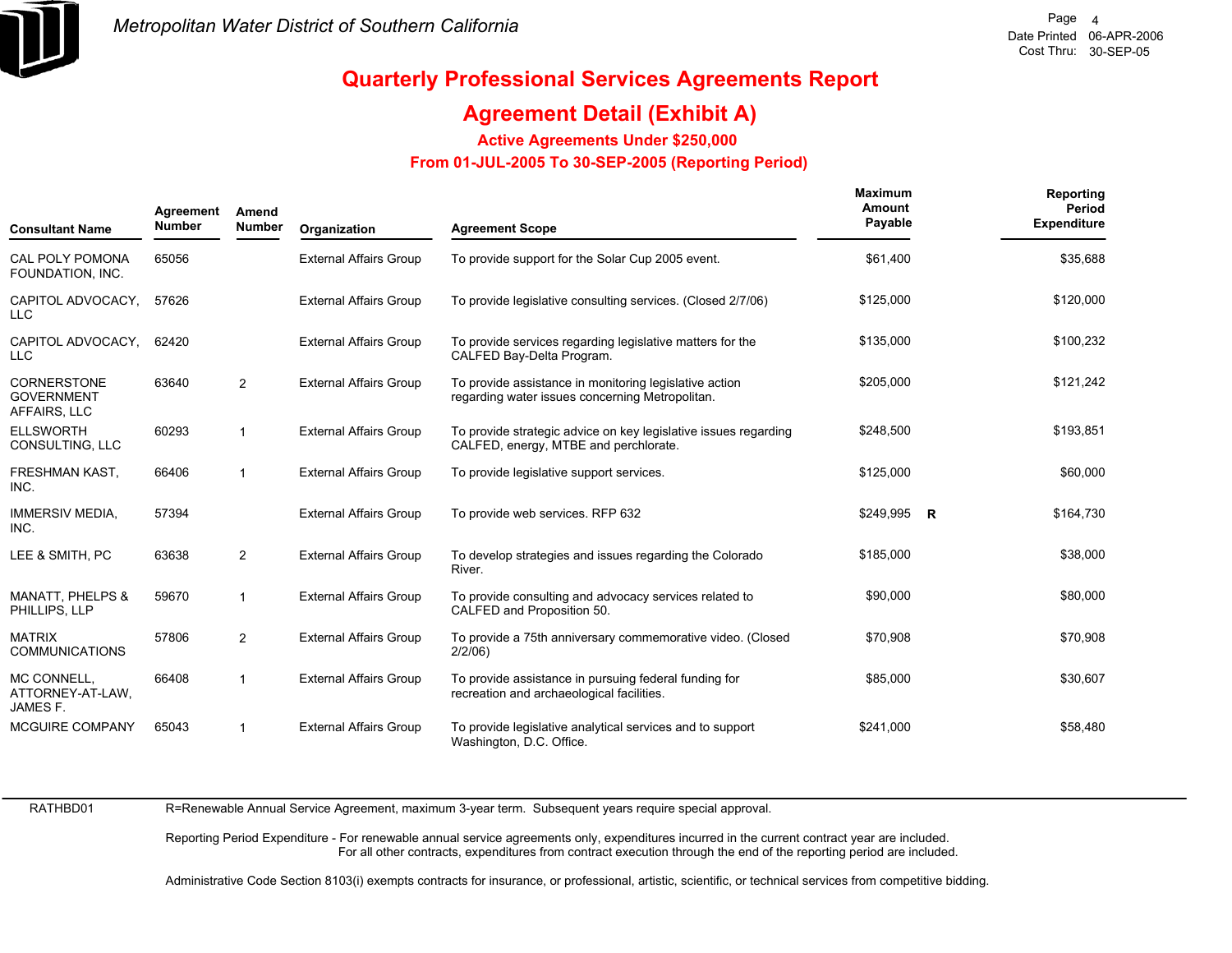

## **Agreement Detail (Exhibit A)**

**Active Agreements Under \$250,000** 

 **From 01-JUL-2005 To 30-SEP-2005 (Reporting Period)** 

| <b>Consultant Name</b>                                           | Agreement<br><b>Number</b> | Amend<br><b>Number</b> | Organization                   | <b>Agreement Scope</b>                                                                                                                         | Maximum<br>Amount<br>Payable | Reporting<br>Period<br><b>Expenditure</b> |
|------------------------------------------------------------------|----------------------------|------------------------|--------------------------------|------------------------------------------------------------------------------------------------------------------------------------------------|------------------------------|-------------------------------------------|
| RANCHO SANTA ANA<br><b>BOTANIC GARDEN</b>                        | 62404                      |                        | <b>External Affairs Group</b>  | To provide horticultural expertise to develop a native plant<br>information program for the general public.                                    | \$235,000                    | \$85,000                                  |
| <b>RIVERSIDE COUNTY</b><br><b>REGIONAL</b>                       | 53619                      | $\mathbf{1}$           | <b>External Affairs Group</b>  | To provide an environmental education program on the Santa<br>Rosa Plateau. (Closed 10/26/05)                                                  | \$190,000                    | \$176,823                                 |
| <b>SLOAT HIGGINS</b><br><b>JENSEN &amp;</b><br><b>ASSOCIATES</b> | 51131                      |                        | <b>External Affairs Group</b>  | To provide legislative and regulatory services.                                                                                                | \$150,000                    | \$144,000                                 |
| <b>SLOAT HIGGINS</b><br><b>JENSEN &amp;</b><br><b>ASSOCIATES</b> | 62421                      |                        | <b>External Affairs Group</b>  | To provide assistance with strategy i.e., planning on CALFED<br>Bay/Delta Programs.                                                            | \$200,000                    | \$135,000                                 |
| <b>SLOAT HIGGINS</b><br><b>JENSEN &amp;</b><br><b>ASSOCIATES</b> | 57625                      |                        | <b>External Affairs Group</b>  | To provide assistance on regulatory issues related to regional<br>water reliability.                                                           | \$162,000                    | \$144,000                                 |
| THE DOLPHIN<br>GROUP, INC.                                       | 60455                      |                        | <b>External Affairs Group</b>  | To develop and coordinate a water policy exchange program<br>with focus on urban agricultural transfer, storage and water<br>exchange efforts. | \$121,500                    | \$104,759                                 |
| TRES ES, LLC                                                     | 60456                      |                        | <b>External Affairs Group</b>  | To assist in promoting Metropolitan's position on legislative<br>issues affecting operations and finances.                                     | \$140,000                    | \$100,000                                 |
| <b>WILKIN GUGE</b><br><b>MARKETING</b>                           | 67618                      |                        | <b>External Affairs Group</b>  | To design & implement a market research study for fresh-<br>water fishing regarding DVL.                                                       | \$24,950                     | \$22,942                                  |
| ARMSTRONG LAING.<br>INC.                                         | 41820                      | $\mathbf{1}$           | <b>Chief Financial Officer</b> | To provide technical services for Activity-Based Costing<br>Version 1.4.1. (Closed 11/4/05) RFP 497                                            | \$130,000                    | \$99,847                                  |
| <b>BARTEL</b><br>ASSOCIATES, LLC                                 | 60899                      | $\overline{2}$         | <b>Chief Financial Officer</b> | To provide actuarial services for MWD's retiree healthcare<br>obligations.                                                                     | \$42,000                     | \$5,125                                   |
| <b>CLARK CONSULTING.</b><br>INC.                                 | 51544                      | $\overline{2}$         | <b>Chief Financial Officer</b> | To provide investment consulting.                                                                                                              | \$80,000 R                   | \$42,750                                  |
| <b>DRIVER ALLIANT</b><br><b>INSURANCE</b><br><b>SERVICES</b>     | 65057                      |                        | <b>Chief Financial Officer</b> | To provide insurance brokerage services. RFP 711                                                                                               | $$125,000$ R                 | \$80,000                                  |

RATHBD01 R=Renewable Annual Service Agreement, maximum 3-year term. Subsequent years require special approval.

> Reporting Period Expenditure - For renewable annual service agreements only, expenditures incurred in the current contract year are included. For all other contracts, expenditures from contract execution through the end of the reporting period are included.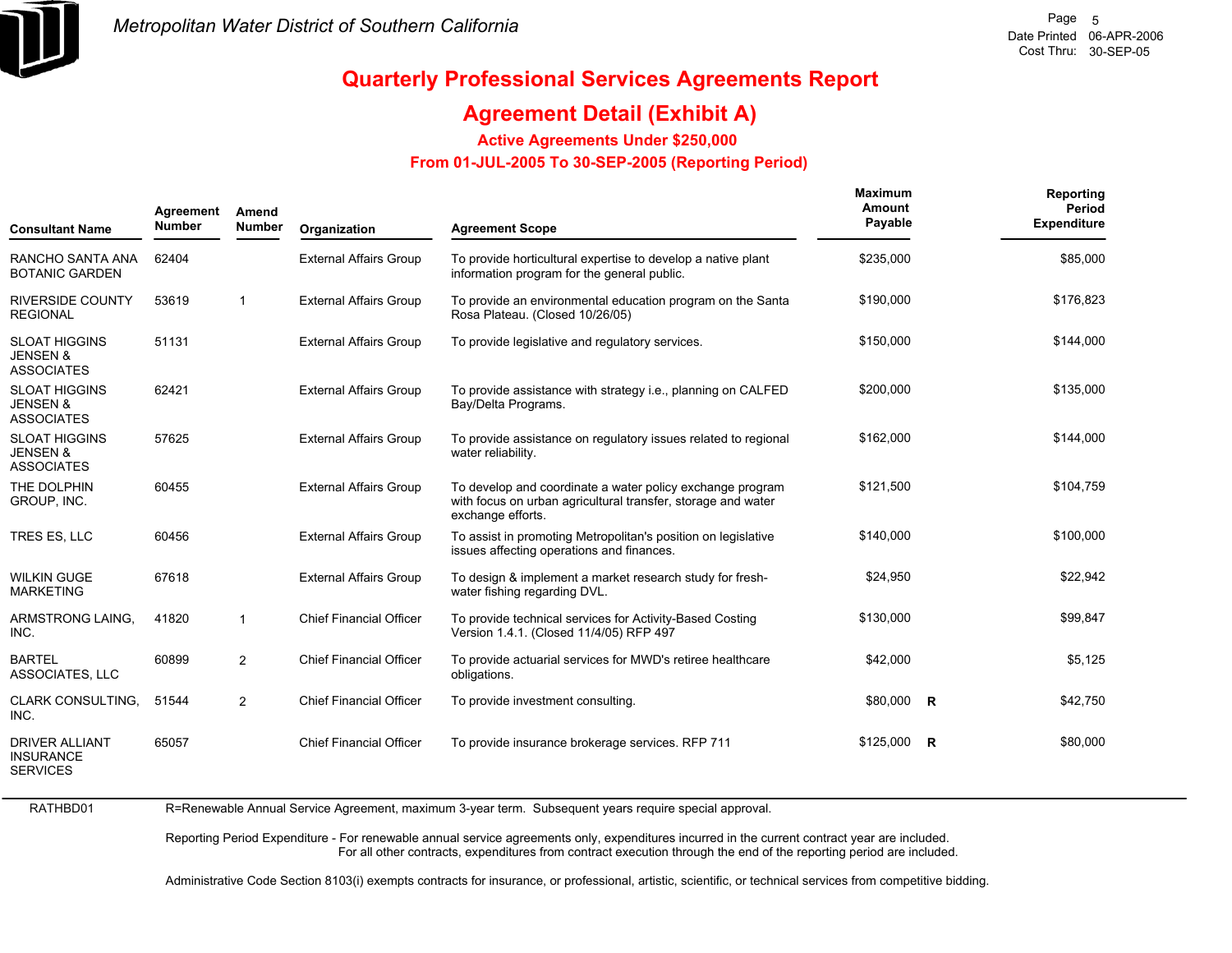

## **Agreement Detail (Exhibit A)**

**Active Agreements Under \$250,000** 

 **From 01-JUL-2005 To 30-SEP-2005 (Reporting Period)** 

| <b>Consultant Name</b>                                     | Agreement<br><b>Number</b> | Amend<br><b>Number</b> | Organization                   | <b>Agreement Scope</b>                                                                                | Maximum<br>Amount<br>Payable | Reporting<br><b>Period</b><br><b>Expenditure</b> |
|------------------------------------------------------------|----------------------------|------------------------|--------------------------------|-------------------------------------------------------------------------------------------------------|------------------------------|--------------------------------------------------|
| FARLEY CONSULTING 50301<br><b>SERVICES</b>                 |                            | $\mathbf{1}$           | <b>Chief Financial Officer</b> | To provide claims auditing services. RFP 514                                                          | \$36,000                     | \$16,800                                         |
| <b>FOCUSED</b><br>MANAGEMENT, INC.                         | 36096                      | 3                      | <b>Chief Financial Officer</b> | To provide Activity Based Costing (ABC) implementation<br>facilitation and coaching. (Closed 11/4/05) | \$185,000                    | \$134,014                                        |
| <b>HILLSWICK ASSET</b><br><b>MANAGEMENT</b>                | 48306                      | $\mathbf{1}$           | <b>Chief Financial Officer</b> | To provide investment management services. RFP 516                                                    | \$180,000 R                  | \$43,292                                         |
| <b>MERGANSER</b><br>CAPITAL<br><b>MANAGEMENT LP</b>        | 48307                      |                        | <b>Chief Financial Officer</b> | To provide investment manager services. RFP 516                                                       | $$216,000$ R                 | \$85,592                                         |
| <b>MUNI FINANCIAL</b>                                      | 48311                      | $\mathbf{1}$           | <b>Chief Financial Officer</b> | To administer Metropolitan's Water Standby Charge Program.<br>(Closed 4/4/06) RFP 543                 | $$249,000$ R                 | \$39,558                                         |
| <b>MUNI FINANCIAL</b>                                      | 68197                      |                        | <b>Chief Financial Officer</b> | Tp provide consulting services for the Water Standby Charge<br>Program. RFP 731                       | \$198,000 R                  | \$38,864                                         |
| PUBLIC FINANCIAL<br>MANAGEMENT, INC.                       | 53617                      |                        | <b>Chief Financial Officer</b> | To provide financial advisory services. RFP 598                                                       | \$100,000 R                  | \$57,109                                         |
| <b>SHOGREN CAREERS</b>                                     | 54398                      | $\mathbf{1}$           | <b>Chief Financial Officer</b> | To provide assistance with Metropolitan's worker's<br>compensation claims.                            | $$15,000$ R                  | \$3,256                                          |
| <b>SYMPRO</b>                                              | 42652                      | $\mathbf{1}$           | <b>Chief Financial Officer</b> | To provide an investment software support system. RFP 495                                             | $$11,667$ R                  | \$9,580                                          |
| <b>ADVANCED MAPPING</b><br><b>SOLUTIONS</b>                | 57795                      | $\mathbf{1}$           | Corporate Resources            | To provide GIS technical management support services. RFP<br>572                                      | \$238,000 R                  | \$205,875                                        |
| <b>AERIAL</b><br><b>INFORMATION</b><br>SYSTEMS, INC.       | 66403                      | $\mathbf{1}$           | <b>Corporate Resources</b>     | To provide EGIS repository services including data<br>management and maintenance. RFP 572             | \$149,999                    | \$25,503                                         |
| <b>APPLICATIONS</b><br><b>SOFTWARE</b><br>TECHNOLOGY CORP. | 68864                      |                        | <b>Corporate Resources</b>     | To provide IT services for Oracle Reporting, and Active<br>Directory Interface Services. RFP 572      | \$95,000                     | \$15,000                                         |

RATHBD01

R=Renewable Annual Service Agreement, maximum 3-year term. Subsequent years require special approval.

Reporting Period Expenditure - For renewable annual service agreements only, expenditures incurred in the current contract year are included. For all other contracts, expenditures from contract execution through the end of the reporting period are included.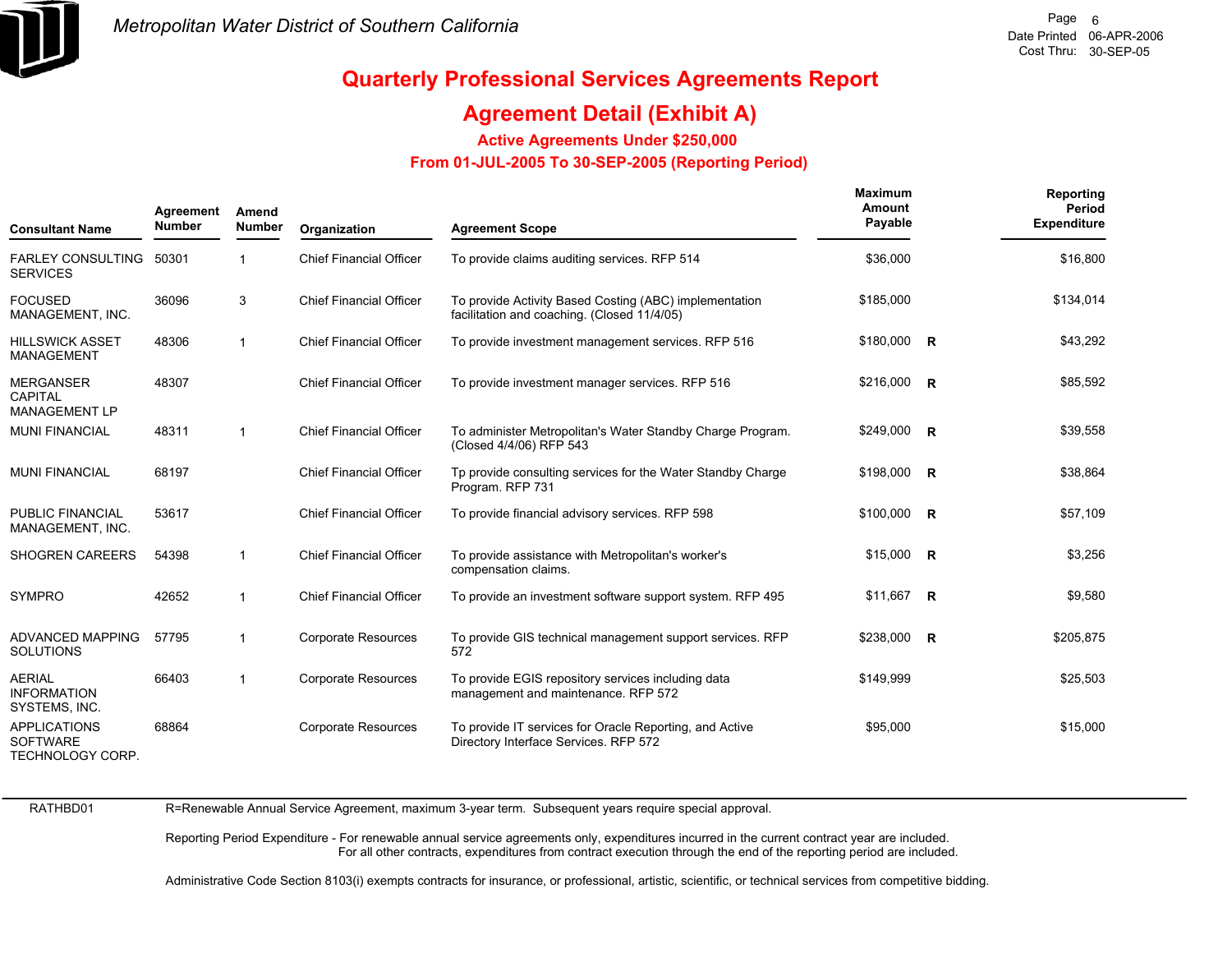

## **Agreement Detail (Exhibit A)**

**Active Agreements Under \$250,000** 

 **From 01-JUL-2005 To 30-SEP-2005 (Reporting Period)** 

| <b>Consultant Name</b>                                                 | Agreement<br><b>Number</b> | Amend<br><b>Number</b> | Organization               | <b>Agreement Scope</b>                                                                                                           | Maximum<br>Amount<br>Payable |                | Reporting<br>Period<br><b>Expenditure</b> |
|------------------------------------------------------------------------|----------------------------|------------------------|----------------------------|----------------------------------------------------------------------------------------------------------------------------------|------------------------------|----------------|-------------------------------------------|
| <b>APPLIED</b><br>EARTHWORKS, INC.                                     | 56610                      | $\mathbf 1$            | <b>Corporate Resources</b> | To provide on-call cultural resource management services.<br><b>RFP 602</b>                                                      | \$200,000                    | $\mathsf{R}$   | \$3,701                                   |
| <b>BIDNET</b>                                                          | 61480                      | 3                      | <b>Corporate Resources</b> | To provide web-based solicitation services for purchasing.<br>construction, and professional services teams. RFP 648             | \$165,000 R                  |                | \$46,120                                  |
| <b>BLACK &amp; VEATCH</b>                                              | 51125                      | $\mathbf{1}$           | <b>Corporate Resources</b> | To provide on-call hydraulic engineering services. RFQ 557                                                                       | \$245,000                    | $\overline{R}$ | \$59,415                                  |
| <b>BLIU CONSULTING</b><br><b>GROUP LLC</b>                             | 68856                      |                        | <b>Corporate Resources</b> | To provide Project Management Services for the Business<br>Systems Data Recovery project. RFP 572                                | \$247,000                    |                | \$98,087                                  |
| BLOOSTON,<br>MORDKOFSKY,<br><b>DICKENS, DUFFY &amp;</b><br>PRENDERGAST | 44192                      | $\mathbf{1}$           | <b>Corporate Resources</b> | To provide services regarding FCC laws and regulations.<br>(Closed 1/10/06) RFP 477                                              | \$60,000 R                   |                | \$47,681                                  |
| <b>BRUCKNER &amp;</b><br><b>ASSOCIATES</b>                             | 61483                      | $\mathbf{1}$           | <b>Corporate Resources</b> | To provide updates to Metropolitan's emergency plan and<br>evaluate the High Rise Safety training video.                         | \$5,000                      |                | \$1,600                                   |
| CAL POLY POMONA<br>FOUNDATION, INC.                                    | 54064                      |                        | <b>Corporate Resources</b> | To provide an internship program for students majoring in<br>engineering.                                                        | $$245,000$ R                 |                | \$30,460                                  |
| CH2M HILL, INC.                                                        | 60458                      |                        | <b>Corporate Resources</b> | To provide value engineering, benchmark, and QA/QC<br>services. RFP 624                                                          | \$240,000 R                  |                | \$43,040                                  |
| CHICAGO TITLE CO.                                                      | 48319                      | $\mathbf{1}$           | <b>Corporate Resources</b> | To provide land title research services. RFP 535                                                                                 | \$249,000                    |                | \$78,300                                  |
| <b>CIBOLA SYSTEMS</b><br><b>CORPORATION</b>                            | 44950                      | $\overline{2}$         | <b>Corporate Resources</b> | To provide maintenance and support for MWD's audiovisual<br>systems. RFP 509                                                     | $$30,000$ R                  |                | \$29,056                                  |
| CMC AMERICAS, INC.                                                     | 62409                      | 4                      | <b>Corporate Resources</b> | To provide design development and deployment of the<br>Business Systems Data Recovery Project. (Closed 2/1/06)<br><b>RFP 572</b> | \$249,999                    |                | \$234,977                                 |
| CMC AMERICAS, INC.                                                     | 70953                      |                        | <b>Corporate Resources</b> | To provide project management and technical engineering<br>services for the Business System Data Recovery project.<br>RFQ572:1-4 | \$178,000                    |                | \$7,800                                   |

RATHBD01 R=Renewable Annual Service Agreement, maximum 3-year term. Subsequent years require special approval.

> Reporting Period Expenditure - For renewable annual service agreements only, expenditures incurred in the current contract year are included. For all other contracts, expenditures from contract execution through the end of the reporting period are included.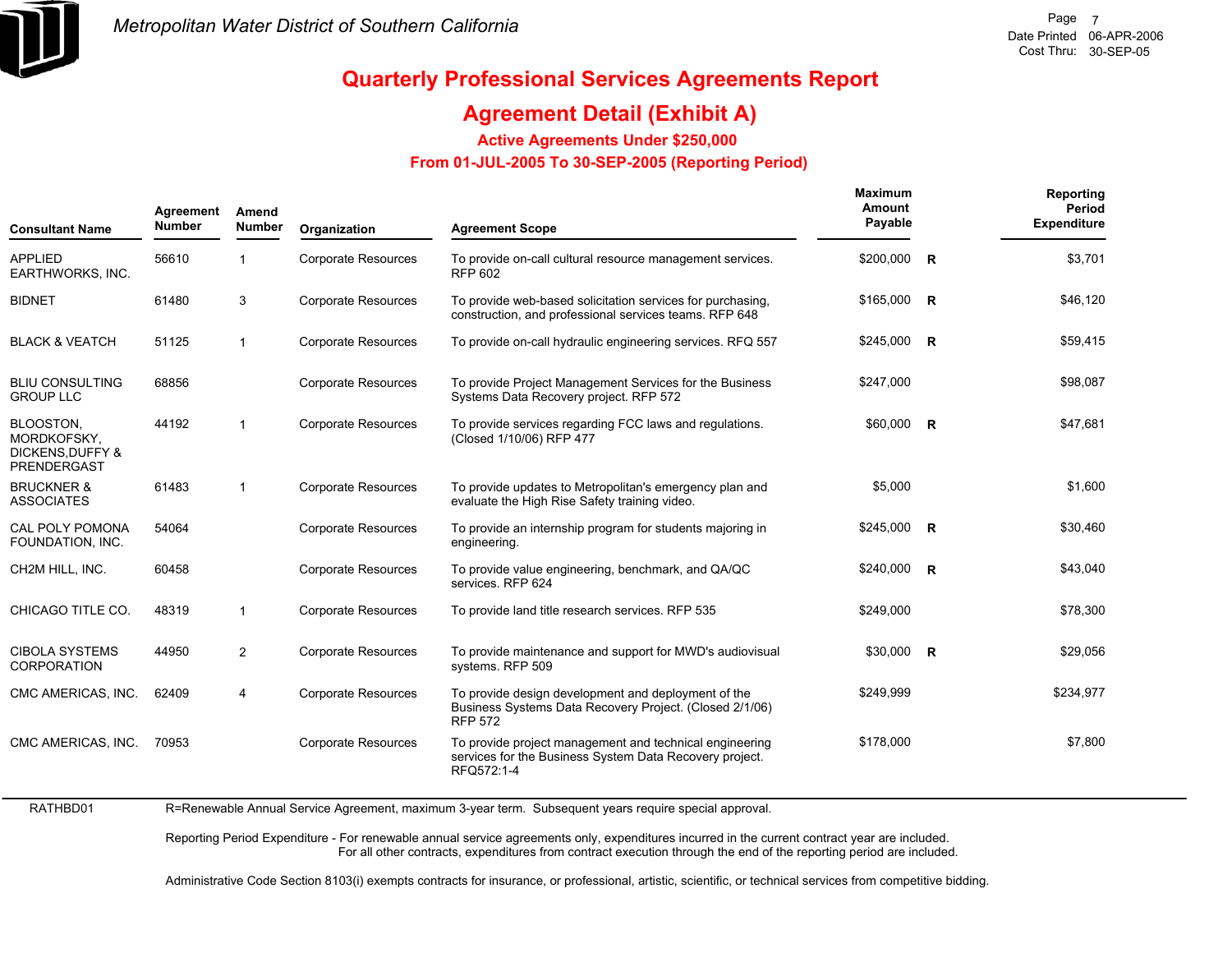

## **Agreement Detail (Exhibit A)**

**Active Agreements Under \$250,000** 

 **From 01-JUL-2005 To 30-SEP-2005 (Reporting Period)** 

| <b>Consultant Name</b>                                      | Agreement<br><b>Number</b> | Amend<br><b>Number</b> | Organization               | <b>Agreement Scope</b>                                                                                     | Maximum<br>Amount<br>Payable | Reporting<br>Period<br><b>Expenditure</b> |
|-------------------------------------------------------------|----------------------------|------------------------|----------------------------|------------------------------------------------------------------------------------------------------------|------------------------------|-------------------------------------------|
| <b>CONTROL RISKS</b><br>GROUP, L.L.C.                       | 48610                      | 2                      | Corporate Resources        | To provide security system improvement design & installation<br>support services.                          | \$142,100                    | \$118,106                                 |
| <b>COURION</b><br><b>CORPORATION</b>                        | 67617                      | $\mathbf{1}$           | <b>Corporate Resources</b> | To install Password/Account Courier products to provide<br>functionality and securtiy for password resets. | \$100,000                    | \$30,143                                  |
| <b>DAVID EVANS AND</b><br>ASSOCIATES, INC.                  | 54071                      |                        | <b>Corporate Resources</b> | To provide surveying, mapping and related services. RFP 568                                                | \$248,900 R                  | \$112,440                                 |
| DCSE, INC.                                                  | 57810                      |                        | <b>Corporate Resources</b> | To provide GIS web interface for enterprise-wide access to<br>Metropolitan maps and related data. RFP 572  | \$200,000 R                  | \$105,450                                 |
| <b>DENNIS FINN</b><br><b>PHOTOGRAPHY</b>                    | 60282                      | $\mathbf{1}$           | <b>Corporate Resources</b> | To provide as-needed photography services. RFQ 573                                                         | $$24,500$ R                  | \$1,027                                   |
| DUAL GRAPHICS, INC.                                         | 46219                      |                        | <b>Corporate Resources</b> | To provide on-call printing services. (Closed 10/21/05) RFP<br>480                                         | $$200,000$ R                 | \$34,972                                  |
| <b>ECONOMIC</b><br><b>RESEARCH</b><br><b>ASSOCIATES</b>     | 67606                      |                        | Corporate Resources        | To assist MWD in development of a Diamond Valley Lake<br>Business Plan.                                    | \$24,900                     | \$2,363                                   |
| EMA, INC.                                                   | 67619                      |                        | <b>Corporate Resources</b> | To conduct a study evaluating the Water System Control<br>Master Plan, RFP 667                             | \$232,480                    | \$109,118                                 |
| <b>ENGINEERING</b><br><b>SYSTEMS</b>                        | 57405                      |                        | <b>Corporate Resources</b> | To provide GIS architectural services. RFP 572                                                             | \$249,999 R                  | \$264,080                                 |
| <b>ENVIRO DYNAMICS,</b><br>INC.                             | 57036                      | $\mathbf{1}$           | <b>Corporate Resources</b> | To provide technical support for health, safety, and<br>environmental modules.                             | \$140,000                    | \$27,811                                  |
| <b>ENVIRONMENTAL</b><br><b>SCIENCE</b><br><b>ASSOCIATES</b> | 36116                      |                        | Corporate Resources        | To provide on-call environmental planning services. RFP 374                                                | $$245,000$ R                 | \$953                                     |
| <b>ENVIRONMENTAL</b><br><b>SCIENCE</b><br><b>ASSOCIATES</b> | 53628                      |                        | Corporate Resources        | To provide planning and environmental impact report<br>services. RFP 546                                   | \$240,000 R                  | \$72,008                                  |

RATHBD01

R=Renewable Annual Service Agreement, maximum 3-year term. Subsequent years require special approval.

Reporting Period Expenditure - For renewable annual service agreements only, expenditures incurred in the current contract year are included. For all other contracts, expenditures from contract execution through the end of the reporting period are included.

Administrative Code Section 8103(i) exempts contracts for insurance, or professional, artistic, scientific, or technical services from competitive bidding.

Engineering Systems #57405 - One invoices for \$30,584 was for work done in the previous contract period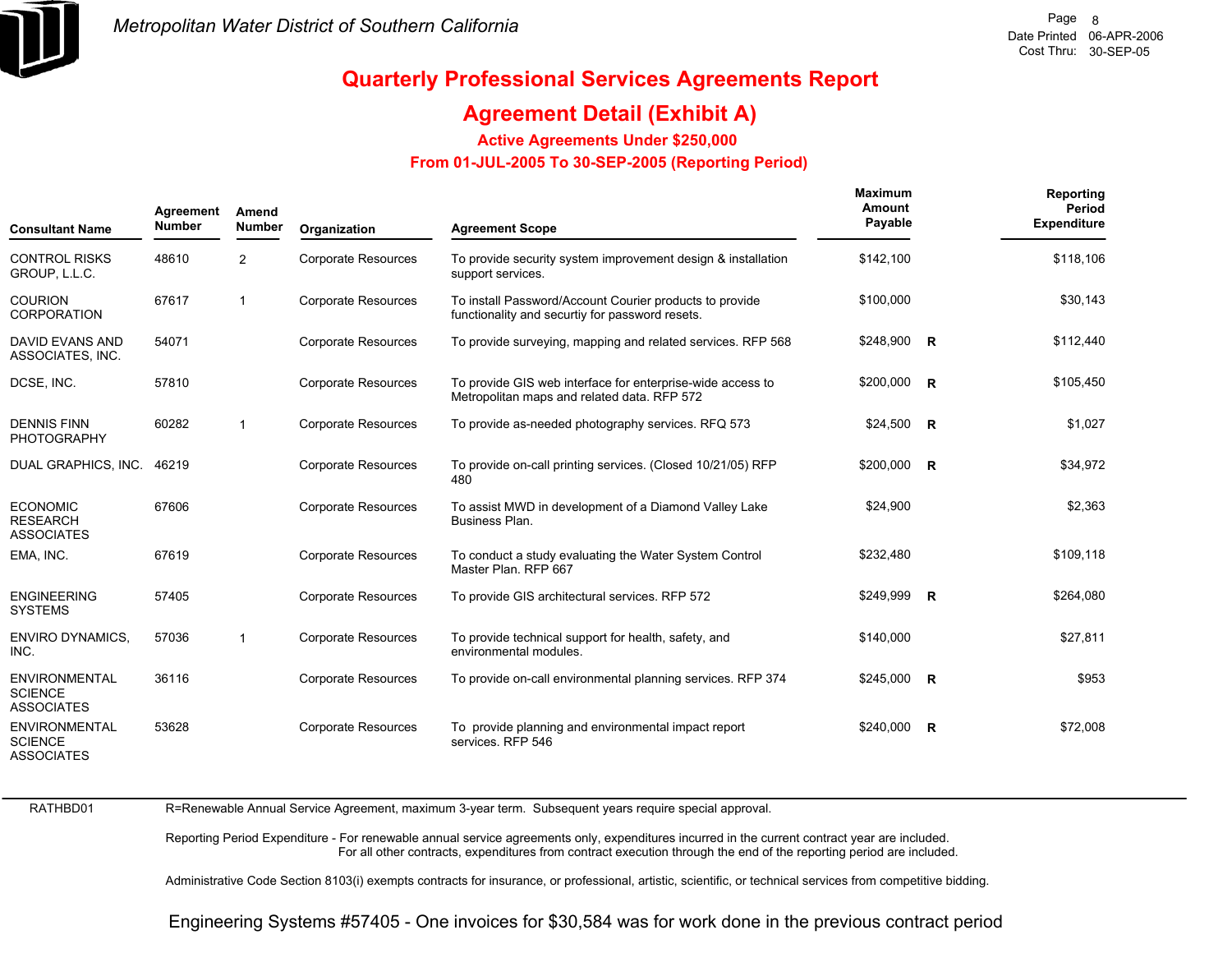

## **Agreement Detail (Exhibit A)**

**Active Agreements Under \$250,000** 

 **From 01-JUL-2005 To 30-SEP-2005 (Reporting Period)** 

| <b>Consultant Name</b>                        | Agreement<br><b>Number</b> | Amend<br><b>Number</b> | Organization               | <b>Agreement Scope</b>                                                                                                                                         | Maximum<br>Amount<br>Payable |          | Reporting<br>Period<br><b>Expenditure</b> |
|-----------------------------------------------|----------------------------|------------------------|----------------------------|----------------------------------------------------------------------------------------------------------------------------------------------------------------|------------------------------|----------|-------------------------------------------|
| FIRST AMERICAN TAX 57390<br>VALUATION         |                            |                        | <b>Corporate Resources</b> | To provide on-call real estate services. RFP 599                                                                                                               | \$105,000                    | <b>R</b> | \$1,700                                   |
| FLOW SCIENCE, INC.                            | 51124                      | $\overline{2}$         | <b>Corporate Resources</b> | To provide hydraulic engineering services. (Closed 10/6/05)<br><b>RFQ 557</b>                                                                                  | $$245,000$ R                 |          | \$188,155                                 |
| <b>FORD GRAPHICS</b>                          | 60301                      |                        | Corporate Resources        | To provide xerographic printing and copying service. (Closed<br>10/21/05)                                                                                      | \$24,000                     |          | \$1,808                                   |
| <b>GARTNER, INC.</b>                          | 54067                      | 1                      | <b>Corporate Resources</b> | To provide subscription services for IT on trends and strategic<br>information.                                                                                | \$89,250                     |          | \$89,250                                  |
| <b>GEOPENTECH, INC.</b>                       | 52383                      |                        | Corporate Resources        | To provide on-call geotechnical consulting services. RFP 559                                                                                                   | \$249,000 R                  |          | \$166,263                                 |
| <b>GUIDA SURVEYING</b><br>INC.                | 54069                      |                        | <b>Corporate Resources</b> | To provide surveying and mapping services. RFP 568                                                                                                             | $$248,900$ R                 |          | \$7,790                                   |
| <b>HENDRICKS STUDIOS</b><br>& ASSOCIATES      | 60292                      | $\mathbf 1$            | <b>Corporate Resources</b> | To provide on-call photography services. (Closed 3/21/06)<br><b>RFP 573</b>                                                                                    | $$24,500$ R                  |          | \$900                                     |
| <b>HMC ARCHITECTS</b>                         | 52798                      |                        | <b>Corporate Resources</b> | To provide on-call architectural services for MWD's<br>engineering projects. RFQ 565                                                                           | \$249,000 R                  |          | \$5,000                                   |
| HUITT-ZOLLARS, INC.                           | 59673                      |                        | <b>Corporate Resources</b> | To provide survey and mapping services for parcels 3-317 for<br>the CRA Recordation Project. Board Approved Date: 14-<br>OCT-03 Board Letter Num : 9-4 RFP 622 | \$53,000                     |          | \$34,980                                  |
| <b>INLAND LITHO</b>                           | 46221                      | $\mathbf 1$            | <b>Corporate Resources</b> | To provide on-call printing services. (Closed 10/21/05) RFP<br>480                                                                                             | \$213,875 R                  |          | \$38,391                                  |
| <b>JONES &amp; STOKES</b><br>ASSOCIATES, INC. | 56614                      |                        | <b>Corporate Resources</b> | To provide on-call biological resources management services.<br><b>RFP 602</b>                                                                                 | $$150,000$ R                 |          | \$113,190                                 |
| <b>JONES &amp; STOKES</b><br>ASSOCIATES, INC. | 54076                      | 1                      | Corporate Resources        | To provide on-call environmental planning services. RFP 546                                                                                                    | $$240,000$ R                 |          | \$275,006                                 |

RATHBD01

R=Renewable Annual Service Agreement, maximum 3-year term. Subsequent years require special approval.

Reporting Period Expenditure - For renewable annual service agreements only, expenditures incurred in the current contract year are included. For all other contracts, expenditures from contract execution through the end of the reporting period are included.

Administrative Code Section 8103(i) exempts contracts for insurance, or professional, artistic, scientific, or technical services from competitive bidding.

Jones & Stokes Associates, Inc. #54076 - Invoices totalling \$140,525 were for work done in the previous contract period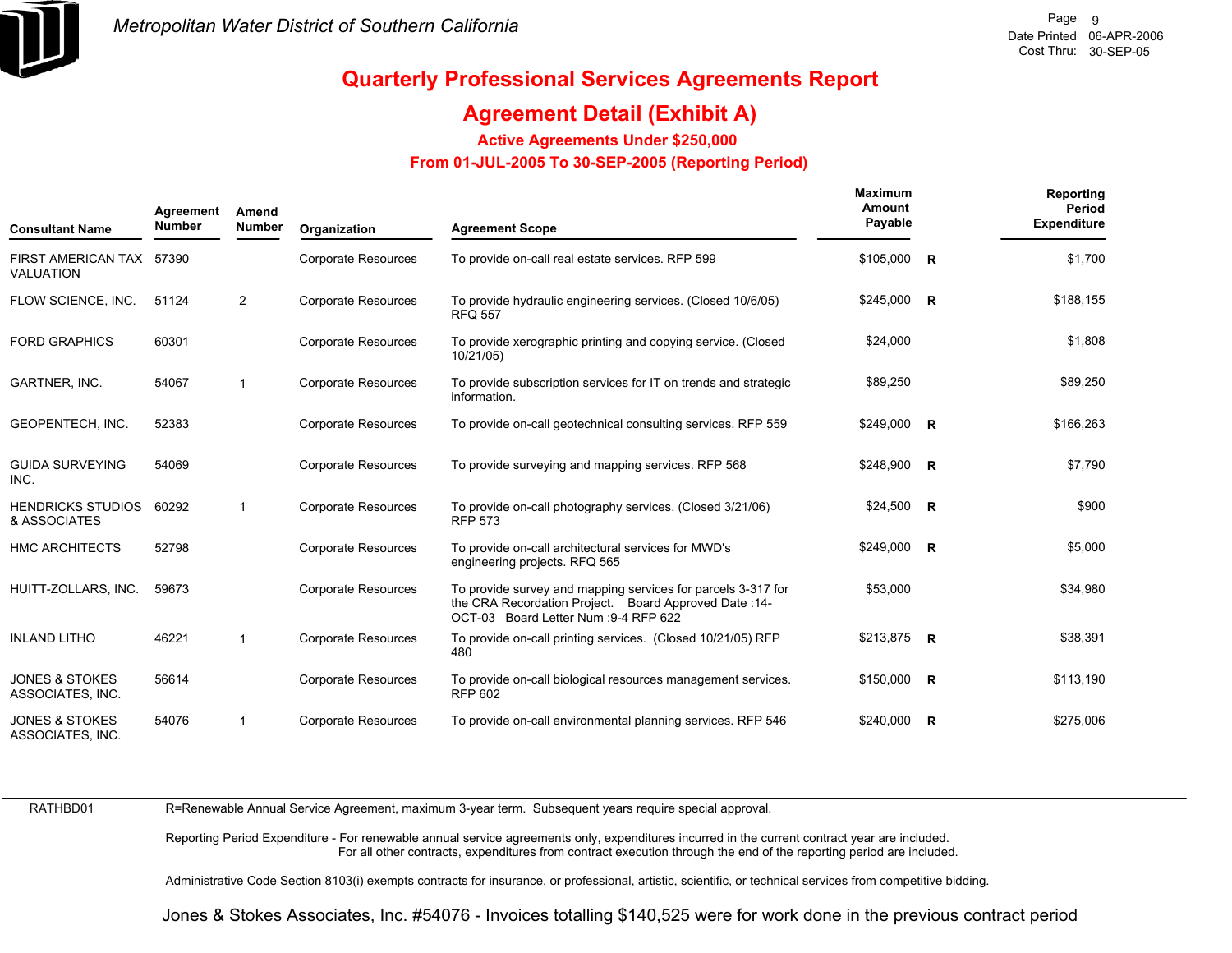

### **Agreement Detail (Exhibit A)**

**Active Agreements Under \$250,000** 

 **From 01-JUL-2005 To 30-SEP-2005 (Reporting Period)** 

| <b>Consultant Name</b>                                       | Agreement<br><b>Number</b> | Amend<br><b>Number</b> | Organization               | <b>Agreement Scope</b>                                                                                                                       | Maximum<br>Amount<br>Payable | Reporting<br>Period<br><b>Expenditure</b> |
|--------------------------------------------------------------|----------------------------|------------------------|----------------------------|----------------------------------------------------------------------------------------------------------------------------------------------|------------------------------|-------------------------------------------|
| <b>KEC ENGINEERS,</b><br>INC.                                | 63633                      |                        | Corporate Resources        | To provide permit acquisition services for the Cross<br>Connection Project. Board Approved Date: 14-SEP-04<br>Board Letter Num : 9-2 RFQ 654 | \$250,000                    | \$44,631                                  |
| KORBIN, GREGG E.                                             | A03997                     | $\overline{7}$         | <b>Corporate Resources</b> | To provide geological and geotechnical services for the Inland<br>Feeder Project.                                                            | $$110,000$ R                 | \$68,486                                  |
| LAI CONSULTANTS,<br>INC.                                     | 35302                      | 3                      | <b>Corporate Resources</b> | To provide technical edit and review services on Inland<br>Feeder Project.                                                                   | \$249,999 R                  | \$35,110                                  |
| <b>LOS PADRINOS OF</b><br>SOUTHERN CALIF.<br>INC.            | 47437                      | $\mathbf{1}$           | <b>Corporate Resources</b> | To provide on-call services for weed abatement, site<br>maintenance, graffiti removal, etc.                                                  | \$240,000                    | \$30,051                                  |
| <b>LSA ASSOCIATES.</b><br>INC.                               | 57034                      | 1                      | <b>Corporate Resources</b> | To provide as-needed environmental planning services. RFP<br>546                                                                             | \$240,000 R                  | \$19,578                                  |
| <b>MACTEC</b><br><b>ENGINEERING AND</b><br><b>CONSULTING</b> | 54077                      |                        | <b>Corporate Resources</b> | To provide on-call geotechnical services. RFP 559                                                                                            | \$249,000 R                  | \$131.687                                 |
| <b>MATSON PRINTING</b><br><b>CORPORATION</b>                 | 46218                      |                        | <b>Corporate Resources</b> | To provide on-call printing services. (Closed 10/21/05) RFP<br>480                                                                           | $$100,000$ R                 | \$417                                     |
| MWH AMERICAS, INC.                                           | 60902                      | $\mathbf{1}$           | <b>Corporate Resources</b> | To provide seismic integrity assessment services on<br>Metropolitan facilities. RFP 575                                                      | $$100,000$ R                 | \$6,509                                   |
| MWH AMERICAS, INC.                                           | 60459                      | $\overline{2}$         | <b>Corporate Resources</b> | To provide value engineering, quality assurance and quality<br>control for various engineering projects. RFP 624                             | \$240,000 R                  | \$43,925                                  |
| NETWORK CATALYST 61485                                       |                            |                        | <b>Corporate Resources</b> | To provide a gap analysis on existing telecommunication<br>systems to ensure a secure and reliable voice and data<br>network, RFP 572        | \$249,980                    | \$130,608                                 |
| NEVILLE, MAI,<br><b>WARREN H.</b>                            | 57393                      |                        | <b>Corporate Resources</b> | To provide on-call real estate services. RFP 599                                                                                             | \$218,000 R                  | \$15,360                                  |
| <b>ORANGE COAST</b><br><b>TITLE COMPANY</b>                  | 48320                      | $\mathbf{1}$           | <b>Corporate Resources</b> | To provide title research services. RFP 535                                                                                                  | \$249,000                    | \$240,450                                 |

RATHBD01 R=Renewable Annual Service Agreement, maximum 3-year term. Subsequent years require special approval.

> Reporting Period Expenditure - For renewable annual service agreements only, expenditures incurred in the current contract year are included. For all other contracts, expenditures from contract execution through the end of the reporting period are included.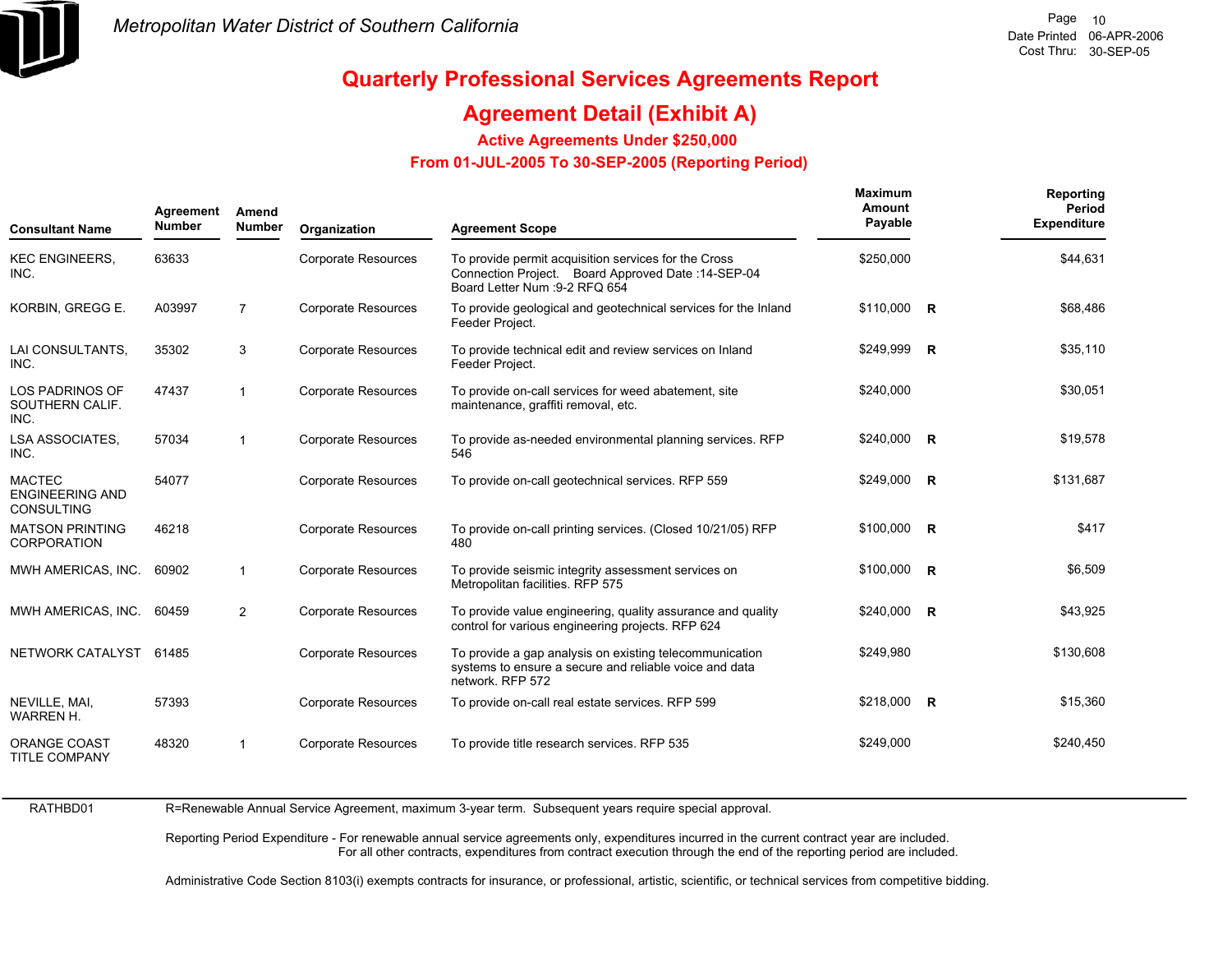

## **Agreement Detail (Exhibit A)**

**Active Agreements Under \$250,000** 

 **From 01-JUL-2005 To 30-SEP-2005 (Reporting Period)** 

| <b>Consultant Name</b>                                                    | Agreement<br><b>Number</b> | Amend<br><b>Number</b> | Organization               | <b>Agreement Scope</b>                                                                                   | Maximum<br>Amount<br>Payable | Reporting<br>Period<br><b>Expenditure</b> |
|---------------------------------------------------------------------------|----------------------------|------------------------|----------------------------|----------------------------------------------------------------------------------------------------------|------------------------------|-------------------------------------------|
| P. MURPHY &<br><b>ASSOCIATES</b>                                          | 60903                      |                        | Corporate Resources        | To provide quality assurance for the SCADA upgrade project.<br><b>RFP 572</b>                            | \$235,000                    | \$171,675                                 |
| PACE+NAVIGATOR                                                            | 46217                      | $\overline{1}$         | <b>Corporate Resources</b> | To provide on-call printing services. (Closed 10/21/05) RFP<br>480                                       | \$200,000 R                  | \$3,506                                   |
| <b>PSOMAS &amp;</b><br><b>ASSOCIATES</b>                                  | 54068                      |                        | <b>Corporate Resources</b> | To provide surveying, mapping and related services. RFP 568                                              | $$248,900$ R                 | \$85,531                                  |
| <b>PSOMAS &amp;</b><br><b>ASSOCIATES</b>                                  | 65045                      | $\overline{2}$         | <b>Corporate Resources</b> | To provide GIS database services for analyzing perchlorate<br>contamination in groundwater. RFP 572      | \$50,000                     | \$806                                     |
| R I GEOTECHNICAL,<br>INC.                                                 | 14533                      | $\overline{2}$         | <b>Corporate Resources</b> | To provide design and construction services.                                                             | \$110,000 R                  | \$46,997                                  |
| <b>RALPH'S</b><br><b>PHOTOGRAPHY</b><br><b>SERVICES</b>                   | 60281                      | $\overline{1}$         | <b>Corporate Resources</b> | To provide as-needed photographic services. RFP 573                                                      | $$24,500$ R                  | \$5,814                                   |
| RIGGS & RIGGS, INC.                                                       | 57052                      |                        | <b>Corporate Resources</b> | To provide as-needed real estate appraisal services. RFP 599                                             | $$150,000$ R                 | \$11,500                                  |
| <b>SALLY ARISTEI</b><br><b>PHOTOGRAPHY</b>                                | 60280                      | $\overline{1}$         | <b>Corporate Resources</b> | To provide on-call photography services. RFP 573                                                         | $$24,500$ R                  | \$675                                     |
| SCHENBERGER.<br><b>TAYLOR, MC</b><br><b>CORMICK &amp; JECKER.</b><br>INC. | 56626                      |                        | <b>Corporate Resources</b> | To provide on-call real estate services. RFP 599                                                         | $$132,000$ R                 | \$25,000                                  |
| <b>SPACIENT</b><br>TECHNOLOGIES, INC.                                     | 68200                      | $\overline{2}$         | <b>Corporate Resources</b> | To provide design services for Quick Map application for<br>utilization in a moblie environment.         | \$44,500                     | \$24,500                                  |
| SPERRY, P. E.                                                             | 35299                      | $\overline{2}$         | <b>Corporate Resources</b> | To provide technical review services for the Inland Feeder<br>Board Approved Date: 16-JUN-00<br>Project. | $$110,000$ R                 | \$22,341                                  |

RATHBD01

R=Renewable Annual Service Agreement, maximum 3-year term. Subsequent years require special approval.

Reporting Period Expenditure - For renewable annual service agreements only, expenditures incurred in the current contract year are included. For all other contracts, expenditures from contract execution through the end of the reporting period are included.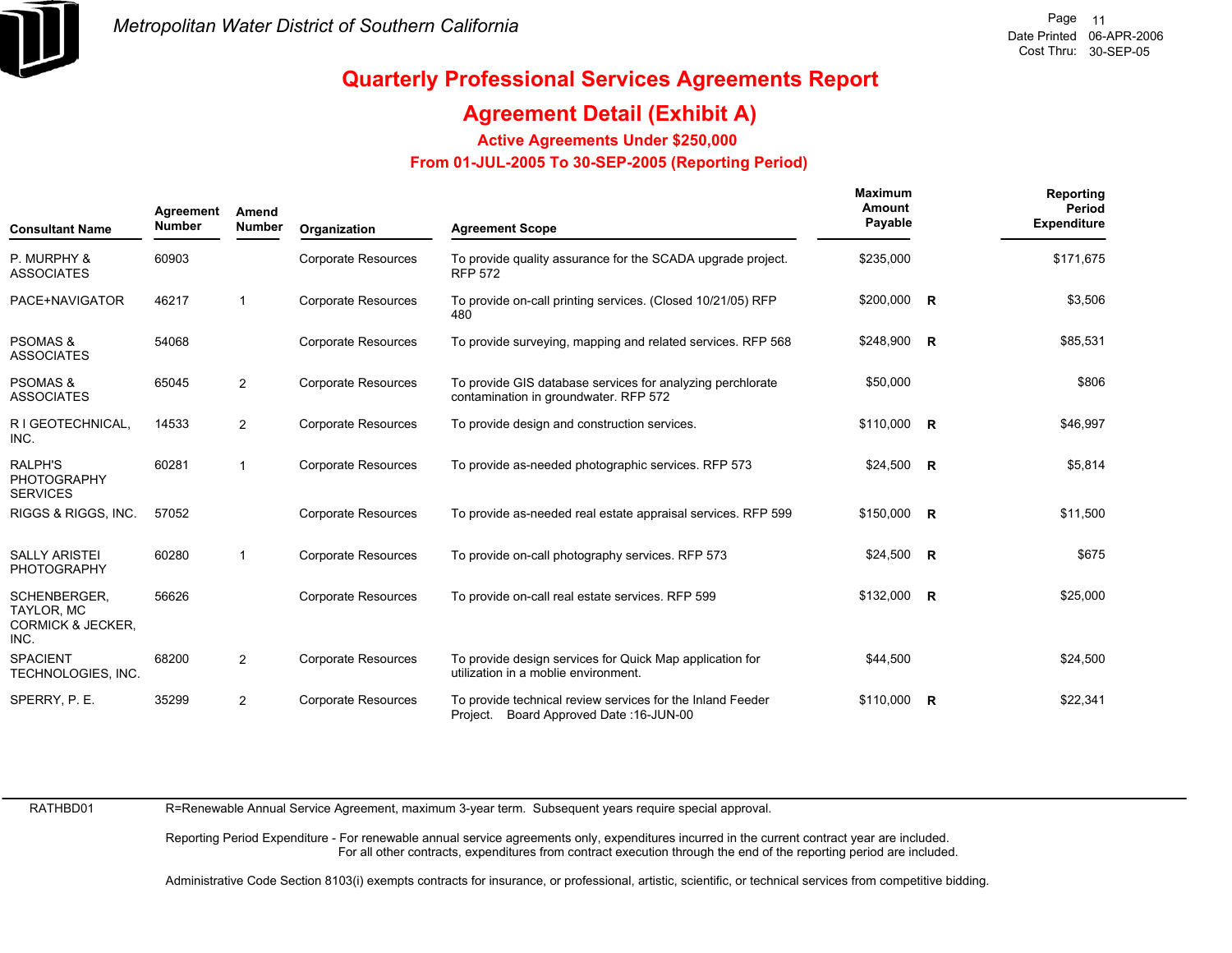

## **Agreement Detail (Exhibit A)**

**Active Agreements Under \$250,000** 

 **From 01-JUL-2005 To 30-SEP-2005 (Reporting Period)** 

| <b>Consultant Name</b>                                                                                  | Agreement<br><b>Number</b> | Amend<br><b>Number</b> | Organization               | <b>Agreement Scope</b>                                                                                            | Maximum<br>Amount<br>Payable |              | Reporting<br>Period<br><b>Expenditure</b> |
|---------------------------------------------------------------------------------------------------------|----------------------------|------------------------|----------------------------|-------------------------------------------------------------------------------------------------------------------|------------------------------|--------------|-------------------------------------------|
| <b>STATE OF</b><br><b>CALIFORNIA</b><br><b>DEPARTMENT OF</b><br><b>PARKS &amp;</b><br><b>RECREATION</b> | A03842                     | 4                      | <b>Corporate Resources</b> | To provide consulting services with regard to historical<br>properties located within Diamond Valley Lake.        | \$120,000                    | $\mathsf{R}$ | \$1,198                                   |
| <b>SYSTEMS</b><br><b>INTEGRATED, LLC</b>                                                                | 38951                      | 3                      | <b>Corporate Resources</b> | To provide software support services for SCADA.                                                                   | \$230,000 R                  |              | \$192,500                                 |
| <b>TECHNOLOGY</b><br><b>INTEGRATION</b><br>GROUP, DBA                                                   | 50311                      | $\overline{2}$         | <b>Corporate Resources</b> | To provide on-call daily operational exchange support<br>services. RFP 540                                        | \$165,000                    |              | \$139,810                                 |
| TELECOM 611.COM                                                                                         | 60302                      | $\overline{2}$         | Corporate Resources        | To provide a telecommunication inventory bill audit. RFP 572                                                      | \$180,000 R                  |              | \$199,253                                 |
| TOWILL, INC.                                                                                            | 54072                      |                        | <b>Corporate Resources</b> | To provide surveying, mapping and related services. (Closed<br>2/15/06) RFP 568                                   | $$248,900$ R                 |              | \$74,314                                  |
| <b>TUNNEL</b><br><b>ENGINEERING &amp;</b><br>APPLICATIONS INC.                                          | 38957                      | 3                      | <b>Corporate Resources</b> | To provide on-call consulting services on tunnel boring<br>machine issues for the Arrowhead Tunnels Review Board. | $$75,000$ R                  |              | \$1,217                                   |
| <b>U.S. LABORATORIES</b>                                                                                | 60290                      |                        | <b>Corporate Resources</b> | To provide fabrication inspection, material testing and<br>nondestructive services as needed. RFQ 663             | \$245,000 R                  |              | \$47,439                                  |
| UNITED INSPECTION<br>& TESTING, INC.                                                                    | 54073                      |                        | <b>Corporate Resources</b> | To provide supplemental technical services for testing and<br>inspection of soils, concrete and asphalt. RFP 549  | $$244,000$ R                 |              | \$98,692                                  |
| <b>URBAN</b><br>CROSSROADS, INC.                                                                        | 46207                      | 3                      | <b>Corporate Resources</b> | To provide traffic study services for DVL. RFP 518                                                                | \$50,000                     |              | \$27,472                                  |
| <b>URS CORPORATION</b><br><b>AMERICAS</b>                                                               | 60901                      |                        | <b>Corporate Resources</b> | To provide as-needed seismic integrity assessment services.<br><b>RFP 575</b>                                     | \$100,000 R                  |              | \$67,646                                  |
| URS CORPORATION<br><b>AMERICAS</b>                                                                      | 57617                      |                        | <b>Corporate Resources</b> | To provide on-call geotechnical services for various projects<br>within our service area. RFQ 559                 | \$249.000                    | R            | \$234,105                                 |

RATHBD01

R=Renewable Annual Service Agreement, maximum 3-year term. Subsequent years require special approval.

Reporting Period Expenditure - For renewable annual service agreements only, expenditures incurred in the current contract year are included. For all other contracts, expenditures from contract execution through the end of the reporting period are included.

Administrative Code Section 8103(i) exempts contracts for insurance, or professional, artistic, scientific, or technical services from competitive bidding.

Telecom 611.com #60302 - One invoice for \$40,031 was for work done in the previous contract period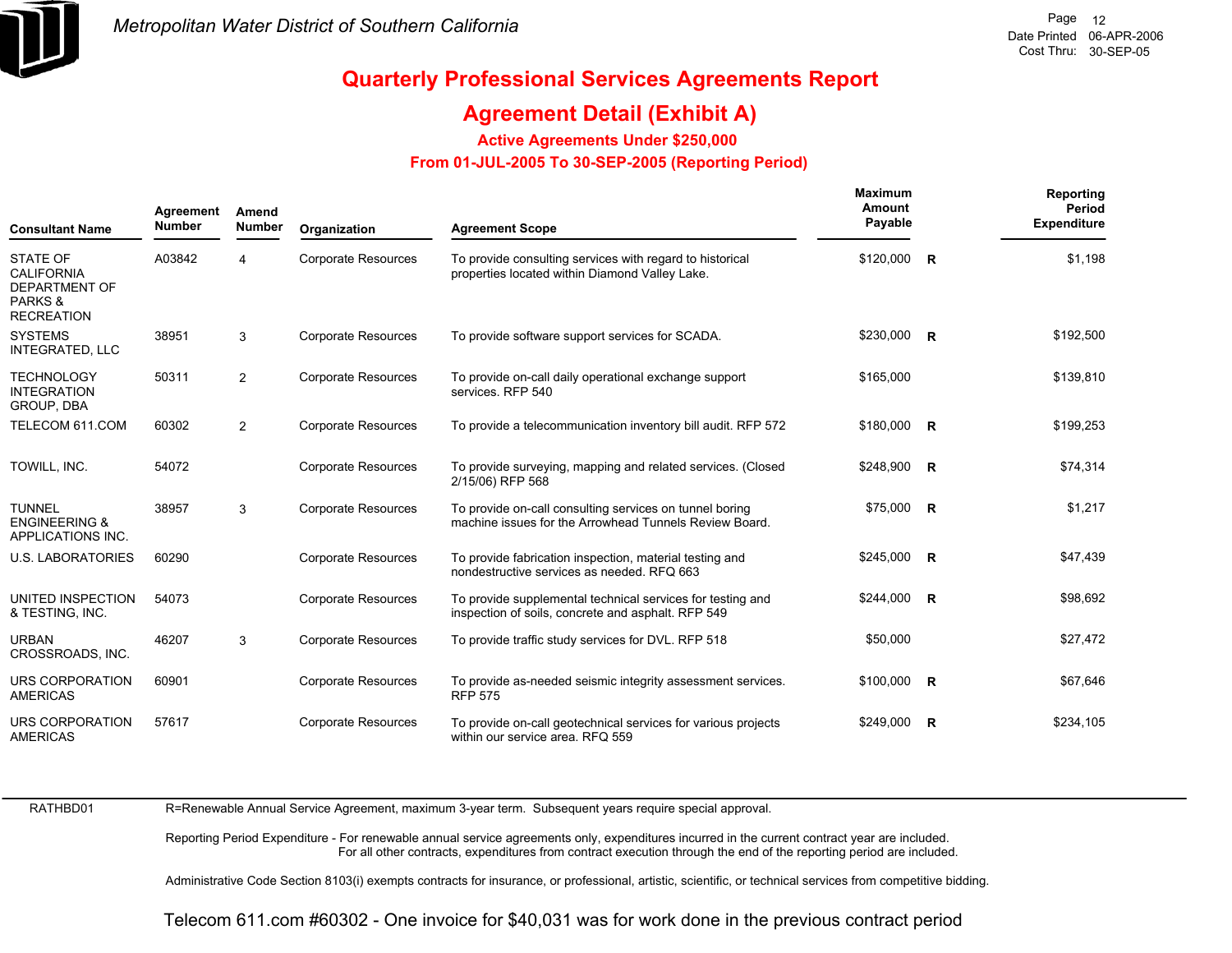

## **Agreement Detail (Exhibit A)**

**Active Agreements Under \$250,000** 

 **From 01-JUL-2005 To 30-SEP-2005 (Reporting Period)** 

| Agreement<br>Amend<br><b>Number</b><br><b>Consultant Name</b>    |       | <b>Number</b>           | Organization                                   | <b>Agreement Scope</b>                                                                                     | Maximum<br>Amount<br>Payable |              | Reporting<br>Period<br><b>Expenditure</b> |
|------------------------------------------------------------------|-------|-------------------------|------------------------------------------------|------------------------------------------------------------------------------------------------------------|------------------------------|--------------|-------------------------------------------|
| VALUE MANAGEMENT 60460<br>STRATEGIES, INC.                       |       |                         | <b>Corporate Resources</b>                     | To provide value engineering, benchmark, and QA/QC<br>services. RFP 624                                    | \$240,000                    | $\mathsf{R}$ | \$73,430                                  |
| VOGT & ASSOCIATES, 57392<br><b>GARY</b>                          |       |                         | <b>Corporate Resources</b>                     | To provide on-call real estate appraisal services. RFP 599                                                 | $$172,000$ R                 |              | \$39,500                                  |
| <b>WEBER PRINTING,</b><br>INC.                                   | 46849 |                         | <b>Corporate Resources</b>                     | To provide on-call printing services. (Closed 10/21/05) RFP<br>480                                         | $$100,000$ R                 |              | \$3,973                                   |
| <b>3E COMPANY</b>                                                | 67608 |                         | Water System<br><b>Operations Group</b>        | To provide materials safety data management services. RFP<br>699                                           | $$60,250$ R                  |              | \$60,250                                  |
| <b>ALAMAR</b><br>CONSTRUCTION, INC.                              | 63645 | $\overline{2}$          | Water System<br><b>Operations Group</b>        | To provide health and safety inspection services for the CRA<br>shutdown. (Closed 2/17/06)                 | \$60,000                     |              | \$57,039                                  |
| <b>BLACK &amp; VEATCH</b><br><b>CORPORATION</b>                  | 59683 |                         | <b>Water System</b><br><b>Operations Group</b> | To provide expert advice on the treatment of manganese.                                                    | \$25,000                     |              | \$4,759                                   |
| <b>CAL POLY POMONA</b><br>FOUNDATION, INC.                       | 13998 | 3                       | Water System<br><b>Operations Group</b>        | To provide a student intern program for students majoring in<br>science.                                   | $$245,000$ R                 |              | \$52,646                                  |
| <b>CALIFORNIA</b><br><b>CONSERVATION</b><br><b>CORPS</b>         | 51140 | $\overline{\mathbf{1}}$ | <b>Water System</b><br><b>Operations Group</b> | To provide grounds management services for DVL. (Closed<br>12/12/05).                                      | \$140,000                    |              | \$26,717                                  |
| <b>CAMP DRESSER &amp;</b><br>MCKEE, INC.                         | 61472 |                         | Water System<br><b>Operations Group</b>        | To conduct a study titled "Bromate Control Study" related to<br>the use of ozone at the filtration plants. | \$25,000                     |              | \$4,300                                   |
| <b>CH DIAGNOSTIC &amp;</b><br><b>CONSULTING</b><br>SERVICE, INC. | 57402 |                         | <b>Water System</b><br><b>Operations Group</b> | To provide a complex water analysis mandated by the EPA.                                                   | \$25,000                     |              | \$4,590                                   |
| CLINE, NEIL M.                                                   | 48314 | $\overline{\mathbf{1}}$ | <b>Water System</b><br><b>Operations Group</b> | To provide technical review of the DRIP program.                                                           | \$11,000                     |              | \$4,673                                   |
| <b>DEL MAR</b><br><b>ANALYTICAL</b>                              | 61468 | 2                       | <b>Water System</b><br><b>Operations Group</b> | To provide environmental testing services for chemical and<br>microbiological analysis. RFP 646            | \$40.000                     | R            | \$6,389                                   |

RATHBD01

R=Renewable Annual Service Agreement, maximum 3-year term. Subsequent years require special approval.

Reporting Period Expenditure - For renewable annual service agreements only, expenditures incurred in the current contract year are included. For all other contracts, expenditures from contract execution through the end of the reporting period are included.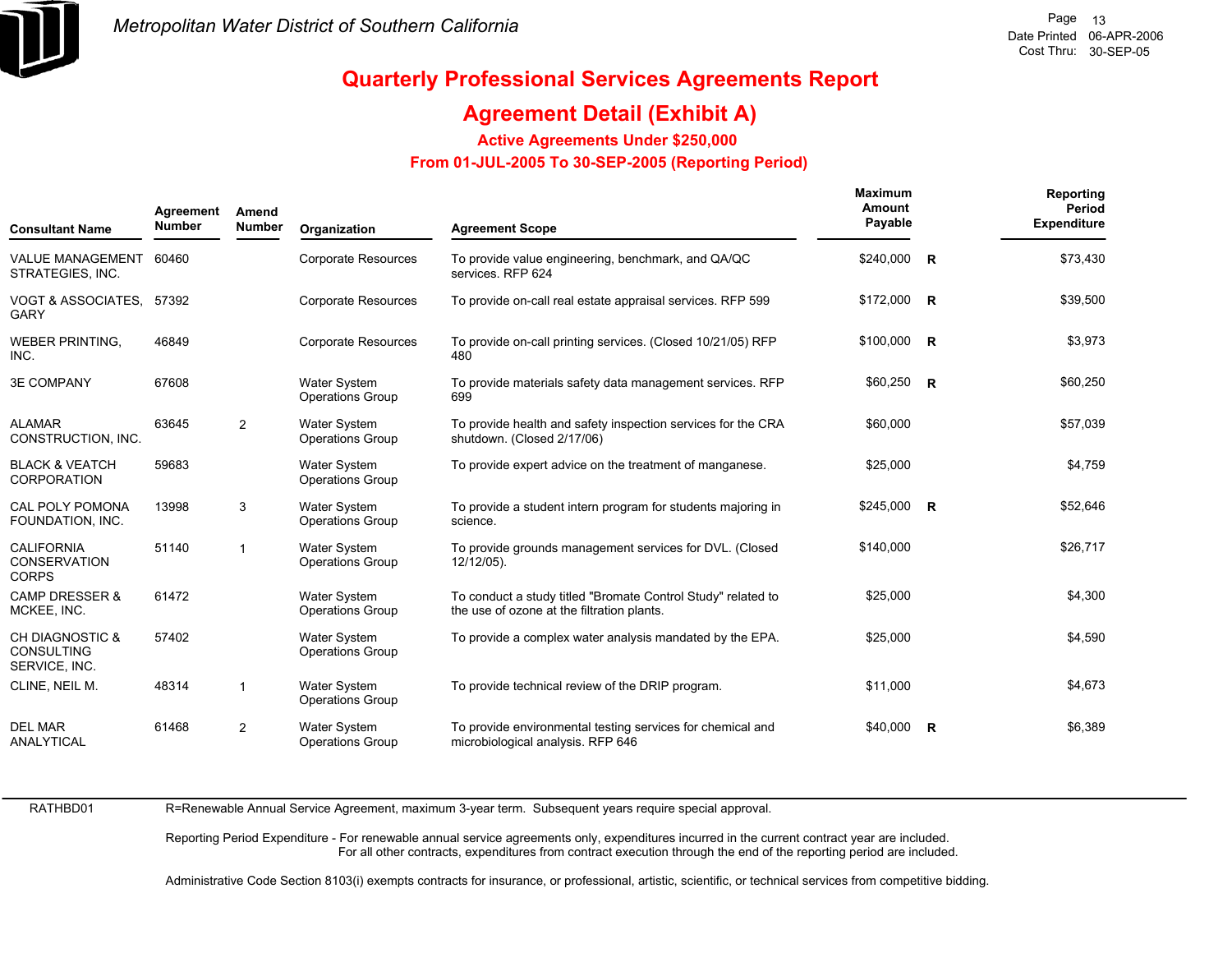

## **Agreement Detail (Exhibit A)**

**Active Agreements Under \$250,000** 

 **From 01-JUL-2005 To 30-SEP-2005 (Reporting Period)** 

| Agreement<br>Amend<br><b>Number</b><br><b>Number</b><br><b>Consultant Name</b> | Organization | <b>Agreement Scope</b> | Maximum<br>Amount<br>Payable                   |                                                                                                                                                      | <b>Reporting</b><br>Period<br><b>Expenditure</b> |                |           |
|--------------------------------------------------------------------------------|--------------|------------------------|------------------------------------------------|------------------------------------------------------------------------------------------------------------------------------------------------------|--------------------------------------------------|----------------|-----------|
| <b>EMS LABORATORIES</b>                                                        | 57813        |                        | Water System<br><b>Operations Group</b>        | To provide industrial hygiene laboratory services. RFP 613                                                                                           | \$25,000                                         | $\overline{R}$ | \$13,461  |
| <b>ESCI</b><br><b>ENVIROSERVICES,</b><br>INC.                                  | 59669        | 1                      | <b>Water System</b><br>Operations Group        | To update the Oil Spill Prevention Countermeasures and<br>Control Plan for Skinner and Lake Mathews facilities.                                      | \$24,999                                         |                | \$11,442  |
| F.W. KOHL<br>INDUSTRIAL GROUP,<br>INC.                                         | 63643        | 1                      | Water System<br>Operations Group               | To provide oversight of the refurbishment of the Vertical Turret<br>Lathe machine.                                                                   | \$24,999                                         |                | \$22,900  |
| F.W. KOHL<br>INDUSTRIAL GROUP,<br>INC.                                         | 62423        | 1                      | Water System<br><b>Operations Group</b>        | To provide a second tier non-conformance control procedure<br>which includes describing requirements for scrap log and the<br>Material Review Board. | \$24,999                                         |                | \$23,998  |
| <b>FARQUHAR FARM</b>                                                           | 54066        | 1                      | <b>Water System</b><br><b>Operations Group</b> | To maintain the Opal Avenue Citrus Grove.                                                                                                            | $$12,000$ R                                      |                | \$7,000   |
| FIERRO, SERGIO D.                                                              | 60915        | $\overline{2}$         | <b>Water System</b><br><b>Operations Group</b> | To provide maintenance services on nine MWD owned<br>California Irrigation Management Information System weather<br>stations.                        | \$49,980                                         |                | \$24,300  |
| GEOPENTECH, INC.                                                               | 58436        | $\mathbf{1}$           | <b>Water System</b><br><b>Operations Group</b> | To provide remedial measures at Pacific Gas & Electric's<br>Topock Facility.                                                                         | \$215,000                                        |                | \$161,770 |
| GEOPENTECH, INC.                                                               | 65054        |                        | <b>Water System</b><br><b>Operations Group</b> | To provide geological and hydrogeological evaluation services<br>relating to water quality issues.                                                   | \$24,999                                         |                | \$6,388   |
| GEOPENTECH, INC.                                                               | 63629        | 1                      | <b>Water System</b><br><b>Operations Group</b> | To provide hydrogeology services for perchlorate remedial<br>activities. RFP 649                                                                     | \$200,000 R                                      |                | \$4,918   |
| GILBERT, INC., J.                                                              | 48312        | $\mathbf{1}$           | <b>Water System</b><br><b>Operations Group</b> | To provide technical review and assessment services for the<br>desalination program.                                                                 | \$11,000                                         |                | \$6,531   |
| <b>GLENDALE</b><br>ADVENTIST OCC<br><b>MEDICAL</b>                             | 40454        |                        | Water System<br><b>Operations Group</b>        | To provide occupational medical services for MWD<br>employees. (Closed 11/22/05) RFP 466                                                             | $$15,000$ R                                      |                | \$585     |
| <b>GLENDALE</b><br><b>ADVENTIST OCC</b><br><b>MEDICAL</b>                      | 66401        |                        | <b>Water System</b><br><b>Operations Group</b> | To provide occupational medical services. RFP 698                                                                                                    | \$150,000                                        | $\overline{R}$ | \$26,529  |

RATHBD01 R=Renewable Annual Service Agreement, maximum 3-year term. Subsequent years require special approval.

> Reporting Period Expenditure - For renewable annual service agreements only, expenditures incurred in the current contract year are included. For all other contracts, expenditures from contract execution through the end of the reporting period are included.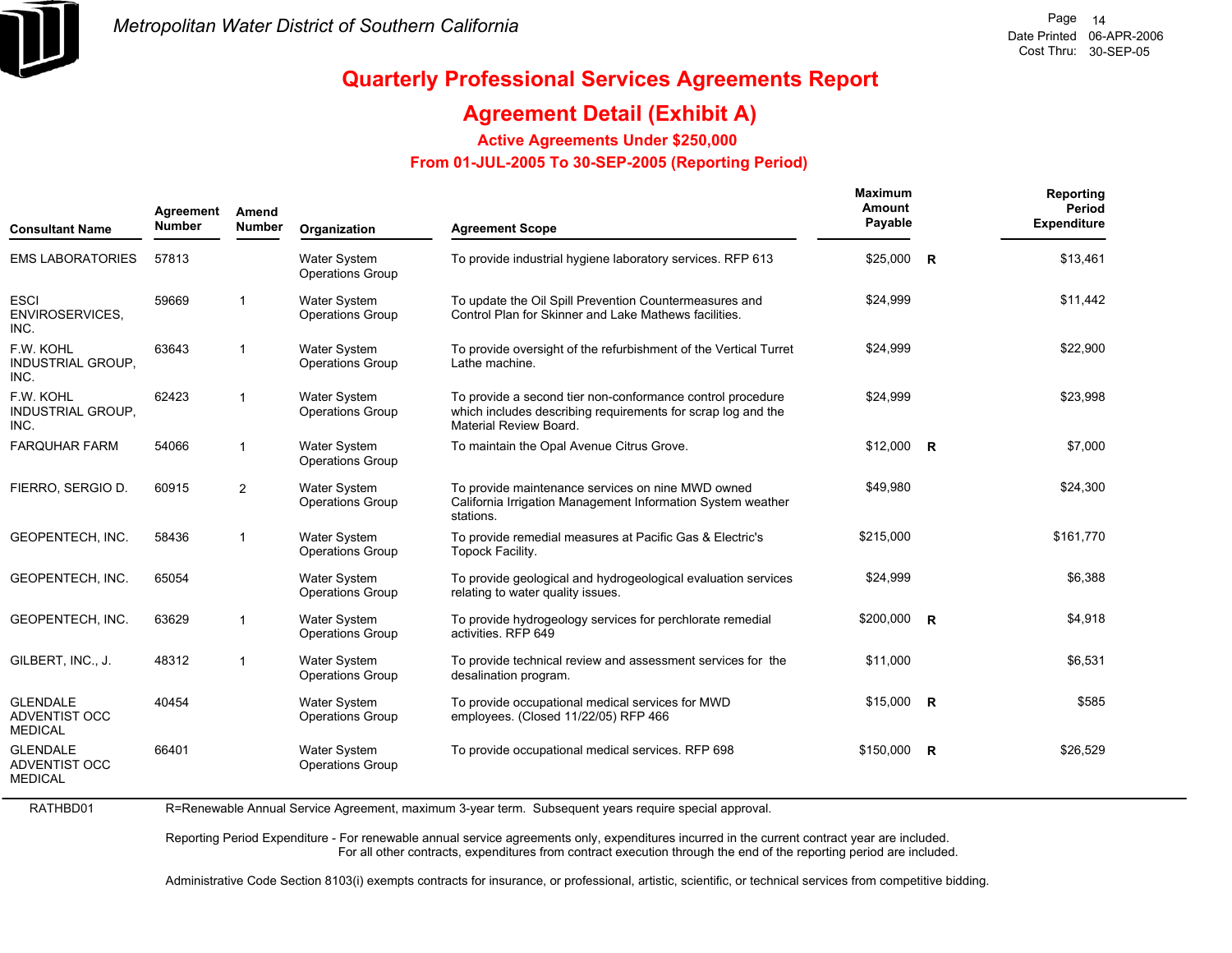

## **Agreement Detail (Exhibit A)**

**Active Agreements Under \$250,000** 

 **From 01-JUL-2005 To 30-SEP-2005 (Reporting Period)** 

| Agreement<br><b>Number</b><br><b>Consultant Name</b>         |       | Amend<br><b>Number</b> | Organization                                   | <b>Agreement Scope</b>                                                                                                | <b>Maximum</b><br>Amount<br>Payable |  | Reporting<br>Period<br><b>Expenditure</b> |
|--------------------------------------------------------------|-------|------------------------|------------------------------------------------|-----------------------------------------------------------------------------------------------------------------------|-------------------------------------|--|-------------------------------------------|
| GORDON, DR.<br><b>GILBERT</b>                                | 60445 |                        | <b>Water System</b><br><b>Operations Group</b> | To serve in an advisory capacity for the ozone application in<br>drinking water.                                      | \$25,000                            |  | \$6,250                                   |
| <b>HUMBOLDT STATE</b><br><b>UNIVERSITY</b>                   | 67607 |                        | Water System<br>Operations Group               | To provide a gull management strategy report for Castaic<br>Lake. (Closed 2/16/06)                                    | \$15,000                            |  | \$14,658                                  |
| <b>INDUSTRIAL</b><br><b>HEARING &amp;</b><br>PULMONARY MNGT. | 57811 |                        | Water System<br><b>Operations Group</b>        | To provide mobile audiometric testing services. RFP 640                                                               | $$12,000$ R                         |  | \$9,461                                   |
| INDUSTRIAL HYGIENE 55217<br>MANAGEMENT, INC.                 |       |                        | Water System<br><b>Operations Group</b>        | To provide industrial hygiene services. RFP 615                                                                       | \$249,000 R                         |  | \$202,717                                 |
| <b>JT2 INTEGRATED</b><br><b>RESOURCES</b>                    | 52780 | $\mathbf{1}$           | Water System<br><b>Operations Group</b>        | To provide services for the worker's compensation claim<br>program. RFP 525                                           | \$175,000 R                         |  | \$38,542                                  |
| <b>KAZARIANS &amp;</b><br><b>ASSOCIATES</b>                  | 57797 |                        | <b>Water System</b><br><b>Operations Group</b> | To provide a chemical risk management program. RFP 560                                                                | \$200,000                           |  | \$117,437                                 |
| LA TESTING, INC.,<br><b>DBA</b>                              | 57814 | 2                      | <b>Water System</b><br><b>Operations Group</b> | To provide analysis of industrial hygiene samples. RFP 613                                                            | $$25,000$ R                         |  | \$8,149                                   |
| LEHRER &<br><b>ASSOCIATES, MIA</b>                           | 51128 | $\mathbf{1}$           | <b>Water System</b><br><b>Operations Group</b> | To provide landscape architectural services for the East<br>Recreation Area of Diamond Valley Lake. (Closed 11/22/05) | \$65,000                            |  | \$37,288                                  |
| MICHAEL C.<br>RANDALL, MD, MPH                               | 65055 |                        | Water System<br><b>Operations Group</b>        | To provide occupational medical consulting services. RFP 697                                                          | $$50,000$ R                         |  | \$19,800                                  |
| NATIONAL SAFETY<br>COMPLIANCE, INC.                          | 57035 |                        | <b>Water System</b><br><b>Operations Group</b> | To provide drug and alcohol testing program.                                                                          | $$15,000$ R                         |  | \$3,779                                   |
| NINYO & MOORE                                                | 17602 | 2                      | <b>Water System</b><br><b>Operations Group</b> | To provide on-call environmental site assessments services.<br><b>RFP 308</b>                                         | \$249,000                           |  | \$147,602                                 |
| PICORE &<br>ASSOCIATES, INC.                                 | 53614 |                        | <b>Water System</b><br><b>Operations Group</b> | To provide threat assessment services. RFP 564                                                                        | \$240,000                           |  | \$86,081                                  |

RATHBD01

R=Renewable Annual Service Agreement, maximum 3-year term. Subsequent years require special approval.

Reporting Period Expenditure - For renewable annual service agreements only, expenditures incurred in the current contract year are included. For all other contracts, expenditures from contract execution through the end of the reporting period are included.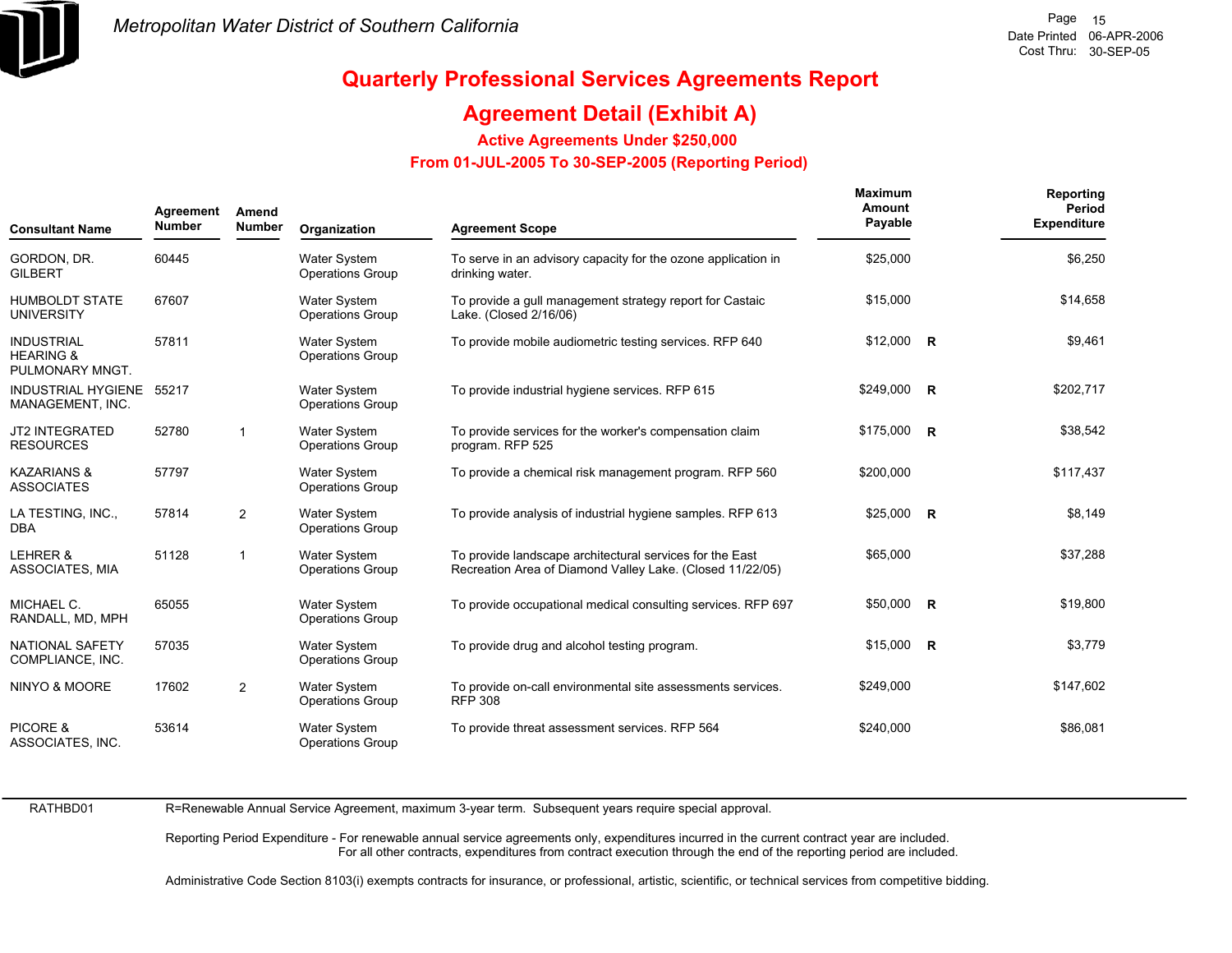

## **Agreement Detail (Exhibit A)**

**Active Agreements Under \$250,000** 

 **From 01-JUL-2005 To 30-SEP-2005 (Reporting Period)** 

| Agreement<br><b>Number</b><br><b>Consultant Name</b>               |       | Amend<br><b>Number</b>  | Organization                                      | <b>Agreement Scope</b>                                                                                                               | <b>Maximum</b><br>Amount<br>Payable |  | Reporting<br>Period<br><b>Expenditure</b> |
|--------------------------------------------------------------------|-------|-------------------------|---------------------------------------------------|--------------------------------------------------------------------------------------------------------------------------------------|-------------------------------------|--|-------------------------------------------|
| <b>PROCESS</b><br>APPLICATIONS, INC.                               | 44186 |                         | Water System<br><b>Operations Group</b>           | To provide oxidation retrofit project training. (Closed 1/10/06)                                                                     | \$245,000                           |  | \$244,975                                 |
| <b>PROCESS</b><br>APPLICATIONS, INC.                               | 59688 |                         | <b>Water System</b><br><b>Operations Group</b>    | To advise Metropolitan on application of ozone in drinking<br>water.                                                                 | \$25,000                            |  | \$2,028                                   |
| <b>PROCESS</b><br>APPLICATIONS, INC.                               | 56017 | $\mathbf{1}$            | <b>Water System</b><br><b>Operations Group</b>    | To develop a training workshop on process optimization<br>services at Jensen Filtration plant.                                       | \$245,000                           |  | \$179,767                                 |
| <b>RPK ASSOCIATES</b>                                              | 58438 |                         | <b>Water System</b><br><b>Operations Group</b>    | To provide financial and operational planning services for<br>WSO. (Closed 11/22/05)                                                 | \$50,000                            |  | \$49,973                                  |
| <b>SEPARATION</b><br>CONSULTANTS, INC.                             | 48313 | -1                      | <b>Water System</b><br><b>Operations Group</b>    | To review DRIP program.                                                                                                              | \$11,000                            |  | \$6,213                                   |
| <b>WATER QUALITY &amp;</b><br><b>TREATMENT</b><br>SOLUTIONS, INC.  | 59686 |                         | <b>Water System</b><br><b>Operations Group</b>    | To provide research services for Bromate control under the<br>new Stage I rules issued by the US Environmental Protection<br>Agency. | \$25,000                            |  | \$4,440                                   |
| <b>WECK</b><br>LABORATORIES, INC.                                  | 61469 |                         | <b>Water System</b><br><b>Operations Group</b>    | To provide environmental testing services for chemical and<br>microbiological analysis. RFP 646                                      | \$100,000 R                         |  | \$12,324                                  |
| <b>20 WEST GRAPHIC</b><br><b>STUDIO</b>                            | 68213 |                         | <b>Water Resources</b><br><b>Management Group</b> | To provide print media services for the Industrial Process<br>Improvement Program.                                                   | \$7,500                             |  | \$3,448                                   |
| 34 NORTH                                                           | 48615 | $\overline{2}$          | <b>Water Resources</b><br><b>Management Group</b> | To provide on-call resource analysis, biological engineering,<br>and water quality services. RFQ 563                                 | $$120,000$ R                        |  | \$10,801                                  |
| <b>A&amp;N TECHNICAL</b><br>SERVICES, INC.                         | 54404 | $\overline{\mathbf{1}}$ | <b>Water Resources</b><br><b>Management Group</b> | To provide on-call economics services for resource planning<br>and water resource issues. RFQ 605                                    | \$75,000                            |  | \$44,495                                  |
| <b>BYRON BUCK AND</b><br><b>ASSOCIATES</b>                         | 48616 | $\overline{\mathbf{1}}$ | <b>Water Resources</b><br><b>Management Group</b> | To provide on-call resource analysis, biological, engineering<br>and water quality services. RFP 536                                 | $$205,000$ R                        |  | \$109,149                                 |
| <b>CALIFORNIA STATE</b><br>UNIVERSITY, FRESNO<br><b>FOUNDATION</b> | 62408 | $\overline{\mathbf{1}}$ | <b>Water Resources</b><br><b>Management Group</b> | To provide assistance on the San Joaquin River salt load<br>management measures.                                                     | \$53,915                            |  | \$53,915                                  |

RATHBD01

R=Renewable Annual Service Agreement, maximum 3-year term. Subsequent years require special approval.

Reporting Period Expenditure - For renewable annual service agreements only, expenditures incurred in the current contract year are included. For all other contracts, expenditures from contract execution through the end of the reporting period are included.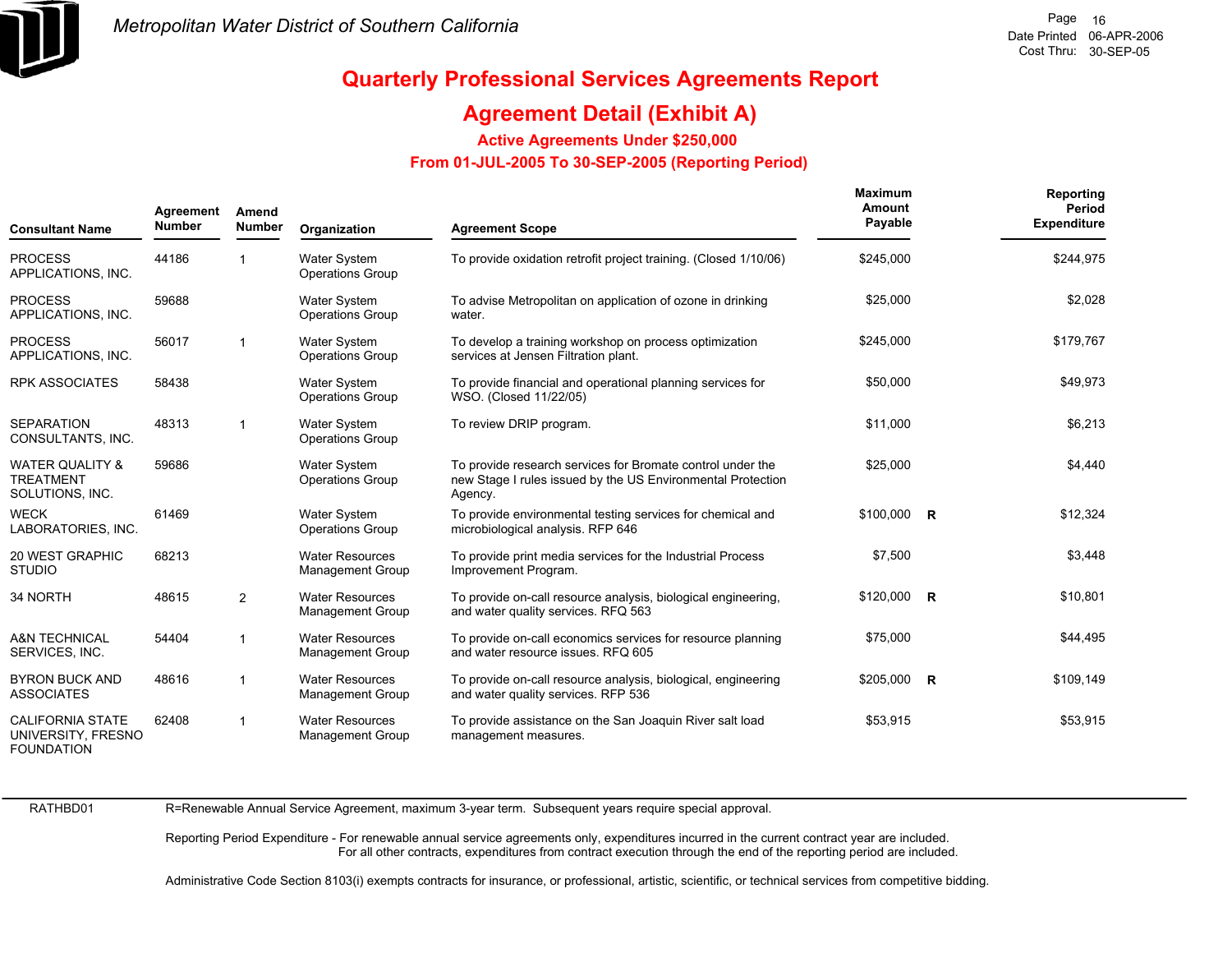

## **Agreement Detail (Exhibit A)**

**Active Agreements Under \$250,000** 

 **From 01-JUL-2005 To 30-SEP-2005 (Reporting Period)** 

| <b>Consultant Name</b>                   | Agreement<br><b>Number</b> | Amend<br><b>Number</b> | Organization                                      | <b>Agreement Scope</b>                                                                                                             | <b>Maximum</b><br>Amount<br>Payable | Reporting<br><b>Period</b><br><b>Expenditure</b> |
|------------------------------------------|----------------------------|------------------------|---------------------------------------------------|------------------------------------------------------------------------------------------------------------------------------------|-------------------------------------|--------------------------------------------------|
| <b>CAMP DRESSER &amp;</b><br>MCKEE, INC. | 54407                      |                        | <b>Water Resources</b><br><b>Management Group</b> | To provide on-call economic, statistical, and resource analysis<br>services. RFP 605                                               | \$85,000                            | \$63,523                                         |
| CH2M HILL, INC.                          | 48617                      | 3                      | <b>Water Resources</b><br><b>Management Group</b> | To provide on-call resource analysis, biological engineering,<br>and water quality services. RFQ 563                               | \$240,000 R                         | \$219,057                                        |
| COMPUSA, INC.                            | 62406                      | $\mathbf{1}$           | <b>Water Resources</b><br><b>Management Group</b> | To provide courseware development services for the Protector<br>del Aqua program.                                                  | \$85,000                            | \$59,990                                         |
| <b>CONSERVISION</b><br>CONSULTING, LLC   | 55208                      | $\overline{1}$         | <b>Water Resources</b><br><b>Management Group</b> | To provide verification and data collection on the residential<br>and commercial water conservation incentive programs. RFP<br>570 | \$90,000                            | \$33,808                                         |
| DCSE, INC.                               | 53612                      |                        | <b>Water Resources</b><br><b>Management Group</b> | To compile Ultra-Low-Flush toilet program historical data. RFP<br>589                                                              | \$240,000                           | \$172,822                                        |
| DCSE, INC.                               | 54403                      | $\overline{1}$         | <b>Water Resources</b><br><b>Management Group</b> | To provide on-call economic services for resource planning<br>and water resource issues. RFQ 605                                   | \$185,000                           | \$106,103                                        |
| DUDEK &<br>ASSOCIATES, INC.              | 61470                      |                        | <b>Water Resources</b><br><b>Management Group</b> | To provide landscape expertise regarding irrigation, plant<br>usage, and to support the Protector del Agua Program. RFP<br>672     | $$125,000$ R                        | \$35,096                                         |
| <b>ECONOMIC INSIGHTS</b>                 | 54408                      |                        | <b>Water Resources</b><br><b>Management Group</b> | To provide on-call economic and statistical evaluation<br>services for water planning and water resource issues. RFQ<br>605        | \$35,000                            | \$26,051                                         |
| <b>ECONOMIC INSIGHTS</b>                 | 61484                      |                        | <b>Water Resources</b><br><b>Management Group</b> | To develop the 2005 Regional Urban Water Management<br>Plan. RFP 652                                                               | \$159,000                           | \$116,082                                        |
| <b>GEI CONSULTANTS</b>                   | 54413                      | $\overline{2}$         | <b>Water Resources</b><br>Management Group        | To provide on-call economic and statistical assessment of<br>resource planning and water resource issues. RFP 605                  | \$95,000                            | \$34,928                                         |
| GEOPENTECH, INC.                         | 36093                      | $\overline{2}$         | <b>Water Resources</b><br>Management Group        | To provide technical review for groundwater conjunctive use<br>programs.                                                           | \$210,000                           | \$101,185                                        |
| <b>GEORGESON, DUANE</b>                  | 55212                      |                        | <b>Water Resources</b><br>Management Group        | To provide consulting services on water and power resources.                                                                       | \$174,000 R                         | \$33,475                                         |

RATHBD01

R=Renewable Annual Service Agreement, maximum 3-year term. Subsequent years require special approval.

Reporting Period Expenditure - For renewable annual service agreements only, expenditures incurred in the current contract year are included. For all other contracts, expenditures from contract execution through the end of the reporting period are included.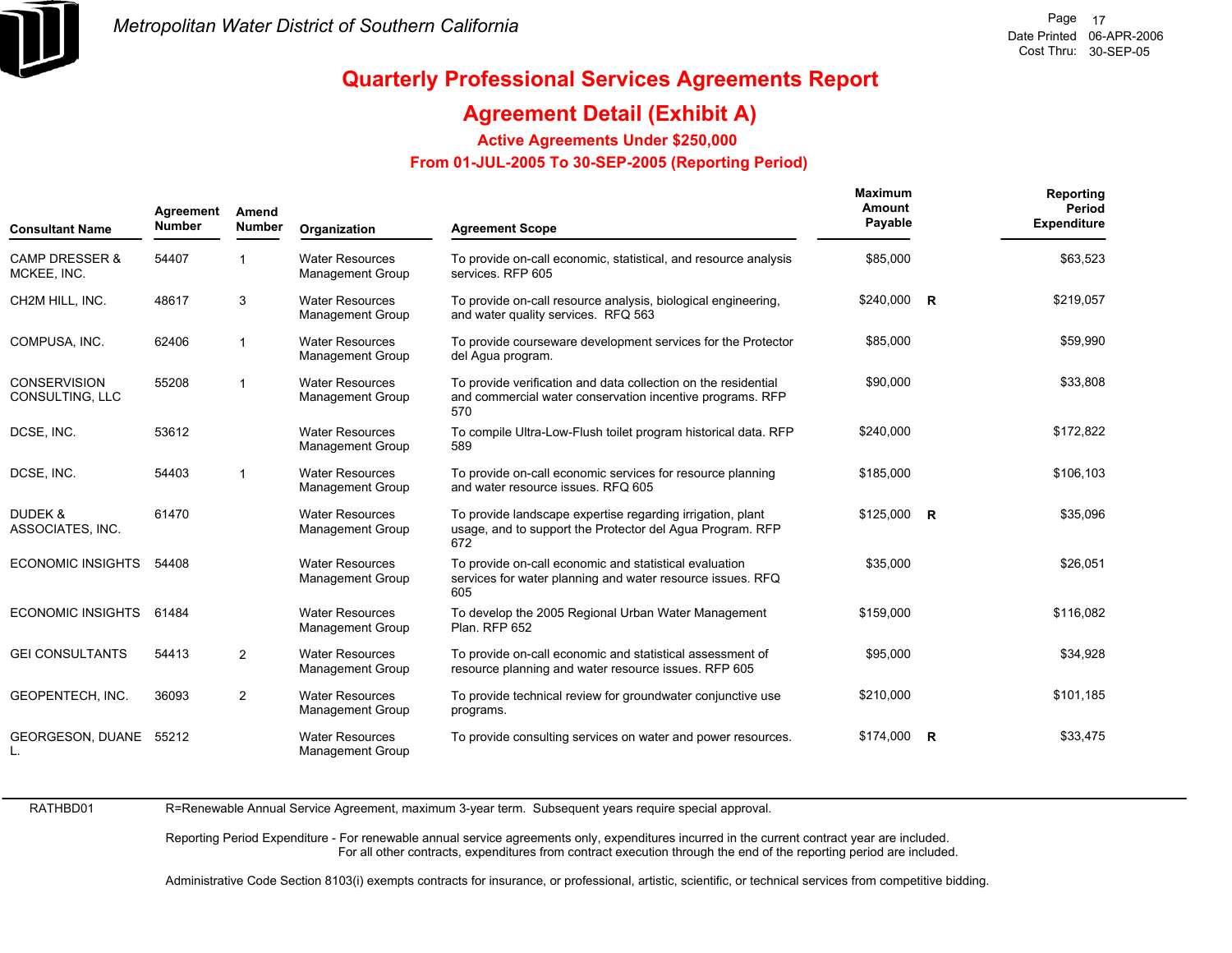

## **Agreement Detail (Exhibit A)**

**Active Agreements Under \$250,000** 

 **From 01-JUL-2005 To 30-SEP-2005 (Reporting Period)** 

| <b>Consultant Name</b>                                                     | Agreement<br><b>Number</b> | Amend<br><b>Number</b>  | Organization                                      | <b>Agreement Scope</b>                                                                                                                  | <b>Maximum</b><br>Amount<br>Payable |              | Reporting<br>Period<br><b>Expenditure</b> |
|----------------------------------------------------------------------------|----------------------------|-------------------------|---------------------------------------------------|-----------------------------------------------------------------------------------------------------------------------------------------|-------------------------------------|--------------|-------------------------------------------|
| HDR ENGINEERING,<br><b>INC</b>                                             | 44969                      | 5                       | <b>Water Resources</b><br>Management Group        | To provide scientific and technical services for Bay Delta. RFP<br>498                                                                  | \$95,000                            | R            | \$56,060                                  |
| <b>JONES &amp; STOKES</b><br>ASSOCIATES, INC.                              | 67609                      | $\overline{\mathbf{1}}$ | <b>Water Resources</b><br>Management Group        | To provide biologocial & ecosystem restoration services for<br>the Sacramento-San Joaquin Delta. RFQ 722                                | \$245.000                           | <b>R</b>     | \$12,407                                  |
| KENNEDY/JENKS/TOD<br>D, LLC                                                | 52783                      | $\mathbf{1}$            | <b>Water Resources</b><br>Management Group        | To provide on-call feasibility engineering services. RFQ 528                                                                            | \$225,000                           |              | \$120,475                                 |
| M. CUBED                                                                   | 48322                      | $\mathbf{1}$            | <b>Water Resources</b><br>Management Group        | To provide land management technical services. RFP 534                                                                                  | \$240.000                           |              | \$40.489                                  |
| <b>NATIONAL</b><br><b>ECONOMIC</b><br><b>RESEARCH</b><br><b>ASSOCIATES</b> | 54405                      | $\overline{1}$          | <b>Water Resources</b><br>Management Group        | To provide on-call economic and statistical assessment<br>evaluation for resource planning and water resource issues.<br><b>RFQ 605</b> | \$95,000                            |              | \$33,359                                  |
| RAFTELIS FINANCIAL<br>CONSULTING, PA                                       | 54406                      |                         | <b>Water Resources</b><br>Management Group        | To provide on-call economic and statistical assessment<br>services for resource planning and water resource issues.<br><b>RFQ 605</b>   | \$35.000                            |              | \$17.000                                  |
| RAGAN ASSOCIATES,<br><b>JAMES</b>                                          | 50297                      |                         | <b>Water Resources</b><br>Management Group        | To provide on-call resource analysis, biological, engineering<br>and water quality service for CALFED Bay-Delta. RFQ 563                | \$60,000                            | <b>R</b>     | \$16,560                                  |
| <b>RESOURCE</b><br><b>OPPORTUNITY</b><br><b>GROUP, LLC</b>                 | 65053                      | $\overline{\mathbf{1}}$ | <b>Water Resources</b><br>Management Group        | To provide clarification on the State Water Control Board<br>policy on recycled water.                                                  | \$40,000                            |              | \$4,188                                   |
| S.P. CRAMER &<br><b>ASSOCIATES</b>                                         | 67610                      | $\overline{2}$          | <b>Water Resources</b><br>Management Group        | To provide environmental services for the Sacramento-San<br>Joaquin Delta. RFQ 722                                                      | \$245,000                           | $\mathsf{R}$ | \$74,964                                  |
| SCHULTZ, DONALD                                                            | 65042                      |                         | <b>Water Resources</b><br><b>Management Group</b> | To provide training services for the Protector Del Agua<br>Program. RFQ 693                                                             | \$240,000                           |              | \$13,850                                  |
| STUCKI, DEREK G.                                                           | 65041                      |                         | <b>Water Resources</b><br>Management Group        | To provide training service for the Protector Del Agua<br>Program. RFQ 693                                                              | \$240,000                           |              | \$20,418                                  |
| <b>SURFACE WATER</b><br>RESOURCES, INC.                                    | 67611                      | 1                       | <b>Water Resources</b><br><b>Management Group</b> | To provide biological & ecosystem restoration services for the<br>Sacramento San Joaquin Delta. RFP 722                                 | \$245,000                           | R            | \$18,127                                  |

RATHBD01 R=Renewable Annual Service Agreement, maximum 3-year term. Subsequent years require special approval.

> Reporting Period Expenditure - For renewable annual service agreements only, expenditures incurred in the current contract year are included. For all other contracts, expenditures from contract execution through the end of the reporting period are included.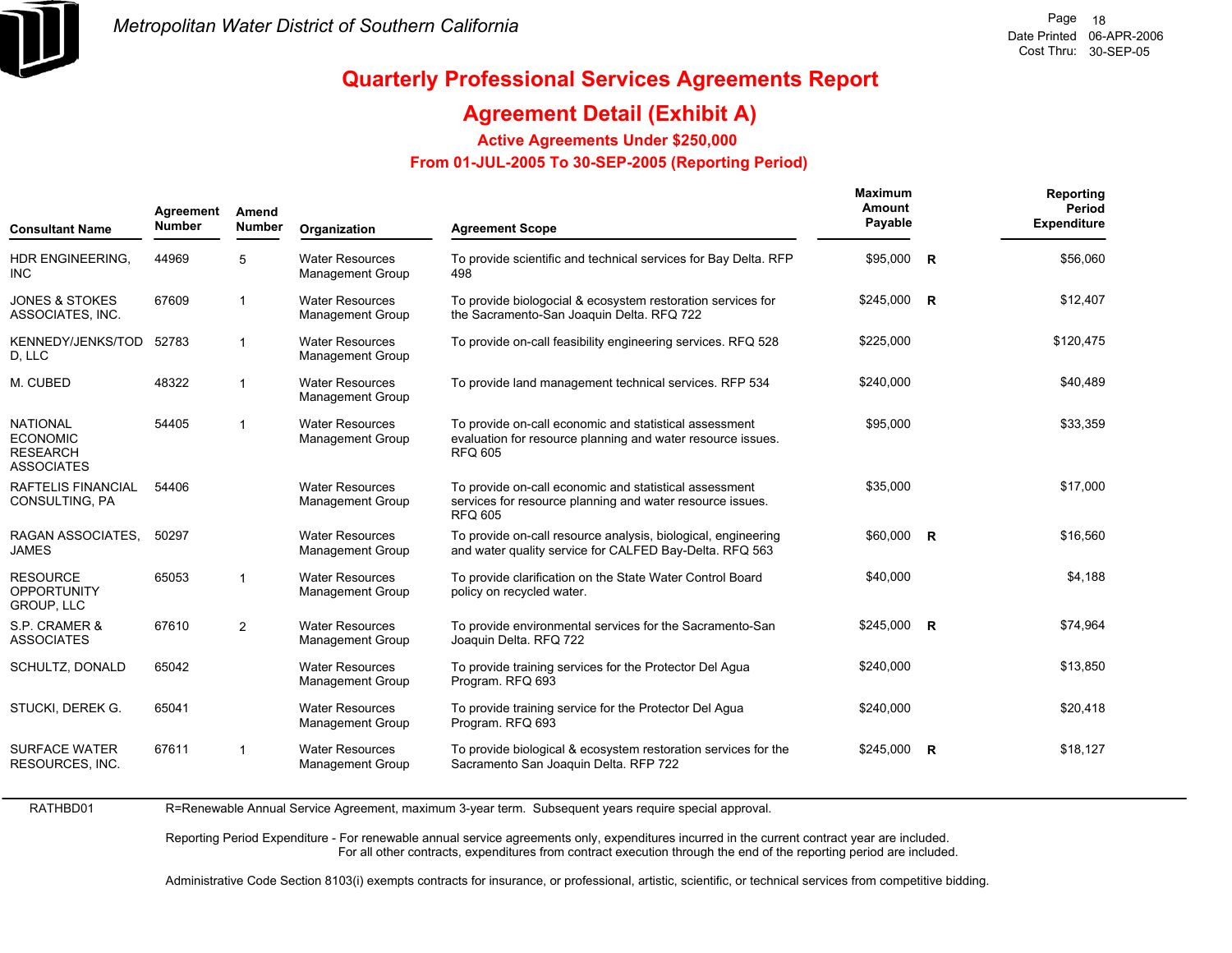

## **Agreement Detail (Exhibit A)**

**Active Agreements Under \$250,000** 

 **From 01-JUL-2005 To 30-SEP-2005 (Reporting Period)** 

| <b>Consultant Name</b>                             | Agreement<br><b>Number</b>        | Amend<br><b>Number</b> | Organization                                      | <b>Agreement Scope</b>                                                                                                           | Maximum<br>Amount<br>Payable |   | Reporting<br>Period<br><b>Expenditure</b> |
|----------------------------------------------------|-----------------------------------|------------------------|---------------------------------------------------|----------------------------------------------------------------------------------------------------------------------------------|------------------------------|---|-------------------------------------------|
| <b>WATERWISE</b><br><b>CONSULTING</b>              | 65040                             |                        | <b>Water Resources</b><br>Management Group        | To provide training services for the Protector Del Agua<br>program. RFQ 693                                                      | \$180,000                    | R | \$100,846                                 |
| Y COM                                              | 61467                             |                        | <b>Water Resources</b><br><b>Management Group</b> | To provide facilitation services through the Community<br>Improvement Program for the Palo Verde project. (Closed<br>$3/20/06$ ) | \$201,000                    |   | \$150,664                                 |
| ANCHOR<br>ENVIRONMENTAL,<br><b>LLC</b>             | 56868                             |                        | <b>General Counsel</b>                            | To provide assistance with the FERC re-licensing process for<br>Oroville Dam.                                                    | \$75,000                     |   | \$22,669                                  |
| <b>QUATEMAN &amp; ZIDELL</b><br><b>LLP</b>         | 66494                             |                        | <b>General Counsel</b>                            | To provide legal advice concerning real property & real estate<br>development for Diamond Valley Lake.                           | \$95,000                     |   | \$69,752                                  |
| <b>RYAN &amp; FELSTED</b>                          | 43714                             |                        | <b>General Counsel</b>                            | To provide legal commercial real estate services.                                                                                | \$50,000                     |   | \$26,255                                  |
| <b>TOXICS</b><br><b>ASSESSMENT</b><br><b>GROUP</b> | 63261                             |                        | <b>General Counsel</b>                            | To provide hazardous waste remediation services related to<br>PG & E Topock site.                                                | \$250,000                    |   | \$190,616                                 |
| <b>VON KLUG &amp;</b><br>ASSOCIATES, INC.          | 59301                             |                        | <b>General Counsel</b>                            | To provide relocation assistance services relating to the San<br>Diego Pipeline No. 6 Project.                                   | \$12,000                     |   | \$1,920                                   |
| <b>VON KLUG &amp;</b><br>ASSOCIATES, INC.          | 60827                             |                        | <b>General Counsel</b>                            | To provide legal services for relocation assistance quideline<br>conforming to current legal requirements.                       | \$25,000                     |   | \$17.160                                  |
|                                                    | <b>Total Number of Agreements</b> |                        | 219                                               | <b>Totals</b>                                                                                                                    | \$27,859,572                 |   | \$12,731,270                              |

**\* \* \* End of Report \* \* \***

RATHBD01

R=Renewable Annual Service Agreement, maximum 3-year term. Subsequent years require special approval.

Reporting Period Expenditure - For renewable annual service agreements only, expenditures incurred in the current contract year are included. For all other contracts, expenditures from contract execution through the end of the reporting period are included.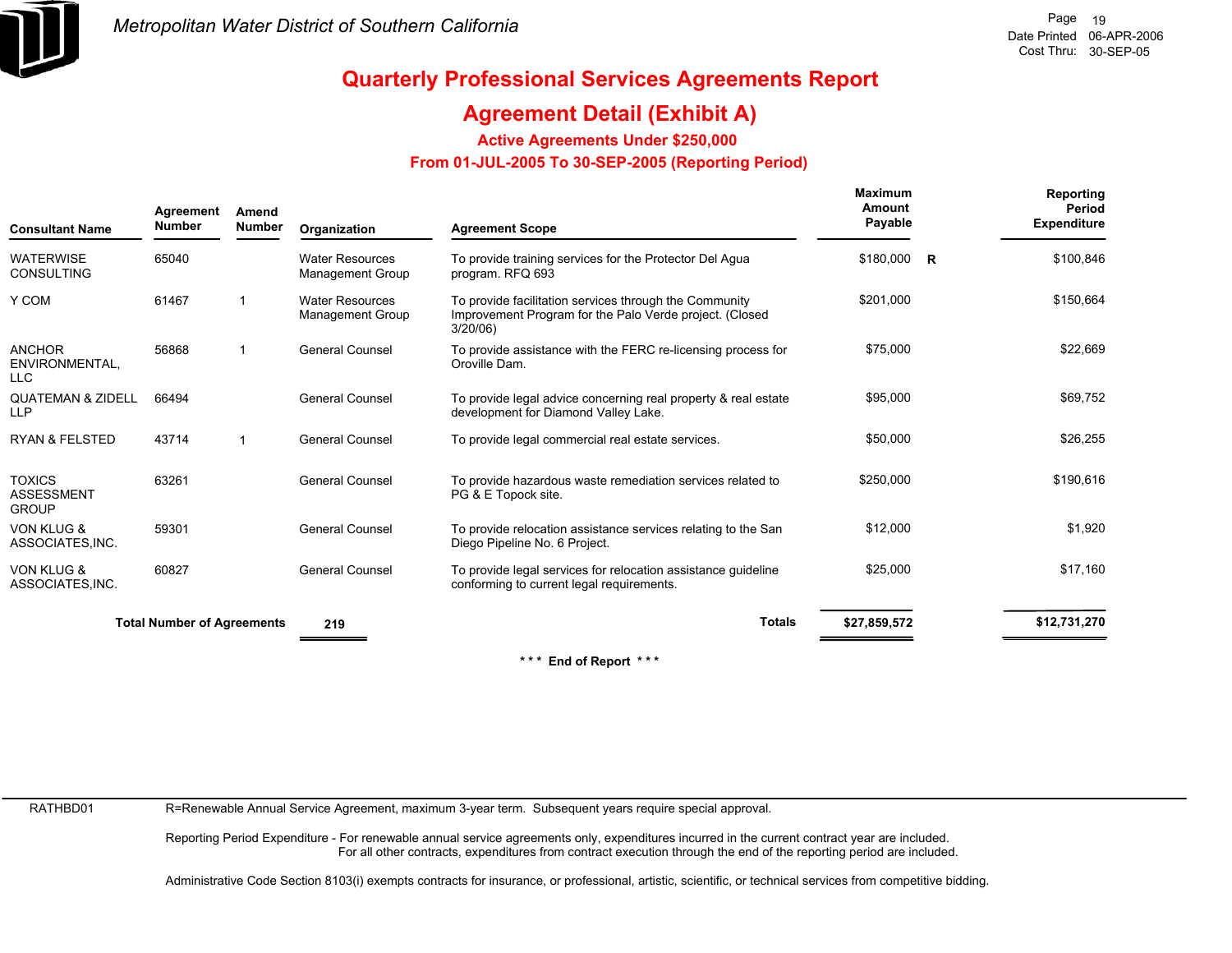

### **Agreement Detail (Exhibit B)**

**Active Agreements Over \$250,000**

#### **From 01-JUL-2005 To 30-SEP-2005 (Reporting Period)**

| <b>Consultant Name</b>                                         | Agreement<br><b>Number</b> | Amend<br><b>Number</b>  | <b>Board</b><br>Approved<br>Date | <b>Board</b><br>Letter | Organization                      | <b>Agreement Scope</b>                                                                                                                                | <b>Maximum</b><br>Amount<br>Payable | Reporting<br>Period<br><b>Expenditure</b> |
|----------------------------------------------------------------|----------------------------|-------------------------|----------------------------------|------------------------|-----------------------------------|-------------------------------------------------------------------------------------------------------------------------------------------------------|-------------------------------------|-------------------------------------------|
| BATE, PETERSON,<br>DEACON, ZINN &<br>YOUNG LLP                 | 71333                      |                         | 11-OCT-05                        | 5F                     | Chief<br>Executive's<br>Office    | To provide advice and assistance on labaor<br>and human resource related issues.                                                                      | \$456,000                           | \$62,902                                  |
| <b>FRASER</b><br><b>COMMUNICATIONS</b>                         | 55209                      | 3                       | 14-OCT-03                        | $8-5$                  | <b>External Affairs</b><br>Group  | To provide public outreach services for a water<br>conservation campaign. (Closed 10/24/05)<br><b>RFP 610</b>                                         | \$749.000                           | \$748,256                                 |
| <b>FRASER</b><br><b>COMMUNICATIONS</b>                         | 61474                      | -1                      | 12-OCT-04                        | $9-9$                  | <b>External Affairs</b><br>Group  | To implement the Conservation Public<br>Outreach Campaign. (Closed 10/31/05) RFP<br>681                                                               | \$4,350,000                         | \$3,107,507                               |
| <b>DRIVER ALLIANT</b><br><b>INSURANCE</b><br><b>SERVICES</b>   | 66402                      |                         | 08-JUN-04                        | $8 - 2$                | <b>Chief Financial</b><br>Officer | To provide insurance brokerage services. RFP<br>711                                                                                                   | $$1,400,000$ R                      | \$1,083,695                               |
| <b>MARSH RISK &amp;</b><br><b>INSURANCE</b><br><b>SERVICES</b> | A04571-A                   | $\overline{\mathbf{1}}$ | 28-APR-98                        | $8 - 7$                | <b>Chief Financial</b><br>Officer | To provide payment services for OCIP<br>insurance premium for DVL Project. (Closed<br>3/27/06) RFP 102                                                | \$44,352,537                        | \$33,796,255                              |
| <b>PUBLIC RESOURCES</b><br><b>ADVISORY GROUP</b>               | 53616                      | -1                      | 09-NOV-04                        | $8-5$                  | <b>Chief Financial</b><br>Officer | To provide financial advisory services. RFP<br>598                                                                                                    | \$355,000 R                         | \$200,804                                 |
| <b>REAMS ASSET</b><br>MANAGEMENT CO.<br><b>LLC</b>             | 48305                      |                         | 12-MAR-02                        | $9 - 2$                | <b>Chief Financial</b><br>Officer | To provide investment services for MWD. RFP<br>516                                                                                                    | \$324,000 R                         | \$87,275                                  |
| <b>ABLE ENGINEERING</b>                                        | 47434                      | $\overline{2}$          | 01-MAR-02                        | 8121A                  | Corporate<br><b>Resources</b>     | To provide maintenance and engineering<br>support services at Union Station. (Closed<br>11/7/05) RFP 499                                              | \$570,000 R                         | \$180,368                                 |
| <b>APPLICATIONS</b><br><b>SOFTWARE</b><br>TECHNOLOGY CORP.     | 59671                      | -1                      | 09-MAR-04                        | $8-5$                  | Corporate<br><b>Resources</b>     | To provide technical services for the<br>installation of Oracle Project Accounting and<br>Grant Management Modules. (Closed 2/2/06)<br><b>RFP 659</b> | \$1,245,000                         | \$1,052,460                               |
| <b>BECHTEL</b><br><b>CORPORATION</b>                           | A04532                     | $\overline{7}$          | 19-NOV-96                        | $8 - 3$                | Corporate<br><b>Resources</b>     | To provide geological and geotechnical<br>services for the Inland Feeder Project. RFP<br>080                                                          | \$29,200,000                        | \$26,466,433                              |
| <b>BLACK &amp; VEATCH</b>                                      | 51538                      | $\overline{2}$          | 09-NOV-04                        | $9 - 2$                | Corporate<br><b>Resources</b>     | To provide engineering services for the<br>Oxidation Retrofit Programs. RFP 556                                                                       | \$1,200,000                         | \$519,552                                 |

RATHBD01 R=Renewable Annual Service Agreement, maximum 3-year term. Subsequent years require special approval.

Reporting Period Expenditure - For renewable annual service agreements only, expenditures incurred in the current contract year are included.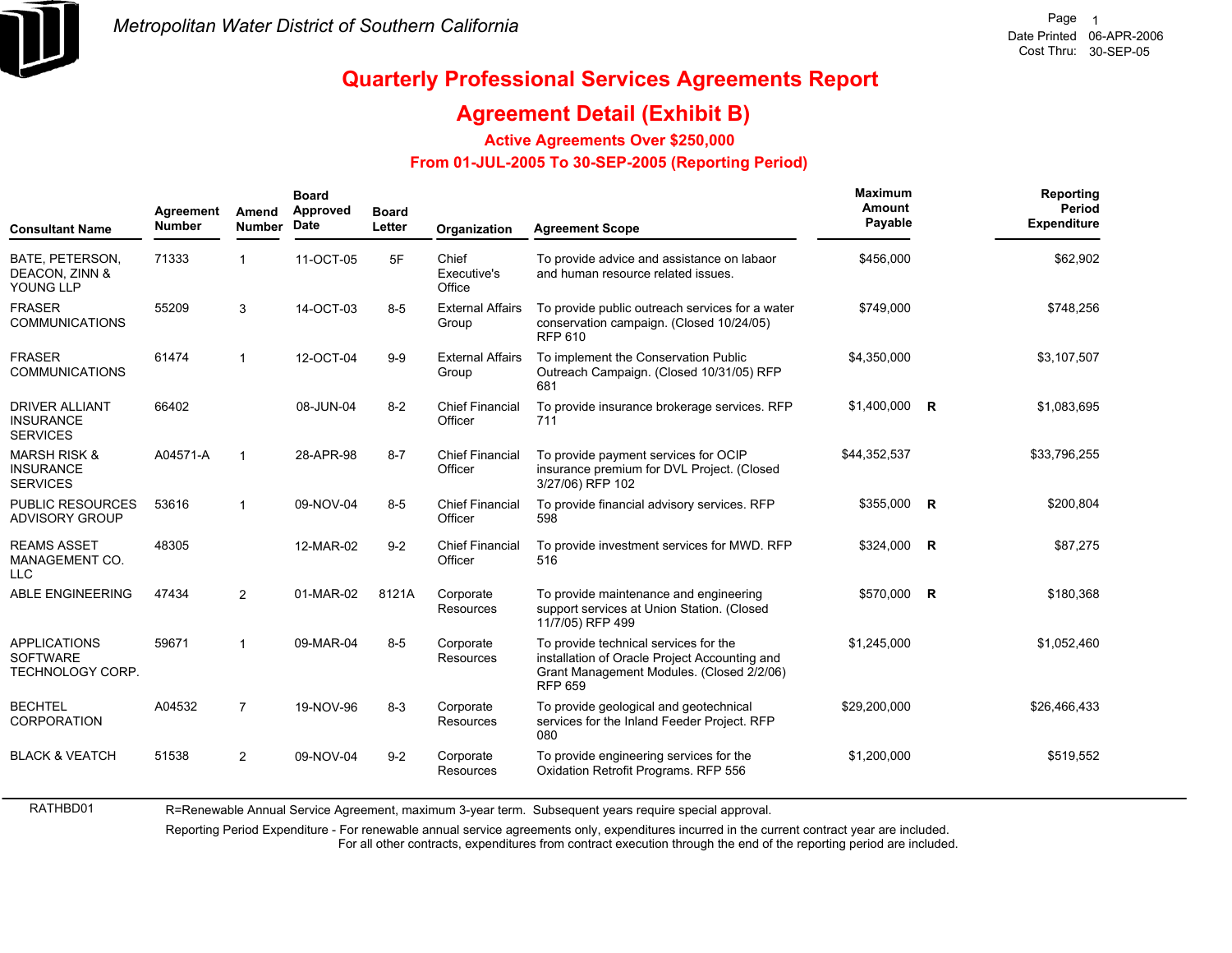

### **Agreement Detail (Exhibit B)**

**Active Agreements Over \$250,000**

#### **From 01-JUL-2005 To 30-SEP-2005 (Reporting Period)**

| <b>Consultant Name</b>                                 | Agreement<br><b>Number</b> | Amend<br><b>Number</b>  | <b>Board</b><br>Approved<br><b>Date</b> | <b>Board</b><br>Letter | Organization                  | <b>Agreement Scope</b>                                                                                          | Maximum<br>Amount<br>Payable | Reporting<br><b>Period</b><br><b>Expenditure</b> |
|--------------------------------------------------------|----------------------------|-------------------------|-----------------------------------------|------------------------|-------------------------------|-----------------------------------------------------------------------------------------------------------------|------------------------------|--------------------------------------------------|
| <b>BLACK &amp; VEATCH</b>                              | 52795                      | 1                       | 10-DEC-02                               | $9 - 4$                | Corporate<br>Resources        | To provide hydrogeological groundwater<br>modeling services. RFP 585                                            | \$650,000                    | \$564,665                                        |
| <b>BLACK &amp; VEATCH</b><br><b>CORPORATION</b>        | 55207                      | $\overline{2}$          | 13-MAY-03                               | $8 - 10$               | Corporate<br>Resources        | To provide on-call process engineering<br>services. RFQ 578                                                     | \$4,750,000                  | \$3,038,496                                      |
| <b>BUTIER</b><br><b>CONSTRUCTION</b><br><b>MANAGER</b> | 62422                      |                         | 12-OCT-04                               | $9 - 3$                | Corporate<br>Resources        | To provide construction management and<br>inspection services. RFP 550                                          | \$5,000,000                  | \$410,461                                        |
| <b>CAMP DRESSER &amp;</b><br>MCKEE, INC.               | 51549                      | 4                       | 09-NOV-04                               | $9 - 2$                | Corporate<br><b>Resources</b> | To provide process engineering services for<br>the Oxidation Retrofit Program. RFP 556                          | \$20,851,000                 | \$14,621,178                                     |
| <b>CAMP DRESSER &amp;</b><br>MCKEE, INC.               | 55220                      | $\mathbf{1}$            | 10-JUN-03                               | $8 - 2$                | Corporate<br>Resources        | To provide general engineering services for<br>filtration plants. RFQ 578                                       | \$2,000,000 R                | \$281,364                                        |
| CAROLLO<br>ENGINEERS, P.C.                             | 51144                      | $\overline{2}$          | 12-MAR-02                               | $9-5$                  | Corporate<br><b>Resources</b> | To provide process engineering services for<br>the Oxidation Retrofit Program. RFP 556                          | \$3,000,000                  | \$1,910,039                                      |
| CAROLLO<br>ENGINEERS, P.C.                             | 55219                      | $\mathbf{1}$            | 10-JUN-03                               | $8 - 2$                | Corporate<br>Resources        | To provide on-call plant engineering services.<br><b>RFQ 578</b>                                                | \$2,000,000 R                | \$141,828                                        |
| CH2M HILL, INC.                                        | 51550                      |                         | 12-MAR-02                               | $9-5$                  | Corporate<br>Resources        | To provide process engineering services for<br>the Oxidation Retrofit Program. RFP 556                          | \$500,000                    | \$135,916                                        |
| CH2M HILL, INC.                                        | 57627                      |                         | 09-SEP-03                               | $8 - 2$                | Corporate<br><b>Resources</b> | To provide on-call engineering services. RFQ<br>578                                                             | $$500,000$ R                 | \$76,026                                         |
| <b>COAST SURVEYING.</b><br>INC.                        | 60294                      |                         | 14-OCT-03                               | $9 - 4$                | Corporate<br>Resources        | To provide survey and mapping services for 3-<br>320 parcels for the CRA Recordation project.<br><b>RFP 622</b> | \$670,882                    | \$290,375                                        |
| <b>DAVID EVANS AND</b><br>ASSOCIATES, INC.             | 60451                      |                         | 14-OCT-03                               | $9 - 4$                | Corporate<br>Resources        | To provide survey and mapping services for<br>parcels 4-168 for the CRA Recordation<br>Project. RFP 622         | \$421,209                    | \$380,709                                        |
| DHI, INC.                                              | 65052                      | $\overline{\mathbf{1}}$ | 12-OCT-04                               | $9 - 7$                | Corporate<br>Resources        | To provide a Real-Time operating system for<br>Metropolitan's water distribution system. RFP<br>675             | \$2,100,000                  | \$50,504                                         |

RATHBD01 R=Renewable Annual Service Agreement, maximum 3-year term. Subsequent years require special approval.

Reporting Period Expenditure - For renewable annual service agreements only, expenditures incurred in the current contract year are included.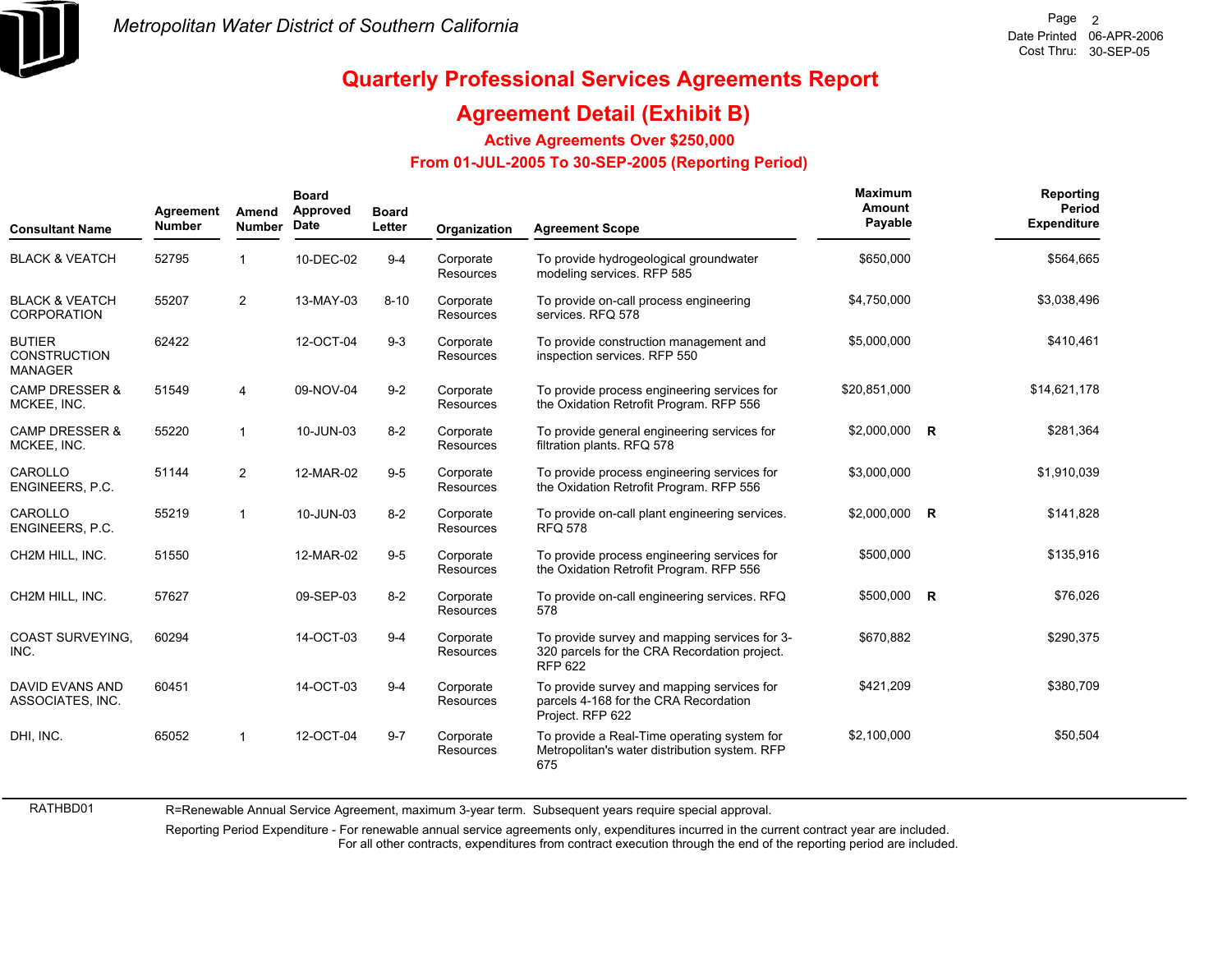

### **Agreement Detail (Exhibit B)**

**Active Agreements Over \$250,000**

#### **From 01-JUL-2005 To 30-SEP-2005 (Reporting Period)**

| <b>Consultant Name</b>                                 | Agreement<br><b>Number</b> | Amend<br><b>Number</b> | <b>Board</b><br>Approved<br>Date | <b>Board</b><br>Letter | <b>Organization</b>           | <b>Agreement Scope</b>                                                                                                 | Maximum<br>Amount<br>Payable | Reporting<br>Period<br><b>Expenditure</b> |
|--------------------------------------------------------|----------------------------|------------------------|----------------------------------|------------------------|-------------------------------|------------------------------------------------------------------------------------------------------------------------|------------------------------|-------------------------------------------|
| DUDEK &<br>ASSOCIATES, INC.                            | A04767                     | $\overline{2}$         | 27-OCT-94                        | $8 - 4$                | Corporate<br>Resources        | To provide survey, and mapping services for<br>San Diego Pipeline No. 6 Project. RFP 122                               | \$880,000                    | \$648,758                                 |
| <b>FORTECH</b><br><b>SOFTWARE</b><br>CONSULTING, INC.  | 62415                      |                        | 17-AUG-04                        | $8 - 8$                | Corporate<br>Resources        | To provide software development services for<br>a power management system. RFP 662                                     | \$320,000                    | \$184,000                                 |
| <b>GEOMATRIX</b><br>CONSULTANTS, INC.                  | 51132                      | $\mathbf{1}$           | 08-OCT-02                        | $8 - 7$                | Corporate<br><b>Resources</b> | To provide geotechnical studies for DVR<br>project. RFQ 528                                                            | \$575,000                    | \$389,426                                 |
| <b>GEOMATRIX</b><br>CONSULTANTS, INC.                  | 51547                      | $\mathbf{1}$           | 13-MAR-01                        | $9 - 2$                | Corporate<br><b>Resources</b> | To provide geotechnical engineering services<br>for the San Diego No. 6 Pipeline. (Closed<br>10/26/05) RFP 520         | \$330,000                    | \$301,318                                 |
| <b>HATCH MOTT</b><br>MACDONALD, INC.                   | 46862                      |                        | 08-JAN-02                        | $9 - 3$                | Corporate<br><b>Resources</b> | To provide construction management services<br>for Arrowhead tunnel and other reaches of the<br>Inland Feeder, RFP 468 | \$12,000,000                 | \$8,169,713                               |
| HDR ENGINEERING,<br>INC.                               | 56024                      | 3                      | 14-OCT-03                        | $8 - 1$                | Corporate<br>Resources        | To provide on-call process and plant<br>engineering services. RFQ 578                                                  | \$550,000                    | \$410,546                                 |
| <b>HELIX</b><br><b>ENVIRONMENTAL</b><br>PLANNING, INC. | 57395                      |                        | 09-SEP-03                        | $8-2$                  | Corporate<br><b>Resources</b> | To provide as-needed environmental planning<br>services. RFQ 546                                                       | \$500,000 R                  | \$298,888                                 |
| <b>HUNSAKER AND</b><br><b>ASSOCIATES</b>               | 60447                      |                        | 14-OCT-03                        | $9 - 4$                | Corporate<br><b>Resources</b> | To provide survey and mapping services for 4-<br>211 parcels for the CRA Recordation Project.<br><b>RFP 622</b>        | \$316,806                    | \$117,651                                 |
| <b>JACOBS ASSOCIATES</b>                               | 44968                      |                        | 11-DEC-01                        | $9 - 1$                | Corporate<br>Resources        | To provide construction services for the<br>Arrowhead Tunnels of the Inland Feeder. RFP<br>505                         | \$10,000,000                 | \$4,759,878                               |
| <b>JOHNSON</b><br>CONTROLS, INC.                       | 54400                      |                        | 10-JUN-03                        | $9 - 4$                | Corporate<br>Resources        | To design and install an improved security<br>system for Metropolitan. RFP 600                                         | \$8,365,000                  | \$6,190,703                               |
| <b>JOHNSON-FRANK &amp;</b><br>ASSOC. INC.              | 60295                      |                        | 14-OCT-03                        | $9 - 4$                | Corporate<br>Resources        | To provide survey and mapping services for<br>the CRA 3-321 parcels for the Recordation<br>Project. RFP 622            | \$346,311                    | \$227,267                                 |

RATHBD01

R=Renewable Annual Service Agreement, maximum 3-year term. Subsequent years require special approval.

Reporting Period Expenditure - For renewable annual service agreements only, expenditures incurred in the current contract year are included. For all other contracts, expenditures from contract execution through the end of the reporting period are included.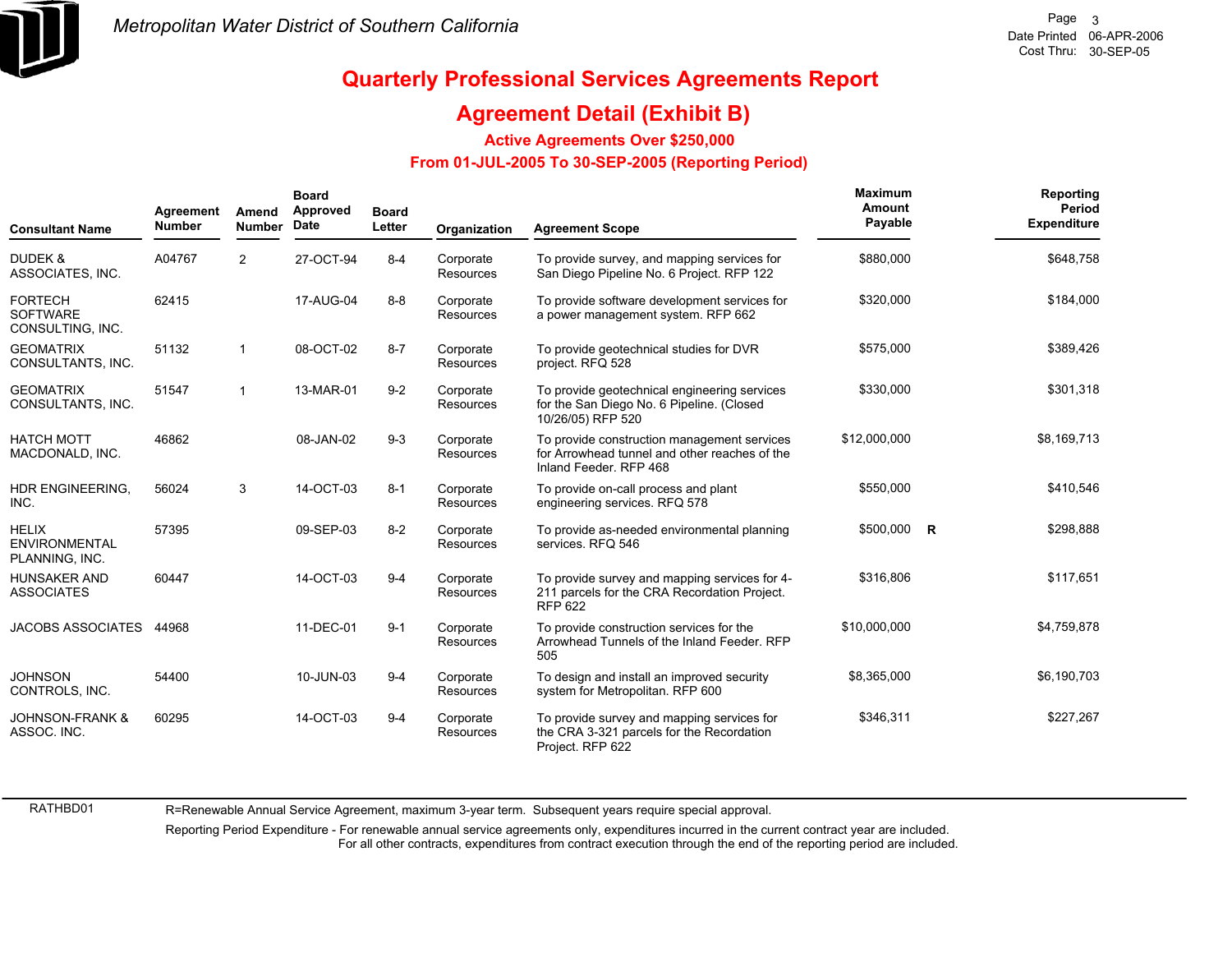

### **Agreement Detail (Exhibit B)**

**Active Agreements Over \$250,000**

#### **From 01-JUL-2005 To 30-SEP-2005 (Reporting Period)**

| <b>Consultant Name</b>                                         | Agreement<br><b>Number</b> | Amend<br><b>Number</b> | <b>Board</b><br>Approved<br>Date | <b>Board</b><br>Letter | Organization                  | <b>Agreement Scope</b>                                                                                                                 | Maximum<br>Amount<br>Payable |              | Reporting<br><b>Period</b><br><b>Expenditure</b> |
|----------------------------------------------------------------|----------------------------|------------------------|----------------------------------|------------------------|-------------------------------|----------------------------------------------------------------------------------------------------------------------------------------|------------------------------|--------------|--------------------------------------------------|
| <b>KENNEDY/JENKS</b><br>CONSULTANTS, INC.                      | 55221                      | 3                      | 10-JUN-03                        | $8 - 2$                | Corporate<br><b>Resources</b> | To provide on-call plant engineering services.<br><b>RFQ 578</b>                                                                       | \$2,000,000 R                |              | \$221,668                                        |
| <b>LAWYERS TITLE</b><br><b>COMPANY</b>                         | 56006                      |                        | 11-MAY-04                        | $9-6$                  | Corporate<br>Resources        | To provide land title research services for the<br>Palo Verde Program.                                                                 | \$300,000                    |              | \$129,005                                        |
| LEE & RO, INC.                                                 | 55222                      | 4                      | 10-JUN-03                        | $8 - 2$                | Corporate<br>Resources        | To provide design services for Jensen and<br>Skinner facilities, RFQ 578                                                               | \$4,275,000                  |              | \$3,475,673                                      |
| LEE & RO. INC.                                                 | 63632                      |                        | 14-SEP-04                        | $9 - 2$                | Corporate<br><b>Resources</b> | To provide engineering services for final<br>design of the distribution system treated cross<br>connection prevention program. RFQ 654 | \$1,100,000                  |              | \$36,094                                         |
| LEE & RO, INC.                                                 | 56027                      |                        | 10-JUN-03                        | $8 - 2$                | Corporate<br><b>Resources</b> | To provide on-call engineering services for<br>Metropolitan's water treatment facilities. RFQ<br>578                                   | $$2,000,000$ R               |              | \$232,831                                        |
| <b>MARRS SERVICES.</b><br>INC.                                 | 65051                      |                        | 14-DEC-04                        | $9 - 1$                | Corporate<br><b>Resources</b> | To provide construction management of<br>inspection services. RFQ 550                                                                  | \$3,600,000                  |              | \$1,019,389                                      |
| <b>MARSH RISK &amp;</b><br><b>INSURANCE</b><br><b>SERVICES</b> | 11995-A                    | $\overline{2}$         | 28-JUL-98                        | $8 - 3$                | Corporate<br><b>Resources</b> | To provide insurance premium payment for the<br>Inland Feeder Project. RFP 102                                                         | \$41,891,832                 |              | \$26,132,096                                     |
| <b>MOFFATT &amp; NICHOL</b><br><b>ENGINEERS</b>                | 51139                      | 3                      | 09-DEC-03                        | $8 - 2$                | Corporate<br><b>Resources</b> | To provide design services for the DVL<br>Recreation Project. RFP 581                                                                  | \$1,213,600                  |              | \$1,165,305                                      |
| MWH AMERICAS, INC.                                             | 51145                      |                        | 12-MAR-02                        | $9-5$                  | Corporate<br>Resources        | To provide process engineering services for<br>Skinner, Weymouth, and Diemer Oxidation<br>Retrofit Programs. RFP 556                   | \$1,200,000                  |              | \$529,382                                        |
| MWH AMERICAS, INC.                                             | 57397                      |                        | 10-JUN-03                        | $8-2$                  | Corporate<br><b>Resources</b> | To provide as-needed environmental services.<br><b>RFP 546</b>                                                                         | \$500,000                    | $\mathsf{R}$ | \$216,692                                        |
| MWH AMERICAS, INC.                                             | 57620                      |                        | 09-SEP-03                        | $8-2$                  | Corporate<br><b>Resources</b> | To provide engineering design support<br>services for various engineering projects. RFP<br>575                                         | \$2,000,000                  | <b>R</b>     | \$1,981,164                                      |

RATHBD01

R=Renewable Annual Service Agreement, maximum 3-year term. Subsequent years require special approval.

Reporting Period Expenditure - For renewable annual service agreements only, expenditures incurred in the current contract year are included. For all other contracts, expenditures from contract execution through the end of the reporting period are included.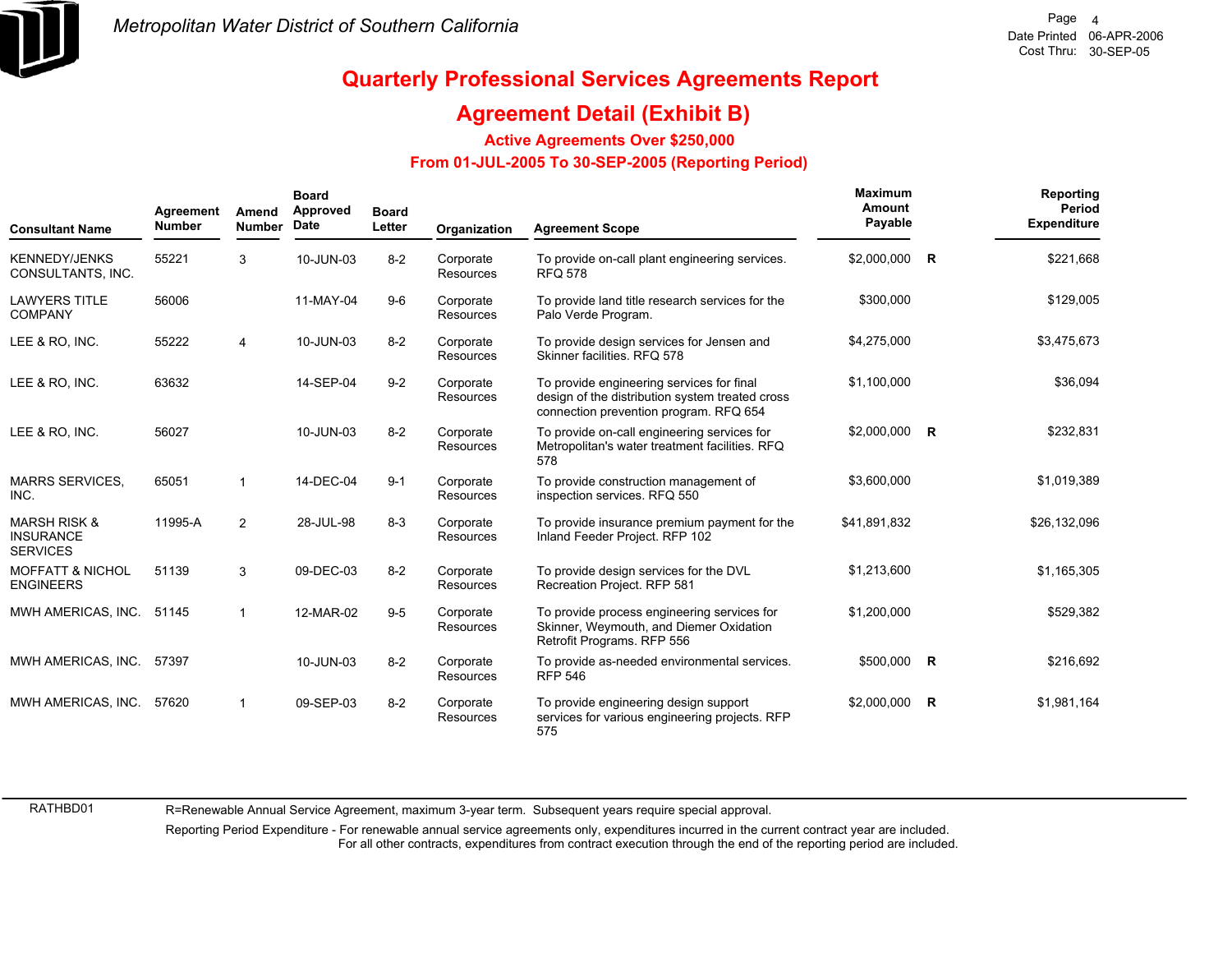

RATHBD01

# **Quarterly Professional Services Agreements Report**

### **Agreement Detail (Exhibit B)**

**Active Agreements Over \$250,000**

#### **From 01-JUL-2005 To 30-SEP-2005 (Reporting Period)**

| <b>Consultant Name</b>                                             | Agreement<br><b>Number</b> | Amend<br><b>Number</b>  | <b>Board</b><br>Approved<br>Date | <b>Board</b><br>Letter | Organization           | <b>Agreement Scope</b>                                                                                                                          | Maximum<br>Amount<br>Payable |   | Reporting<br>Period<br><b>Expenditure</b> |
|--------------------------------------------------------------------|----------------------------|-------------------------|----------------------------------|------------------------|------------------------|-------------------------------------------------------------------------------------------------------------------------------------------------|------------------------------|---|-------------------------------------------|
| MWH AMERICAS, INC.                                                 | 55224                      | 2                       | 10-JUN-03                        | $8 - 2$                | Corporate<br>Resources | To provide on-call engineering services for<br>water treatment plant support systems. RFQ<br>578                                                | \$2,000,000                  | R | \$155,713                                 |
| ORSA CONSULTING<br><b>ENGINEERS, INC.</b>                          | 63630                      |                         | 14-SEP-04                        | $9 - 2$                | Corporate<br>Resources | To provide engineering services for final<br>design of the distribution system treated water<br>cross connection prevention program. RFQ<br>654 | \$1,100,000                  |   | \$146,208                                 |
| P & D CONSULTANTS, A04588<br>INC.                                  |                            | $\overline{4}$          | 22-FEB-94                        | $8 - 4$                | Corporate<br>Resources | To provide survey engineering services for the<br>Inland Feeder Project. RFP                                                                    | \$11,000,000                 |   | \$9,081,524                               |
| P & D CONSULTANTS, 62412<br>INC.                                   |                            | $\overline{\mathbf{1}}$ | 12-OCT-04                        | $9 - 3$                | Corporate<br>Resources | To provide mitigation monitoring and reporting<br>services for San Diego Pipeline #6 Project.<br><b>RFQ 665</b>                                 | \$4,000,000                  |   | \$96,269                                  |
| <b>PARSONS</b><br>CONSTRUCTORS.<br>INC.                            | 12788                      | 4                       | 14-MAY-99                        | $9 - 4$                | Corporate<br>Resources | To provide construction labor consultant<br>services for the Inland Feeder Project.                                                             | \$2,840,000                  |   | \$2,117,795                               |
| <b>PARSONS</b><br><b>INFRASTRUCTURE &amp;</b><br><b>TECHNOLOGY</b> | A04705                     | 3                       | 20-MAY-97                        | $8 - 3$                | Corporate<br>Resources | To provide construction support services for<br>the Inland Feeder Project. RFP 127                                                              | \$12,150,000                 |   | \$9,695,034                               |
| <b>PRESSURE PIPE</b><br><b>INSPECTION CO.</b>                      | 60464                      |                         | 14-SEP-04                        | $8-6$                  | Corporate<br>Resources | To provide electromagnetic inspection and<br>testing of pre-stressed concrete cylinder<br>pipelines. RFP 670                                    | \$1,300,000                  |   | \$144,480                                 |
| <b>PSOMAS &amp;</b><br><b>ASSOCIATES</b>                           | 57409                      |                         | 01-AUG-02                        | $9 - 2$                | Corporate<br>Resources | To provide mitigation monitoring and reporting<br>services for the Inland Feeder Project. RFP<br>607                                            | \$3,000,000                  |   | \$276,741                                 |
| <b>PSOMAS &amp;</b><br><b>ASSOCIATES</b>                           | 60908                      |                         | 14-OCT-03                        | $9 - 4$                | Corporate<br>Resources | To provide survey and mapping services for<br>the 4-235 parcels for the CRA Recordation<br>project. RFP 622                                     | \$398,995                    |   | \$250,220                                 |
| <b>RBF CONSULTING</b>                                              | 57618                      |                         | 09-SEP-03                        | $8 - 2$                | Corporate<br>Resources | To provide engineering design support<br>services. RFP 575                                                                                      | $$1,000,000$ R               |   | \$263,420                                 |
| <b>RBF CONSULTING</b>                                              | 61471                      |                         | 14-OCT-03                        | $9 - 4$                | Corporate<br>Resources | To provide survey and mapping services for<br>the 4-123 parcels for the CRA Recordation<br>projects. RFP 622                                    | \$981,397                    |   | \$377,477                                 |

R=Renewable Annual Service Agreement, maximum 3-year term. Subsequent years require special approval.

Reporting Period Expenditure - For renewable annual service agreements only, expenditures incurred in the current contract year are included.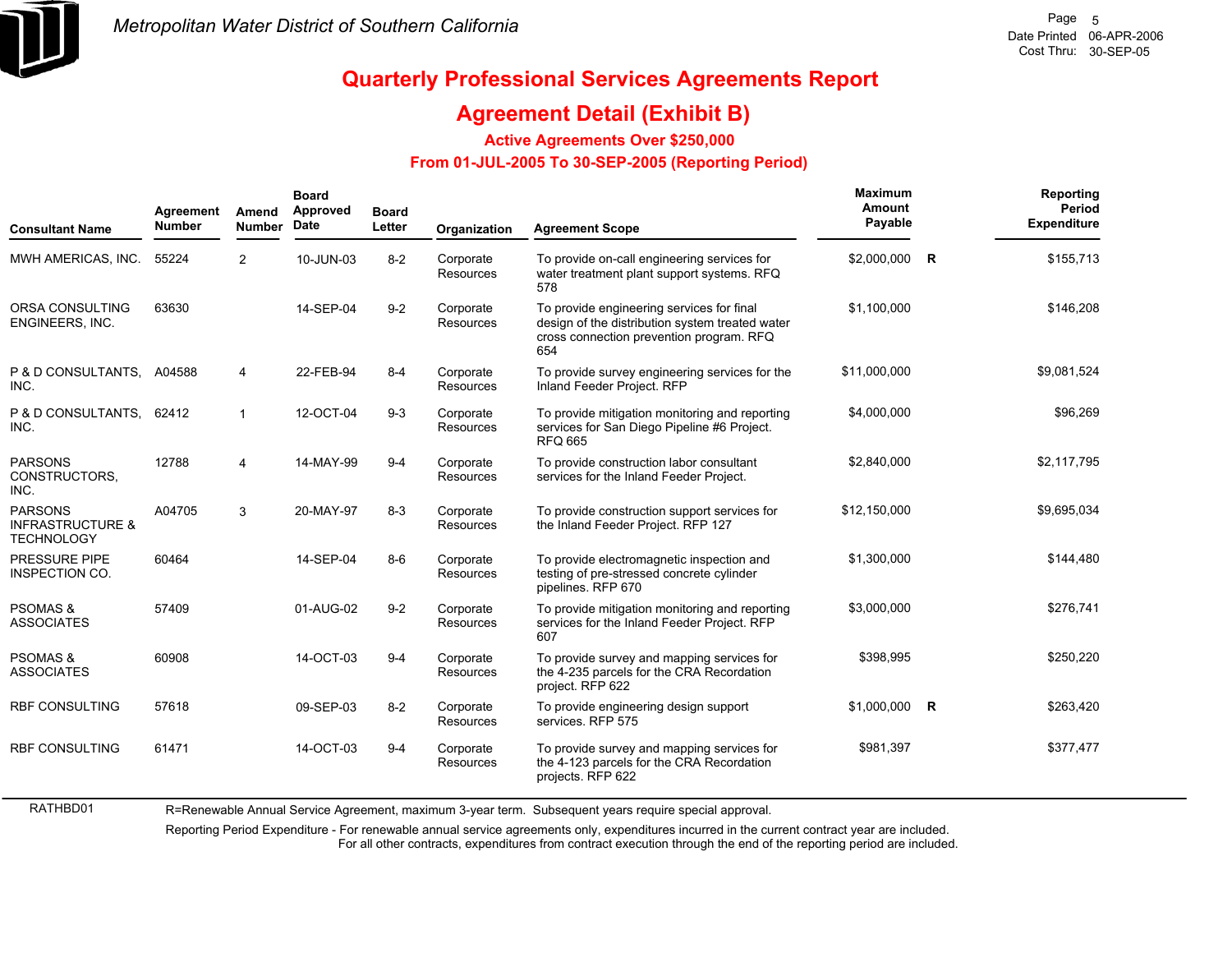

RATHBD01

## **Quarterly Professional Services Agreements Report**

### **Agreement Detail (Exhibit B)**

**Active Agreements Over \$250,000**

#### **From 01-JUL-2005 To 30-SEP-2005 (Reporting Period)**

| <b>Consultant Name</b>                                                    | Agreement<br><b>Number</b> | Amend<br><b>Number</b>  | <b>Board</b><br>Approved<br>Date | <b>Board</b><br>Letter | Organization                  | <b>Agreement Scope</b>                                                                                                                                                       | Maximum<br>Amount<br>Payable |   | Reporting<br><b>Period</b><br>Expenditure |
|---------------------------------------------------------------------------|----------------------------|-------------------------|----------------------------------|------------------------|-------------------------------|------------------------------------------------------------------------------------------------------------------------------------------------------------------------------|------------------------------|---|-------------------------------------------|
| <b>REGENTS OF THE</b><br>UNIVERSITY OF<br>CALIFORNIA.<br><b>RIVERSIDE</b> | A04602                     |                         | 19-FEB-91                        | $8 - 6$                | Corporate<br><b>Resources</b> | To provide various research services related<br>to the Southwestern Riverside County Multi-<br>Species Reserve per the Board's approval of<br>the project's mitigation plan. | \$3,750,000                  |   | \$2,743,264                               |
| <b>RICHARD BRADY &amp;</b><br><b>ASSOCIATES</b>                           | 57619                      |                         | 09-SEP-03                        | $8 - 2$                | Corporate<br>Resources        | To provide engineering design support<br>services. RFP 575                                                                                                                   | \$1,000,000                  | R | \$809,318                                 |
| <b>RICK ENGINEERING</b><br><b>COMPANY</b>                                 | 60297                      |                         | 14-OCT-03                        | $9 - 4$                | Corporate<br>Resources        | To provide survey and mapping services for<br>the 4-092 parcels for the CRA Recordation<br>Project. RFP 622                                                                  | \$560,255                    |   | \$334,373                                 |
| <b>RIVERSIDE COUNTY</b><br><b>REGIONAL</b>                                | A04632                     | 5                       | 24-OCT-94                        | $8 - 4$                | Corporate<br>Resources        | To provide management services for the<br>Southwestern Riverside County Multi-Species<br>Reserve.                                                                            | \$1,727,793                  |   | \$1,555,187                               |
| <b>RNL DESIGN</b>                                                         | 54415                      | $\overline{4}$          | 11-OCT-05                        | $8 - 4$                | Corporate<br><b>Resources</b> | To provide architectural services. RFP 555                                                                                                                                   | \$2,745,000                  |   | \$1,662,397                               |
| ROCTEST, INC.                                                             | 60914                      |                         | 11-MAY-04                        | $8 - 1$                | Corporate<br>Resources        | To provide a system to record and collect data<br>on water seepage rates. RFP 628                                                                                            | \$380,311                    |   | \$206,039                                 |
| T & B PLANNING<br>CONSULTANTS, INC.                                       | 48605                      | $\overline{\mathbf{4}}$ | 14-JAN-03                        | $8 - 6$                | Corporate<br>Resources        | To provide project planning services for DVL<br>Recreation, RFQ 552                                                                                                          | \$745,000                    |   | \$429,745                                 |
| <b>TECTONICS</b>                                                          | 51136                      | $\overline{2}$          | 08-JUL-03                        | $8 - 4$                | Corporate<br><b>Resources</b> | To provide architectural services for Skinner<br>Oxidation Retrofit Program. RFP 555                                                                                         | \$1,500,000                  |   | \$1,177,381                               |
| <b>TETRA DESIGN. INC.</b>                                                 | 46209                      | $\mathbf{1}$            | 11-SEP-01                        | $8 - 1$                | Corporate<br><b>Resources</b> | To provide architectural & engineering<br>consulting services for Weymouth softener<br>building number 3 renovation. Approved<br>informal solicitation.                      | \$275,000                    |   | \$225,048                                 |
| TETRA DESIGN, INC.                                                        | 52785                      | $\mathbf{1}$            | 14-JAN-03                        | $8 - 1$                | Corporate<br>Resources        | To provide architectural services for the<br>Oxidation Retrofit Program. RFP 555                                                                                             | \$2,200,000                  |   | \$613,641                                 |
| THE KEITH<br>COMPANIES, INC.                                              | 51537                      |                         | 19-NOV-02                        | $8 - 6$                | Corporate<br>Resources        | To provide infrastructure design on DVL<br>Recreation, RFP 580                                                                                                               | \$1,195,000                  |   | \$685,884                                 |

R=Renewable Annual Service Agreement, maximum 3-year term. Subsequent years require special approval.

Reporting Period Expenditure - For renewable annual service agreements only, expenditures incurred in the current contract year are included. For all other contracts, expenditures from contract execution through the end of the reporting period are included.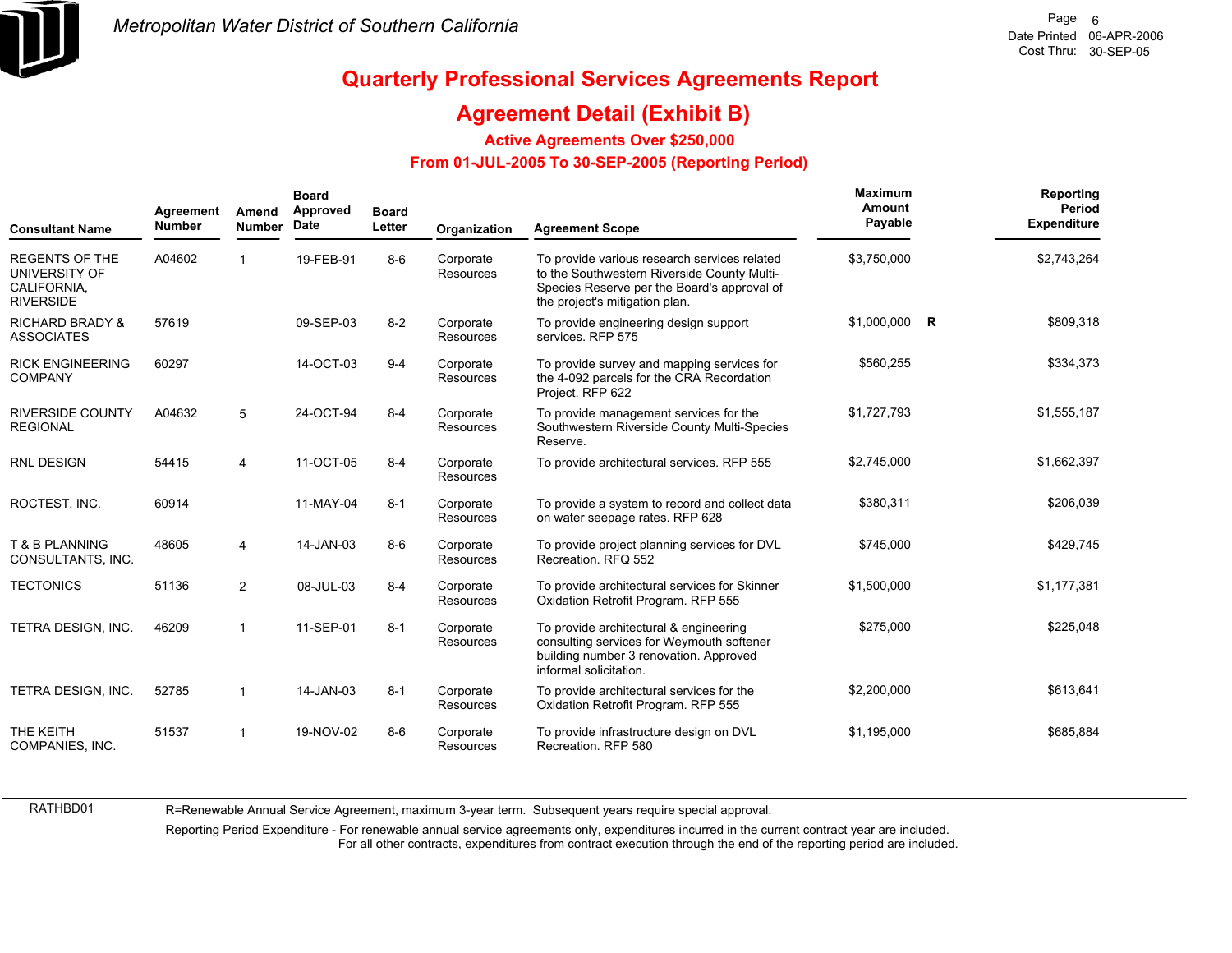

### **Agreement Detail (Exhibit B)**

**Active Agreements Over \$250,000**

#### **From 01-JUL-2005 To 30-SEP-2005 (Reporting Period)**

| <b>Consultant Name</b>                                     | Agreement<br><b>Number</b> | Amend<br><b>Number</b> | <b>Board</b><br>Approved<br><b>Date</b> | <b>Board</b><br>Letter | Organization                               | <b>Agreement Scope</b>                                                                                                                                | Maximum<br>Amount<br>Payable | Reporting<br>Period<br><b>Expenditure</b> |
|------------------------------------------------------------|----------------------------|------------------------|-----------------------------------------|------------------------|--------------------------------------------|-------------------------------------------------------------------------------------------------------------------------------------------------------|------------------------------|-------------------------------------------|
| THE KEITH<br>COMPANIES, INC.                               | 60450                      |                        | 14-OCT-03                               | $9 - 4$                | Corporate<br>Resources                     | To provide survey and mapping services for 3-<br>327 parcels for the CRA Recordation Project.<br><b>RFP 622</b>                                       | \$304,922                    | \$145,311                                 |
| <b>THERMO</b><br>LABSYSTEMS, INC.,<br><b>DBA</b>           | 57040                      | $\overline{2}$         | 19-AUG-03                               | $8-6$                  | Corporate<br>Resources                     | To provide LIMS software and consulting<br>services. (Closed 10/20/05) RFP 606                                                                        | \$363,693                    | \$353,006                                 |
| TOWILL, INC.                                               | 59677                      |                        | 14-OCT-03                               | $9 - 4$                | Corporate<br>Resources                     | To provide survey and mapping services<br>parcels 3-314 for the CRA Recordation<br>Project. RFP 622                                                   | \$381,434                    | \$175,365                                 |
| <b>VAN DELL AND</b><br>ASSOCIATES, INC.                    | 63631                      |                        | 14-SEP-04                               | $9 - 2$                | Corporate<br><b>Resources</b>              | To provide engineering services for final<br>design of the distribution system treated water<br>cross connection prevention program. RFQ<br>654       | \$1,100,000                  | \$411,416                                 |
| <b>VANIR</b><br><b>CONSTRUCTION</b><br>MANAGEMENT, INC.    | 51138                      | 3                      | 08-OCT-02                               | $9 - 2$                | Corporate<br>Resources                     | To provide management support services for<br>the San Diego Pipeline No. 6. RFP 508                                                                   | \$2,500,000                  | \$1,392,978                               |
| <b>WILLIS &amp;</b><br>ASSOCIATES, INC.,<br><b>MICHAEL</b> | 285                        | $\overline{2}$         | 13-JUN-00                               | $8 - 1$                | Corporate<br><b>Resources</b>              | To provide architectural design services for<br>Oxidation Retrofit Program at Jensen filtration<br>plant. RFP 282                                     | \$950,000                    | \$905,991                                 |
| <b>CALIFORNIA</b><br>DEPARTMENT OF<br><b>FORESTRY</b>      | 50306                      |                        | 10-JUL-01                               | $8 - 3$                | <b>Water System</b><br>Operations<br>Group | To provide fire protection management<br>services.                                                                                                    | \$600,000 R                  | \$17,323                                  |
| <b>NAVIGANT</b><br>CONSULTING, INC.                        | 20118                      | 3                      | 27-OCT-98                               | $7 - 5$                | <b>Water System</b><br>Operations<br>Group | To provide consulting services for electrical<br>power resources. RFP 353                                                                             | \$400,000                    | \$290,616                                 |
| <b>ECOPLAN</b><br>ASSOCIATES, INC.                         | 48323                      | $\overline{2}$         | 13-SEP-05                               | $7 - 8$                | Water<br>Resources<br>Management<br>Group  | To provide technical services for the<br>evaluation of crop, land, and irrigation<br>management services. RFP 534                                     | \$450,000                    | \$193,690                                 |
| GEOPENTECH, INC.                                           | 38963                      |                        | 13-MAR-01                               | $8 - 7$                | Water<br>Resources<br>Management<br>Group  | To conduct geotechnical, geophysical,<br>seismic, hydrologic and aquifer investigations<br>for the Chuckwalla Groundwater Storage<br>Program. RFP 455 | \$1,850,000                  | \$1,292,359                               |

RATHBD01 R=Renewable Annual Service Agreement, maximum 3-year term. Subsequent years require special approval.

Reporting Period Expenditure - For renewable annual service agreements only, expenditures incurred in the current contract year are included.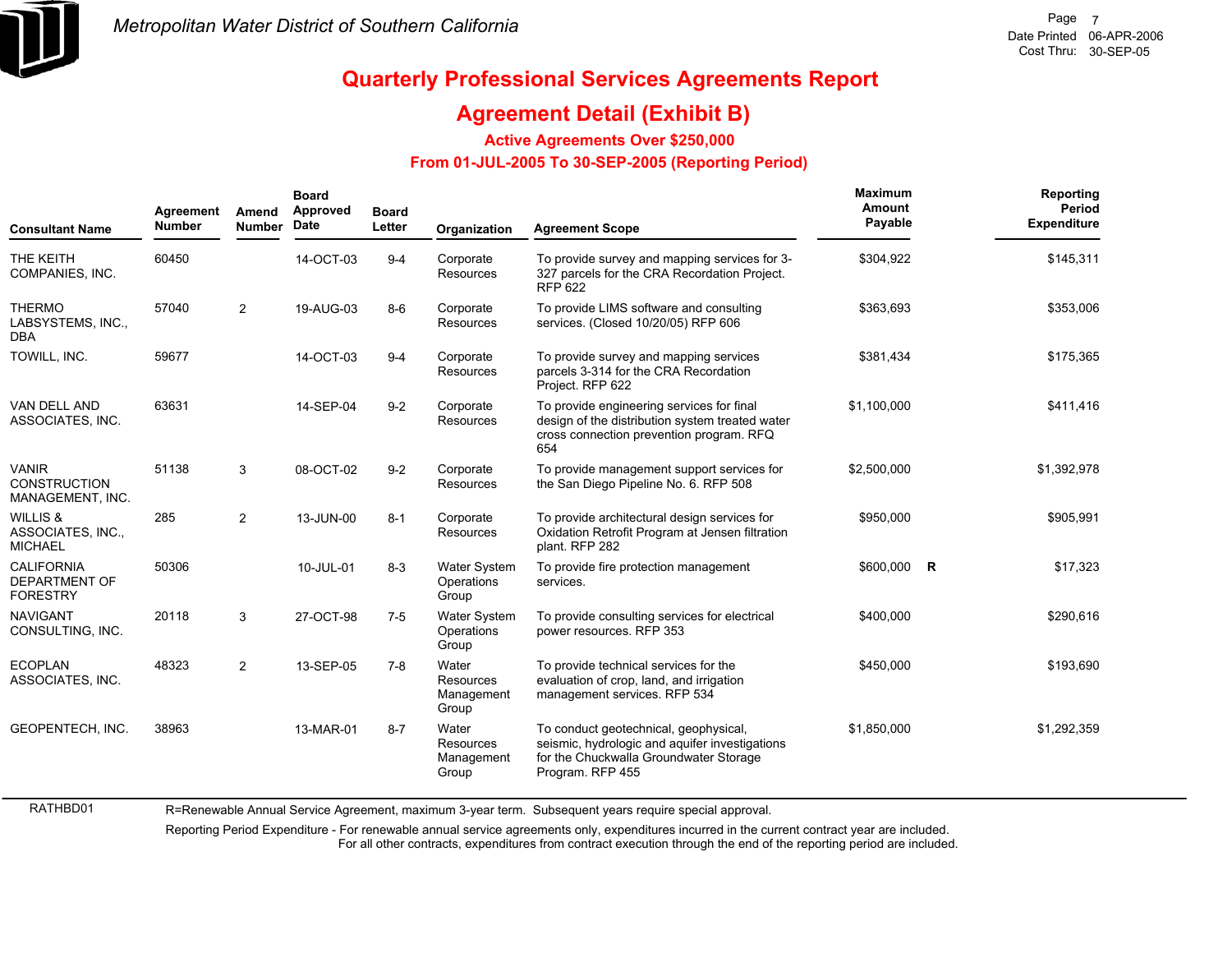

### **Agreement Detail (Exhibit B)**

**Active Agreements Over \$250,000**

#### **From 01-JUL-2005 To 30-SEP-2005 (Reporting Period)**

| <b>Consultant Name</b>                    | Agreement<br><b>Number</b>        | Amend<br><b>Number</b> | <b>Board</b><br><b>Approved</b><br>Date | <b>Board</b><br>Letter | Organization                                            | <b>Agreement Scope</b>                                                                         | <b>Maximum</b><br>Amount<br>Payable | Reporting<br>Period<br><b>Expenditure</b> |
|-------------------------------------------|-----------------------------------|------------------------|-----------------------------------------|------------------------|---------------------------------------------------------|------------------------------------------------------------------------------------------------|-------------------------------------|-------------------------------------------|
| HONEYWELL DMC<br>SERVICES, LLC            | 63646                             |                        | 13-JAN-04                               | $9 - 1$                | Water<br><b>Resources</b><br>Management<br>Group        | To manage and market a long-term region<br>wide water conservation related program. RFP<br>657 | \$20,000,000                        | \$2,206,363                               |
| <b>RICHARDSON &amp;</b><br><b>COMPANY</b> | 61481                             |                        | 08-JUN-04                               | $9 - 8$                | Water<br>Resources<br>Management<br>Group               | To provide audit services on the annual State<br>Water Project statement of charges. RFQ 658   | \$2,600,000                         | \$551,470                                 |
| <b>KPMG, LLP</b>                          | 68198                             | 1                      | 12-OCT-04                               | $9 - 12$               | Office of the<br>Auditor                                | To provide audit services.                                                                     | \$289,325                           | \$203,947                                 |
| PINNACLE ONE                              | 54062                             | $\overline{2}$         | 08-APR-03                               | $8 - 4$                | Real Property<br>Development &<br>Management<br>(91013) | To provide project management services. RFP<br>508                                             | \$3,200,000                         | \$1,023,247                               |
|                                           | <b>Total Number of Agreements</b> |                        | 81                                      |                        |                                                         | <b>Totals</b>                                                                                  | \$311,746,302                       | \$188,254,754                             |

**\* \* \* End of Report \* \* \***

RATHBD01

R=Renewable Annual Service Agreement, maximum 3-year term. Subsequent years require special approval.

Reporting Period Expenditure - For renewable annual service agreements only, expenditures incurred in the current contract year are included. For all other contracts, expenditures from contract execution through the end of the reporting period are included.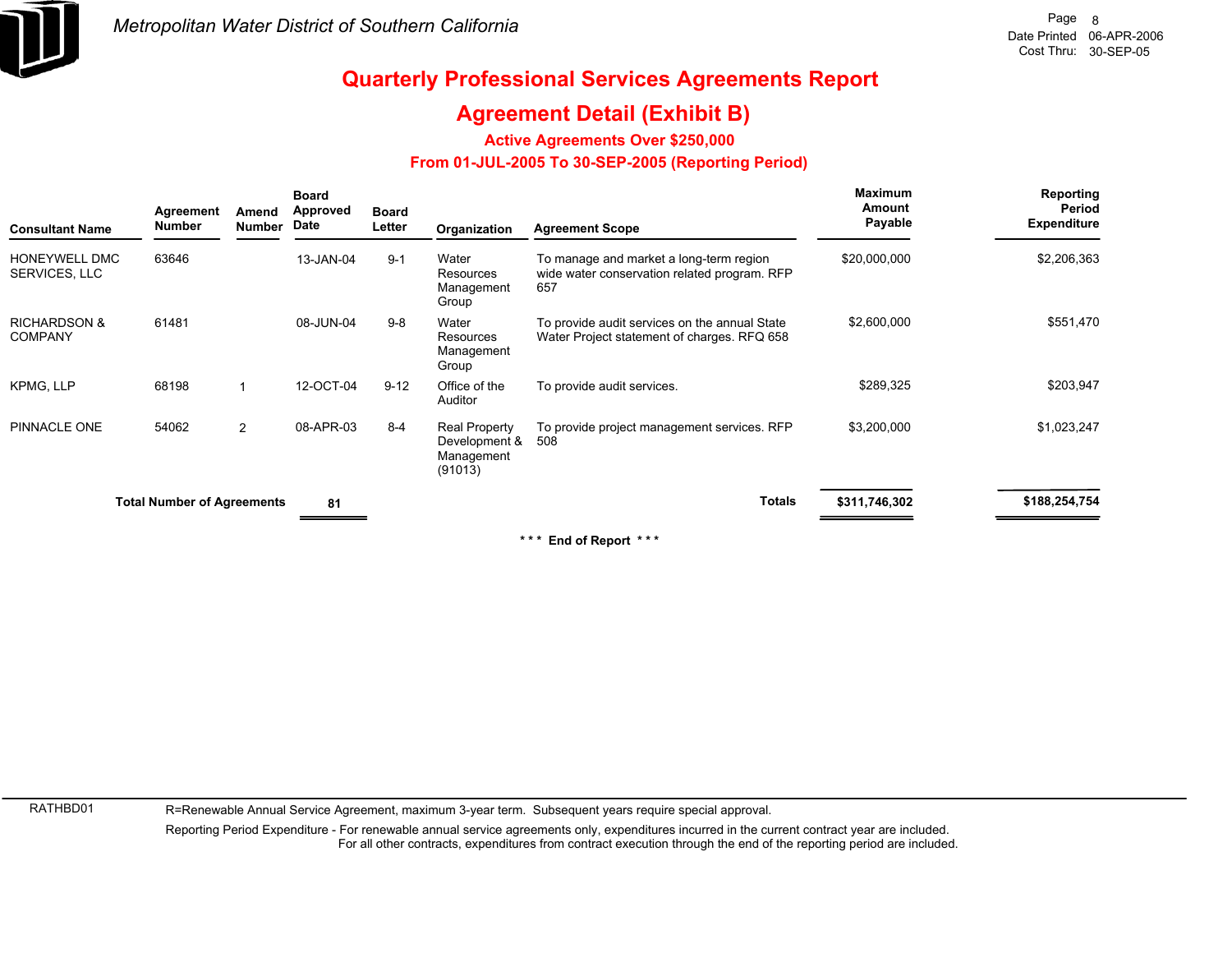

## **Agreement Detail (Exhibit C)**

**Agreements without Contract Period Expenditures**

 **From 01-JUL-2005 To 30-SEP-2005 (Reporting Period)** 

| <b>Consultant Name</b>                            | Agreement<br><b>Number</b> | Amend<br><b>Number</b> | <b>Board</b><br>Approved<br>Date | <b>Board</b><br>Letter | Organization                                                          | <b>Agreement Scope</b>                                                                                               | <b>Maximum</b><br><b>Amount</b><br>Payable |                |
|---------------------------------------------------|----------------------------|------------------------|----------------------------------|------------------------|-----------------------------------------------------------------------|----------------------------------------------------------------------------------------------------------------------|--------------------------------------------|----------------|
| <b>AVO TRAINING</b><br><b>INSTITUTE</b>           | 56622                      |                        |                                  |                        | Chief<br>Executive's<br>Office (Human<br><b>Resources</b><br>Section) | To provide industrial electrical training for staff. RFP 611                                                         | \$30,000                                   | <b>R</b>       |
| <b>CAMP DRESSER &amp;</b><br>MCKEE, INC.          | 70944                      |                        |                                  |                        | Chief<br>Executive's<br>Office                                        | To provide a rate structure workshop and facilitation services for<br>member agency discussion of rates and charges. | \$30,000                                   |                |
| <b>CLARK ASSOCIATES.</b><br><b>ANN</b>            | 48309                      |                        |                                  |                        | Chief<br>Executive's<br>Office (Human<br><b>Resources</b><br>Section) | To provide employee assistance program services. (Closed<br>2/2/06) RFP 531                                          | \$40,000                                   | $\mathbf R$    |
| <b>EDNET CAREER</b><br><b>INSTITUTE</b>           | 60454                      |                        |                                  |                        | Chief<br>Executive's<br>Office (Human<br><b>Resources</b><br>Section) | To provide computer software and technical training. RFP 634                                                         | \$30,000                                   | $\overline{R}$ |
| <b>GREAT-WEST LIFE &amp;</b><br>ANNUITY INS. CO.  | 57616                      |                        |                                  |                        | Chief<br>Executive's<br>Office (Human<br><b>Resources</b><br>Section) | To provide 401(K) and 457 plan services. RFP 582                                                                     | \$1                                        |                |
| <b>HIRE SOLUTIONS</b>                             | 70955                      | 1                      |                                  |                        | Chief<br>Executive's<br>Office (Human<br>Resources<br>Section)        | To provide a Peoplesoft Gap Analysis and Project Planning.                                                           | \$25,000                                   |                |
| <b>INTEGRATED WATER</b><br><b>RESOURCES, INC.</b> | 50302                      |                        |                                  |                        | Chief<br>Executive's<br>Office                                        | To provide design services for a database for water transactions<br>within California and the western United States. | \$240,000                                  | $\mathsf{R}$   |

RATHBD01

R=Renewable Annual Service Agreement, maximum 3-year term. Subsequent years require special approval.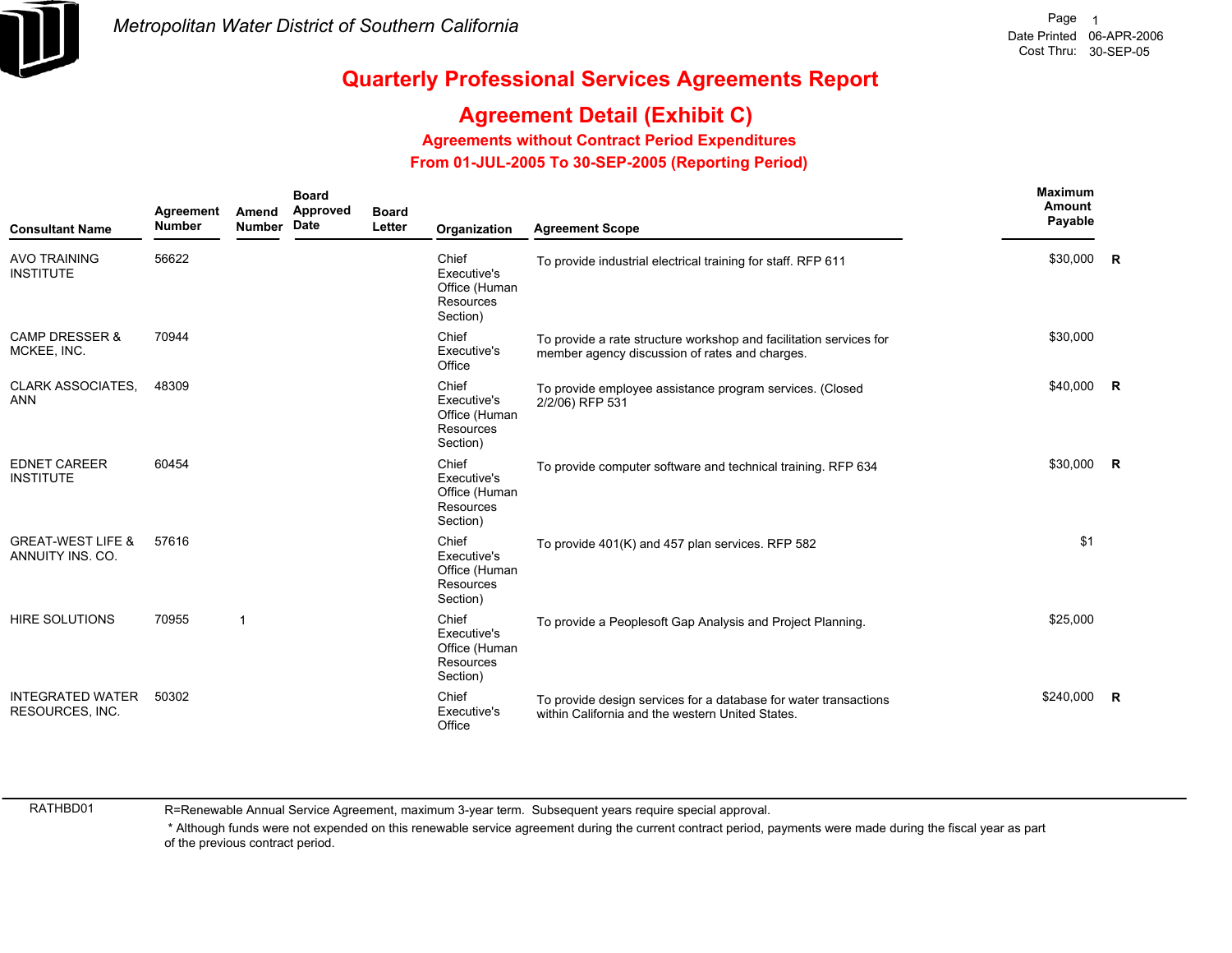

# **Agreement Detail (Exhibit C)**

**Agreements without Contract Period Expenditures**

 **From 01-JUL-2005 To 30-SEP-2005 (Reporting Period)** 

| <b>Consultant Name</b>                                | Agreement<br><b>Number</b> | Amend<br><b>Number</b> | <b>Board</b><br>Approved<br>Date | <b>Board</b><br>Letter | Organization                                                   | <b>Agreement Scope</b>                                                                                                                      | <b>Maximum</b><br>Amount<br>Payable |  |
|-------------------------------------------------------|----------------------------|------------------------|----------------------------------|------------------------|----------------------------------------------------------------|---------------------------------------------------------------------------------------------------------------------------------------------|-------------------------------------|--|
| <b>LEARN CPR 4 LIFE</b>                               | 70943                      |                        |                                  |                        | Chief<br>Executive's<br>Office (Human<br>Resources<br>Section) | To provide medical emergency skills training to MWD employees.<br><b>RFP 742</b>                                                            | \$40,000 R                          |  |
| <b>LEWELLYN</b><br>TECHNOLOGY, INC.                   | 56623                      |                        |                                  |                        | Chief<br>Executive's<br>Office (Human<br>Resources<br>Section) | To provide training to apprentice and journey level staff on<br>industrial electrical equipment safety. RFP 611                             | \$30,000 R                          |  |
| MANPOWER, INC.                                        | 14506                      | 3                      | 13-DEC-05                        | $7 - 5$                | Chief<br>Executive's<br>Office (Human<br>Resources<br>Section) | To provide temporary personnel services. RFP 144                                                                                            | \$580,000 R                         |  |
| <b>NATIONAL</b><br><b>TECHNOLOGY</b><br>TRANSFER INC. | 56624                      |                        |                                  |                        | Chief<br>Executive's<br>Office (Human<br>Resources<br>Section) | To provide industrial electrical training including inspection testing<br>and servicing electrical equipment. Fiscal-YTD: \$10,970* RFP 611 | \$30,000 R                          |  |
| <b>PRINCE &amp; PHELPS</b><br><b>CONSULTANTS</b>      | 53611                      |                        |                                  |                        | Chief<br>Executive's<br>Office (Human<br>Resources<br>Section) | To develop and provide violence prevention training. RFP 564                                                                                | \$40,000 R                          |  |
| <b>PSOMAS &amp;</b><br><b>ASSOCIATES</b>              | 48316                      | $\overline{2}$         |                                  |                        | Chief<br>Executive's<br>Office                                 | To provide real estate development consulting services. (Closed<br>3/27/06                                                                  | \$100,000 R                         |  |
| <b>SILVERSTAR</b><br><b>ENTERPRISES</b>               | 60904                      |                        |                                  |                        | Chief<br>Executive's<br>Office (Human<br>Resources<br>Section) | To provide training sessions for the STAR Program for managers.                                                                             | \$24,999                            |  |

RATHBD01

R=Renewable Annual Service Agreement, maximum 3-year term. Subsequent years require special approval.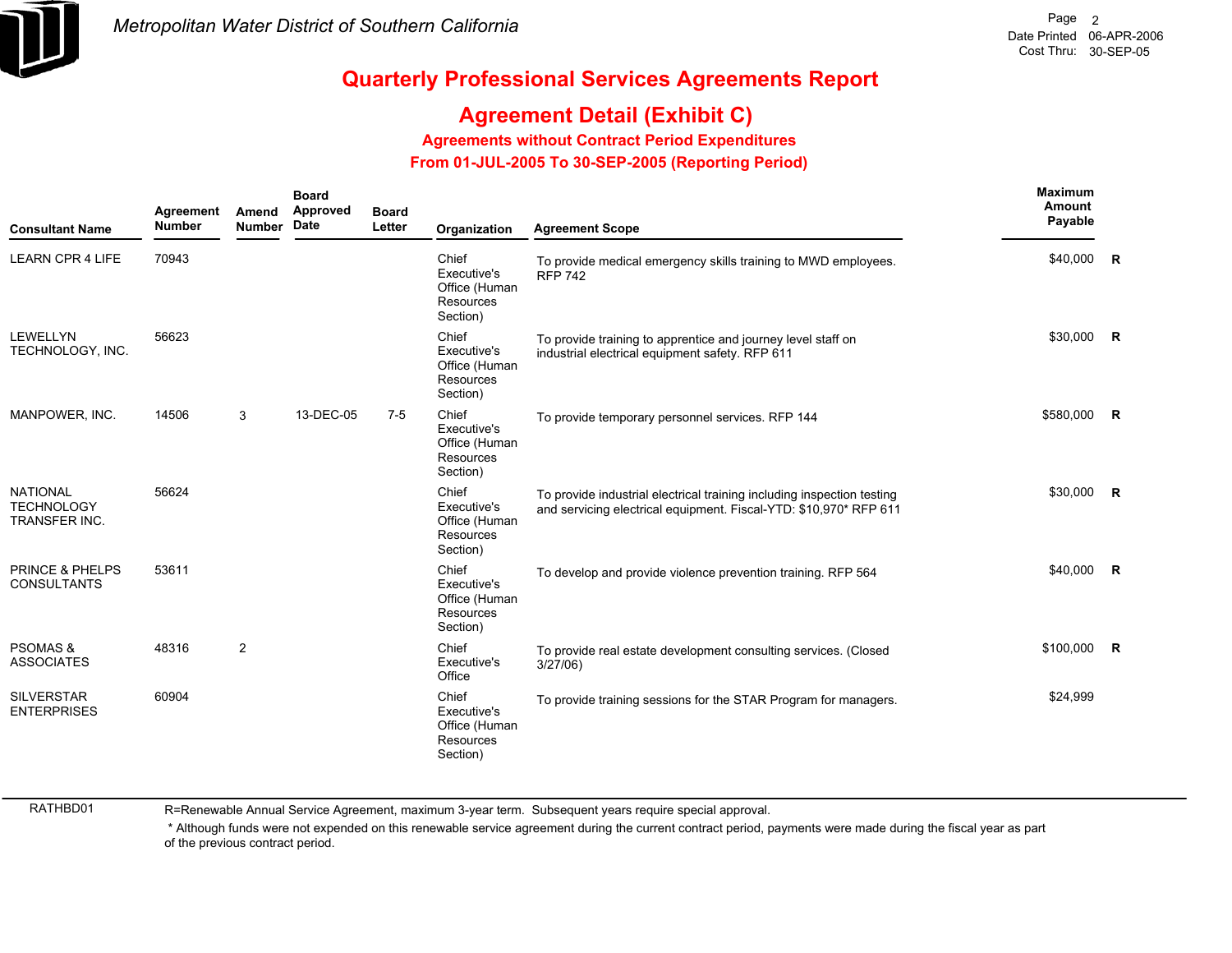

## **Agreement Detail (Exhibit C)**

**Agreements without Contract Period Expenditures**

 **From 01-JUL-2005 To 30-SEP-2005 (Reporting Period)** 

| <b>Consultant Name</b>                                         | Agreement<br><b>Number</b> | Amend<br><b>Number</b>  | <b>Board</b><br>Approved<br>Date | <b>Board</b><br>Letter | Organization                      | <b>Agreement Scope</b>                                                                                                                           | <b>Maximum</b><br>Amount<br>Payable |                         |
|----------------------------------------------------------------|----------------------------|-------------------------|----------------------------------|------------------------|-----------------------------------|--------------------------------------------------------------------------------------------------------------------------------------------------|-------------------------------------|-------------------------|
| <b>J.U. ENTERPRISE,</b><br>INC.                                | 73308                      |                         | 13-SEP-05                        | $7-3$                  | <b>External Affairs</b><br>Group  | To provide advertising campaign services for Metropolitan's<br>conservation program. RFP 755                                                     | \$1,500,000                         |                         |
| <b>JEANINE COLINI</b><br><b>DESIGN ASSOCIATES</b>              | 68857                      | $\overline{\mathbf{1}}$ |                                  |                        | <b>External Affairs</b><br>Group  | To provide design and production services for the annual report.<br><b>RFP 713</b>                                                               | \$45,250 R                          |                         |
| <b>STRATEGIC</b><br><b>CONSULTING &amp;</b><br><b>RESEARCH</b> | 70956                      |                         |                                  |                        | <b>External Affairs</b><br>Group  | To provide outdoor water conservation consumer surveys to<br>measure the effectiveness of Metropolitan's conservation efforts.<br><b>RFQ 754</b> | \$80,541                            |                         |
| CARL WARREN & CO.                                              | 50294                      |                         |                                  |                        | <b>Chief Financial</b><br>Officer | To provide third party claims administration for MWD's liability and<br>property claims. Fiscal-YTD: \$8,750* RFP 510                            | \$130,000                           | R                       |
| <b>COLUMBIA CAPITAL</b><br><b>MANAGEMENT LLC</b>               | 54060                      |                         |                                  |                        | <b>Chief Financial</b><br>Officer | To provide financial advisory services. RFP 598                                                                                                  | \$100,000                           | R                       |
| GARDNER,<br><b>UNDERWOOD &amp;</b><br><b>BACON LLC</b>         | 53629                      |                         |                                  |                        | <b>Chief Financial</b><br>Officer | To provide financial advisory services. RFP 598                                                                                                  | \$100,000                           | - R                     |
| <b>GEOSOFT COMPANY</b>                                         | 21257                      |                         |                                  |                        | <b>Chief Financial</b><br>Officer | To provide computer support for PeopleSoft software.                                                                                             | \$50,000                            | $\mathbf R$             |
| <b>SHOGREN CAREERS</b>                                         | 58429                      |                         |                                  |                        | <b>Chief Financial</b><br>Officer | To provide ombudsmen services and assistance resolving<br>worker's compensation claims for the Inland Feeder Project.                            | \$15,000                            | $\overline{R}$          |
| <b>SWAP FINANCIAL</b><br><b>GROUP, LLC</b>                     | 70947                      |                         |                                  |                        | <b>Chief Financial</b><br>Officer | To provide financial services on MWD's interest rate swap<br>program. RFQ 740                                                                    | \$100,000                           | <b>R</b>                |
| ABSG CONSULTING,<br>INC.                                       | 57623                      |                         |                                  |                        | Corporate<br>Resources            | To provide seismic integrity assessment as-needed services. RFP<br>575                                                                           | \$100,000                           | $\overline{\mathbf{R}}$ |
| ALLEN, CLARENCE R.                                             | A03883                     | $\overline{2}$          |                                  |                        | Corporate<br>Resources            | To provide as-needed expert opinion on Diamond Valley Lake.                                                                                      | \$50,000                            | R                       |
| ALLEN, CLARENCE R. A03988                                      |                            | 3                       |                                  |                        | Corporate<br>Resources            | To provide on-call technical review services for Inland Feeder<br>Project.                                                                       | \$50,000                            | R                       |

RATHBD01

R=Renewable Annual Service Agreement, maximum 3-year term. Subsequent years require special approval.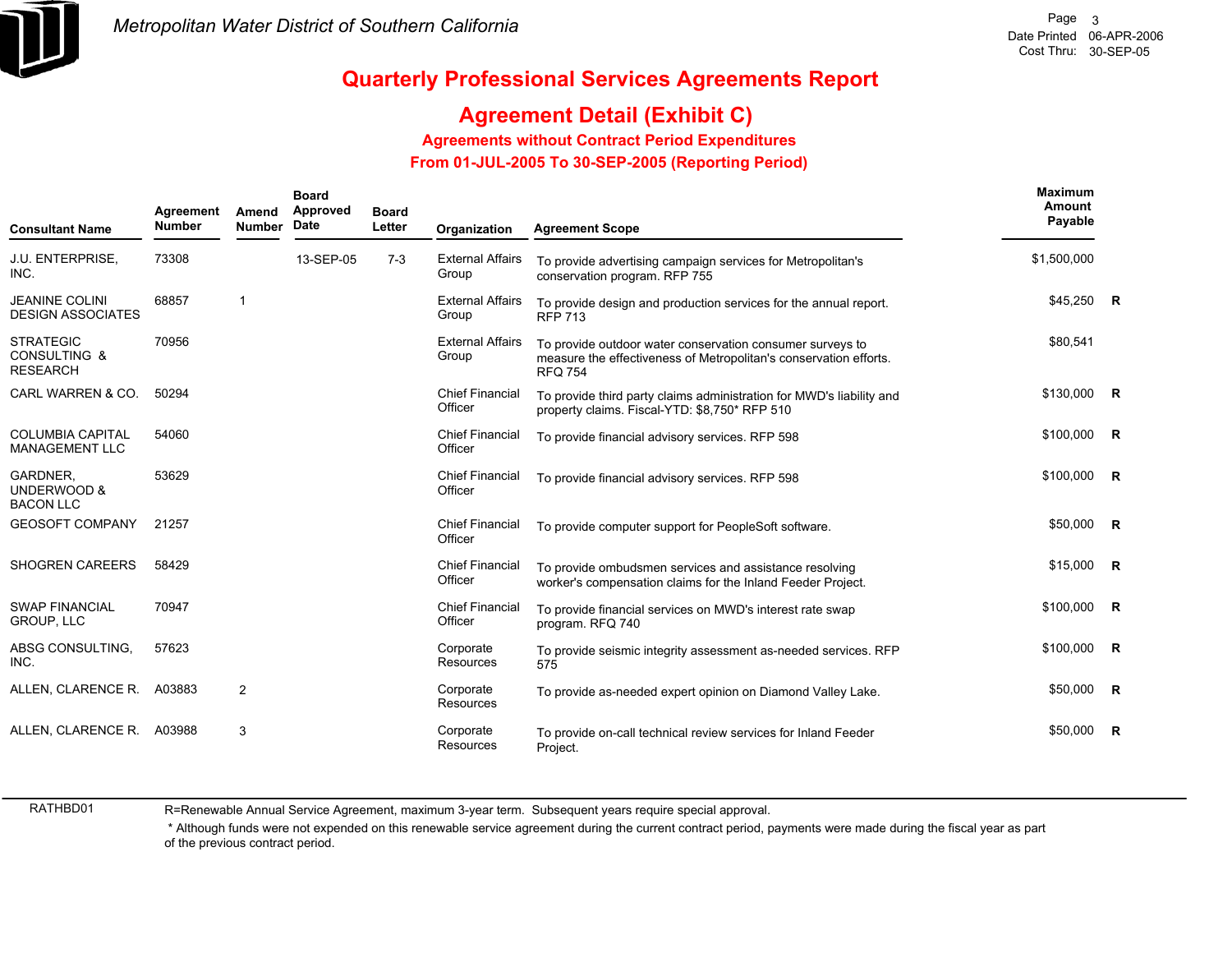

## **Agreement Detail (Exhibit C)**

**Agreements without Contract Period Expenditures**

 **From 01-JUL-2005 To 30-SEP-2005 (Reporting Period)** 

| <b>Consultant Name</b>                                     | Agreement<br><b>Number</b> | Amend<br><b>Number</b> | <b>Board</b><br>Approved<br><b>Date</b> | <b>Board</b><br>Letter | Organization                  | <b>Agreement Scope</b>                                                                                                   | Maximum<br>Amount<br>Payable |  |
|------------------------------------------------------------|----------------------------|------------------------|-----------------------------------------|------------------------|-------------------------------|--------------------------------------------------------------------------------------------------------------------------|------------------------------|--|
| <b>APPLICATIONS</b><br><b>SOFTWARE</b><br>TECHNOLOGY CORP. | 68196                      |                        |                                         |                        | Corporate<br><b>Resources</b> | To provide Oracle Project Accounting & Grants Management<br>training. (Closed 1/20/06) RFP572:1-6                        | \$42,700                     |  |
| ASM AFFILIATES, INC.                                       | 56611                      |                        |                                         |                        | Corporate<br><b>Resources</b> | To provide as-needed cultural resource management services.<br>Fiscal-YTD: \$3,611* RFP 602                              | \$100,000 R                  |  |
| <b>ASPEN</b><br>ENVIRONMENTAL<br><b>GROUP</b>              | 56609                      |                        |                                         |                        | Corporate<br><b>Resources</b> | To provide on-call regulatory and permitting services to support<br>the Environmental Planning Team. RFP 602             | $$200,000$ R                 |  |
| <b>BLACK &amp; VEATCH</b><br><b>CORPORATION</b>            | 70954                      |                        | 08-MAR-05                               | $8 - 2$                | Corporate<br><b>Resources</b> | To provide studies, preliminary design and environmental<br>documentation for the Mills plant capacity upgrade. RFQ 719  | \$530,000                    |  |
| BREKKE, TOR L., INC.                                       | A03989                     | 5                      |                                         |                        | Corporate<br>Resources        | To provide on-call technical review services for the Inland Feeder<br>Project.                                           | \$110,000 R                  |  |
| CAROLLO<br>ENGINEERS, P.C.                                 | 68899                      |                        | 12-JUL-05                               | $8 - 4$                | Corporate<br><b>Resources</b> | To provide engineering design services. RFQ 719                                                                          | \$8,000,000                  |  |
| <b>CHAMBERS GROUP.</b><br>INC.                             | 56617                      | 1                      |                                         |                        | Corporate<br>Resources        | To provide biological resources management services for the<br>Environmental Planning Team. Fiscal-YTD: \$4,780* RFP 602 | \$150,000 R                  |  |
| <b>COLORGRAPHICS</b>                                       | 46220                      |                        |                                         |                        | Corporate<br>Resources        | To provide on-call printing services. (Closed 10/21/05) RFP 480                                                          | \$200,000 R                  |  |
| COPYPAGE. INC.                                             | 46850                      |                        |                                         |                        | Corporate<br><b>Resources</b> | To provide on-call printing services. (Closed 10/21/05) RFP 480                                                          | \$100,000 R                  |  |
| <b>DAVID EVANS AND</b><br>ASSOCIATES, INC.                 | 68221                      |                        |                                         |                        | Corporate<br>Resources        | To provide preliminary design services for DVL recreation swim<br>lagoon. RFP 668                                        | \$248,927                    |  |
| <b>DCA CIVIL</b><br><b>ENGINEERING</b><br><b>GROUP</b>     | 54070                      |                        |                                         |                        | Corporate<br>Resources        | To provide surveying, mapping and related services. RFP 568                                                              | \$248,900 R                  |  |
| DUDEK &<br>ASSOCIATES, INC.                                | 70963                      |                        | 14-JUN-05                               | $8-6$                  | Corporate<br>Resources        | To provide environmental mitigation monitoring services for the<br>Skinner Improvement Program. RFP 732                  | \$1,000,000                  |  |

RATHBD01

R=Renewable Annual Service Agreement, maximum 3-year term. Subsequent years require special approval.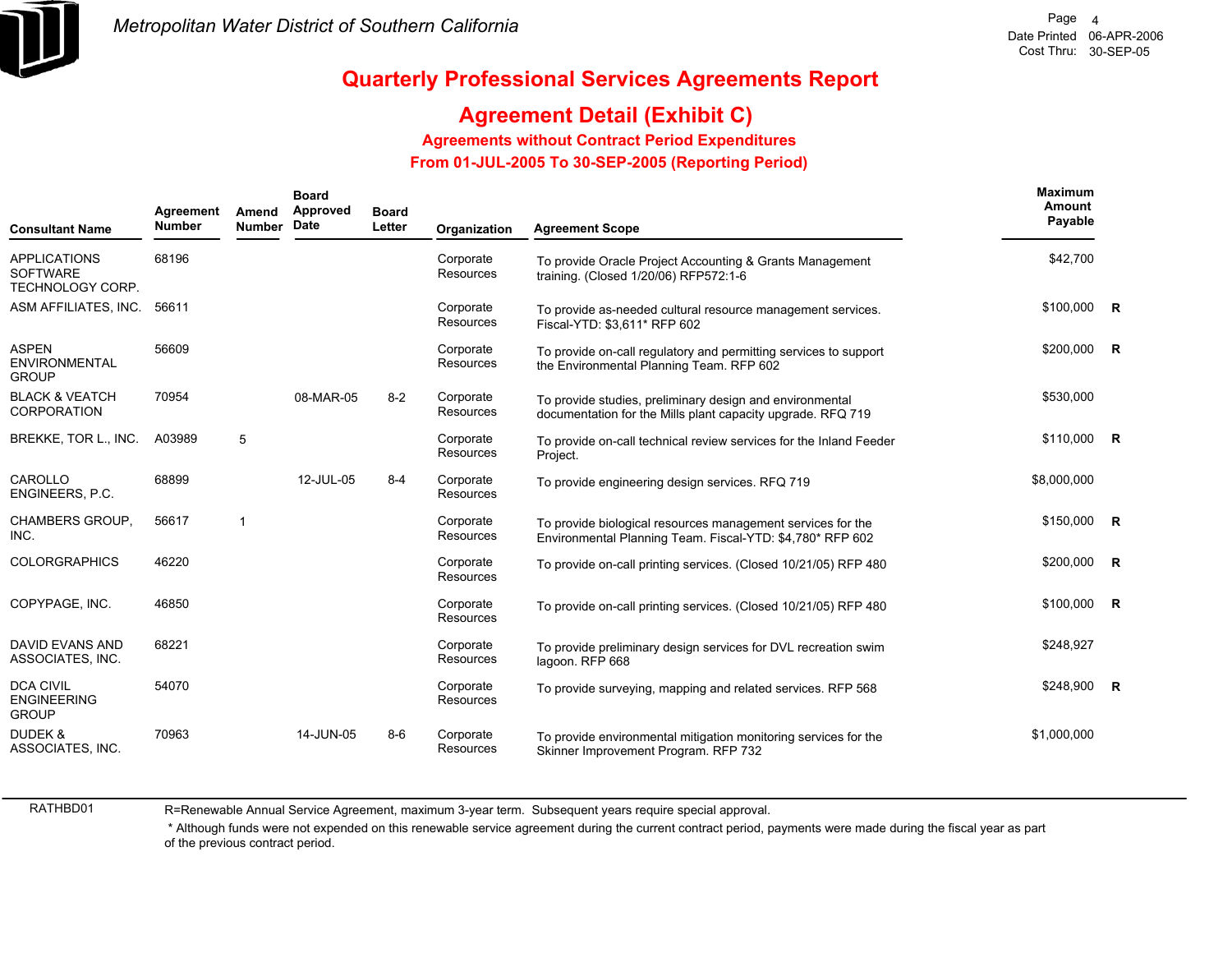

## **Agreement Detail (Exhibit C)**

### **Agreements without Contract Period Expenditures**

 **From 01-JUL-2005 To 30-SEP-2005 (Reporting Period)** 

| <b>Consultant Name</b>                                | Agreement<br><b>Number</b> | Amend<br><b>Number</b> | <b>Board</b><br>Approved<br>Date | <b>Board</b><br>Letter | Organization                  | <b>Agreement Scope</b>                                                                            | Maximum<br>Amount<br>Payable |                         |
|-------------------------------------------------------|----------------------------|------------------------|----------------------------------|------------------------|-------------------------------|---------------------------------------------------------------------------------------------------|------------------------------|-------------------------|
| EARTH TECH, INC.                                      | 66404                      | -1                     |                                  |                        | Corporate<br><b>Resources</b> | To provide EGIS repository maintenance support and<br>development services. RFP 572               | \$100,000                    |                         |
| <b>ECOSYSTEMS</b><br><b>RESTORATION</b><br>ASSOC.     | 68203                      |                        | 10-MAY-05                        | $8-3$                  | Corporate<br>Resources        | To provide environmental services for the Diemer Filtration Plant<br>Improvement Program. RFP 732 | \$1,500,000                  |                         |
| <b>FIRST AMERICAN</b><br>TITLE INS. CO.               | 56005                      |                        | 11-MAY-04                        | $9-6$                  | Corporate<br>Resources        | To provide land title services for the Palo Verde Land<br>Management Project.                     | \$300,000                    |                         |
| <b>GEOMATRIX</b><br><b>CONSULTANTS</b>                | 37720                      | $\overline{1}$         |                                  |                        | Corporate<br><b>Resources</b> | To provide on-call geotechnical consulting services. (Closed<br>10/26/05) RFP 450                 | \$249,999                    | $\overline{R}$          |
| GEOPENTECH, INC.                                      | 56010                      |                        |                                  |                        | Corporate<br><b>Resources</b> | To provide construction management quality auditing services.                                     | \$90,000                     | $\overline{R}$          |
| <b>GEOSCIENCE</b><br><b>SUPPORT SERVICES.</b><br>INC. | 38953                      |                        |                                  |                        | Corporate<br>Resources        | To provide hydrological advice as an on-call member to the<br>Arrowhead Tunnels Review Board.     | \$75,000 R                   |                         |
| <b>GLENN LUKOS</b><br>ASSOCIATES, INC.                | 56607                      |                        |                                  |                        | Corporate<br><b>Resources</b> | To provide on-call regulatory and permitting services. RFP 602                                    | \$200,000                    | $\overline{R}$          |
| <b>HULL &amp; ASSOCIATES.</b><br>INC., BRUCE W.       | 57391                      |                        |                                  |                        | Corporate<br>Resources        | To provide on-call real estate services. RFP 599                                                  | \$142,000                    | $\overline{\mathbf{R}}$ |
| IDRISS, I. M.                                         | A03885                     | $\overline{2}$         |                                  |                        | Corporate<br>Resources        | To provide services related to the design of the DVL Project.                                     | $$50,000$ R                  |                         |
| <b>IMPACT SCIENCES,</b><br>INC.                       | 56628                      |                        |                                  |                        | Corporate<br><b>Resources</b> | To provide on-call environmental planning services. RFP 546                                       | \$240,000 R                  |                         |
| <b>INTEGRATED DESIGN</b><br>SERVICES, INC.            | 57622                      |                        |                                  |                        | Corporate<br>Resources        | To provide seismic integrity assessment services. RFP 575                                         | $$100,000$ R                 |                         |
| <b>JONES &amp; STOKES</b><br>ASSOCIATES, INC.         | 36109                      |                        |                                  |                        | Corporate<br>Resources        | To provide on-call environmental planning services. RFP 374                                       | \$245,000                    | R                       |

RATHBD01

R=Renewable Annual Service Agreement, maximum 3-year term. Subsequent years require special approval.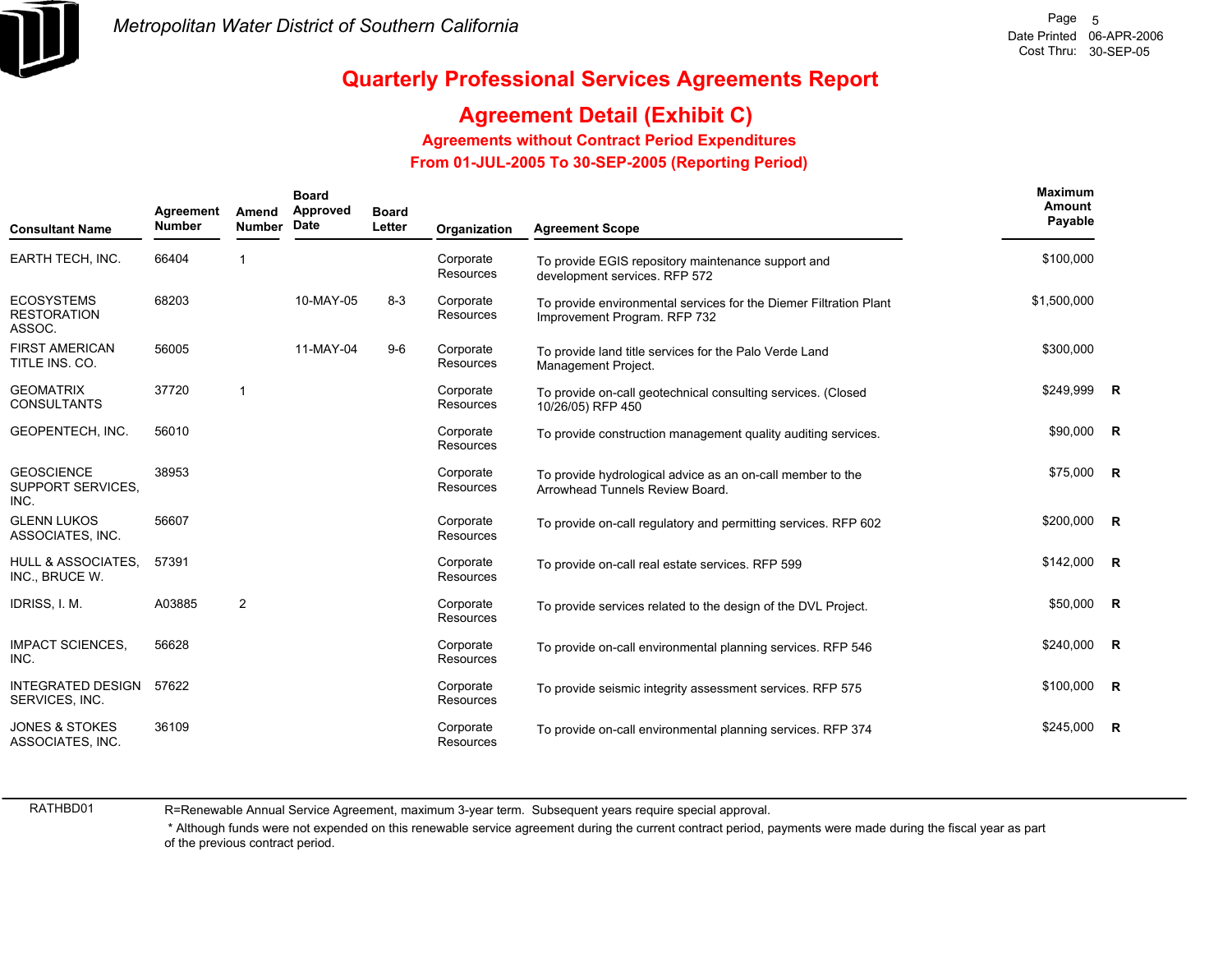

## **Agreement Detail (Exhibit C)**

**Agreements without Contract Period Expenditures**

 **From 01-JUL-2005 To 30-SEP-2005 (Reporting Period)** 

| <b>Consultant Name</b>                       | Agreement<br><b>Number</b> | Amend<br><b>Number</b> | <b>Board</b><br>Approved<br>Date | <b>Board</b><br>Letter | Organization                  | <b>Agreement Scope</b>                                                                                      | Maximum<br><b>Amount</b><br>Payable |                         |
|----------------------------------------------|----------------------------|------------------------|----------------------------------|------------------------|-------------------------------|-------------------------------------------------------------------------------------------------------------|-------------------------------------|-------------------------|
| <b>KEANE BIOLOGICAL</b><br><b>CONSULTING</b> | 56616                      |                        |                                  |                        | Corporate<br>Resources        | To provide as-needed biological resources management services.<br><b>RFP 602</b>                            | \$150,000 R                         |                         |
| KEMA, INC.                                   | 67614                      |                        | 13-JUL-04                        | $8-9$                  | Corporate<br><b>Resources</b> | To provide a comprehensive vulnerability assessment of MWD's<br>business networks and SCADA system. RFP 730 | \$220,000                           |                         |
| KION PRINTING INC.                           | 46216                      |                        |                                  |                        | Corporate<br><b>Resources</b> | To provide on-call printing services. (Closed 10/21/05) RFP 480                                             | \$200,000                           | R                       |
| <b>KRAMER, RICHARD</b><br>W., P.E.           | A03882                     | $\overline{2}$         |                                  |                        | Corporate<br><b>Resources</b> | To render independent opinions related to the design of Diamond<br>Valley Lake.                             | \$50,000                            | $\mathsf{R}$            |
| LEPS, INC., THOMAS<br>Μ.                     | A03881                     | $\overline{2}$         |                                  |                        | Corporate<br><b>Resources</b> | To render independent opinions related to the design of the<br>Diamond Valley Lake Project.                 | \$120,000                           | R                       |
| LOS ANGELES DEPT.<br>OF WATER & POWER        | 35297                      | $\mathbf{1}$           |                                  |                        | Corporate<br>Resources        | To provide storage and retrieval services of inactive records.                                              | \$90,000                            | $\overline{R}$          |
| <b>MARRS SERVICES,</b><br>INC.               | 63634                      |                        | 14-SEP-04                        | $9 - 2$                | Corporate<br>Resources        | To provide permit acquisition services for the Cross Connection<br>Project. RFQ 654                         | \$250,000                           |                         |
| <b>MCDONALD</b><br>ADVERTISING CO.,<br>INC.  | 60291                      | 1                      |                                  |                        | Corporate<br><b>Resources</b> | To provide on-call photography services. (Closed 3/21/06) RFP<br>573                                        | \$24,500                            | $\overline{\mathbf{R}}$ |
| <b>MILLI MICRO</b><br>SYSTEMS, INC.          | 68863                      |                        |                                  |                        | Corporate<br><b>Resources</b> | To provide It Project Management training services. (Closed<br>2/206) 572                                   | \$18,500                            |                         |
| <b>MONARCH LITHO.</b><br>INC.                | 46222                      |                        |                                  |                        | Corporate<br>Resources        | To provide on-call printing services. (Closed 10/21/05) RFP 480                                             | \$200,000                           | $\mathsf{R}$            |
| O'NEILL, INC., ALAN L. A03884                |                            | $\overline{2}$         |                                  |                        | Corporate<br><b>Resources</b> | To provide consulting services on design submittals for the DVL<br>Project.                                 | \$100,000                           | $\overline{\mathbf{R}}$ |
| <b>PARAGON</b><br>PARTNERS, LTD.             | 71723                      |                        |                                  |                        | Corporate<br>Resources        | To provide as-needed real estate services for Metropolitan's O&M<br>and Capital projects. RFQ 685           | \$249,000                           |                         |

RATHBD01

R=Renewable Annual Service Agreement, maximum 3-year term. Subsequent years require special approval.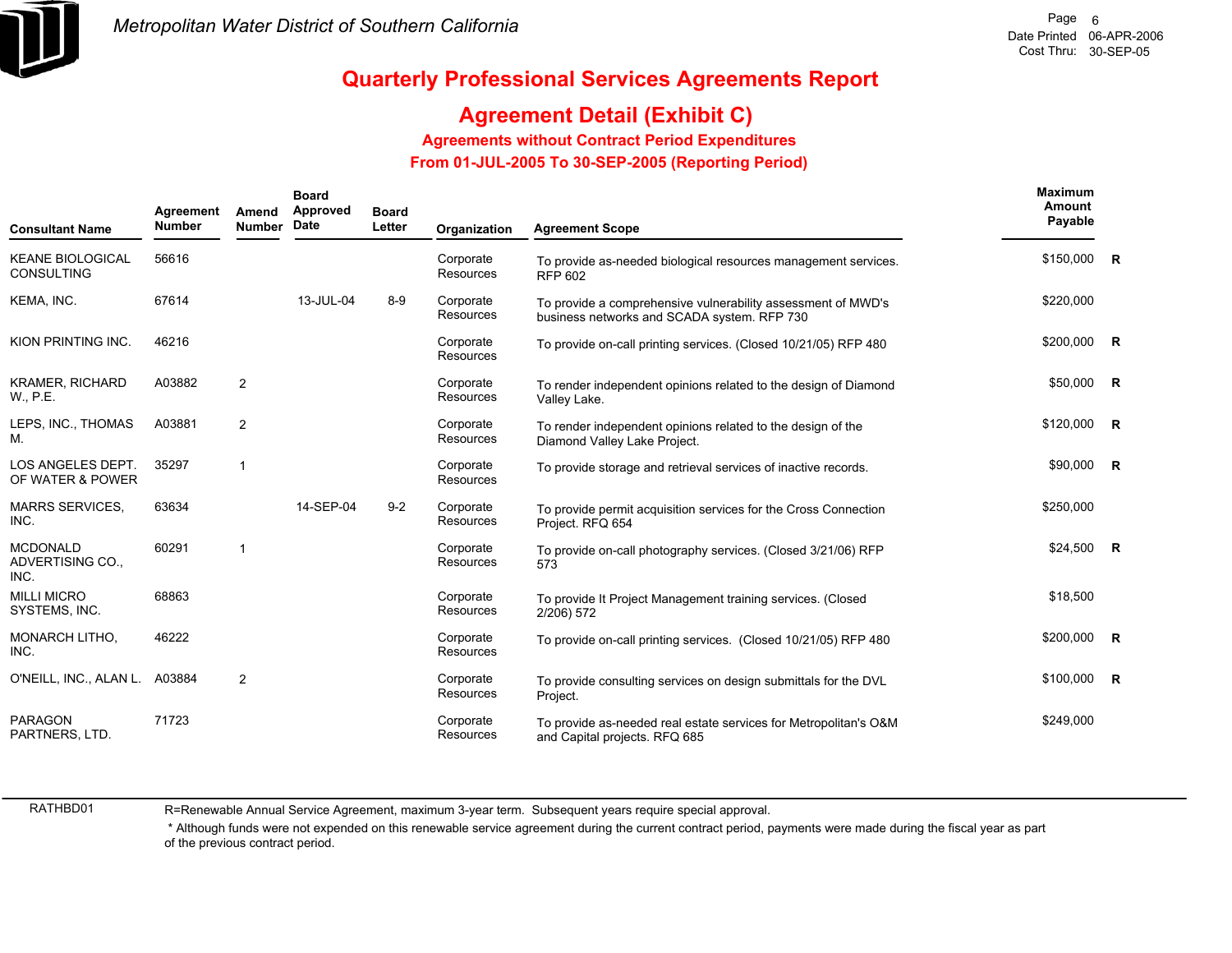

## **Agreement Detail (Exhibit C)**

### **Agreements without Contract Period Expenditures**

 **From 01-JUL-2005 To 30-SEP-2005 (Reporting Period)** 

| <b>Consultant Name</b>                                           | Agreement<br><b>Number</b> | Amend<br><b>Number</b> | <b>Board</b><br><b>Approved</b><br>Date | <b>Board</b><br>Letter | Organization           | <b>Agreement Scope</b>                                                                                                            | <b>Maximum</b><br>Amount<br>Payable |                         |
|------------------------------------------------------------------|----------------------------|------------------------|-----------------------------------------|------------------------|------------------------|-----------------------------------------------------------------------------------------------------------------------------------|-------------------------------------|-------------------------|
| <b>PARSONS</b><br>CONSTRUCTORS.<br>INC.                          | 66419                      |                        | 14-JUN-05                               | $8-6$                  | Corporate<br>Resources | To provide Project Labor Agreement Administration services. RFP<br>674                                                            | \$410,000                           | R                       |
| <b>PARSONS WATER</b><br>AND<br>INFRASTRUCTURE,<br>INC.           | 56007                      |                        | 14-JUN-05                               | $8-6$                  | Corporate<br>Resources | To provide construction management and inspection services for<br>Skinner ORP Project. RFQ 550                                    | \$14,921,558                        |                         |
| PHILLIPS MINING.<br><b>GEOTECHNICAL &amp;</b><br><b>GROUTING</b> | 35300                      | 3                      |                                         |                        | Corporate<br>Resources | To provide technical services on the Inland Feeder Project with<br>regards to the Arrowhead Tunnels Project. Fiscal-YTD: \$9,385* | \$249.999                           | $\overline{R}$          |
| PHOTOGRAPHY BY<br><b>MONET</b>                                   | 60289                      |                        |                                         |                        | Corporate<br>Resources | To provide on-call photography services. RFP 573                                                                                  | \$24,500                            | $\overline{\mathbf{R}}$ |
| <b>PROJECT LINE</b><br><b>TECHNICAL</b><br>SERVICES, INC.        | 71725                      | $\mathbf 1$            |                                         |                        | Corporate<br>Resources | To provide an upgrate to Metropolitan's EDMS system. RFP 572                                                                      | \$200,000                           |                         |
| <b>QWEST</b><br><b>COMMUNICATIONS</b><br><b>INTERNATIONAL</b>    | 62410                      | 2                      |                                         |                        | Corporate<br>Resources | To provide internet services for Union Station and Lake Mathews.<br><b>RFP 650</b>                                                | \$66,840                            | $\overline{R}$          |
| <b>RBF CONSULTING</b>                                            | 68897                      |                        |                                         |                        | Corporate<br>Resources | To provide final landscape construction plans for Diamond Valley<br>Lake Project. RFP 738                                         | \$227,284                           |                         |
| <b>RBF CONSULTING</b>                                            | 61473                      |                        |                                         |                        | Corporate<br>Resources | To provide land surveying, mapping and data management<br>services. (Closed 2/15/06) RFP 574                                      | \$240,000                           | $\overline{R}$          |
| <b>RICHARD BRADY &amp;</b><br><b>ASSOCIATES</b>                  | 71728                      |                        | 16-AUG-05                               | $7-8$                  | Corporate<br>Resources | To provide engineering design support for design of conveyance<br>and distribution project. RFQ 719                               | \$2,000,000                         | R                       |
| <b>SAN BERNARDINO</b><br><b>COUNTY MUSEUM</b>                    | 56608                      |                        |                                         |                        | Corporate<br>Resources | To provide as-needed paleontologic resource management<br>services. RFP 602                                                       | \$100,000                           | $\overline{\mathbf{R}}$ |
| <b>SAPPHOS</b><br>ENVIRONMENTAL,<br>INC.                         | 36114                      |                        |                                         |                        | Corporate<br>Resources | To provide on-call environmental planning services. RFP 347                                                                       | \$245,000                           | $\mathsf{R}$            |

RATHBD01

R=Renewable Annual Service Agreement, maximum 3-year term. Subsequent years require special approval.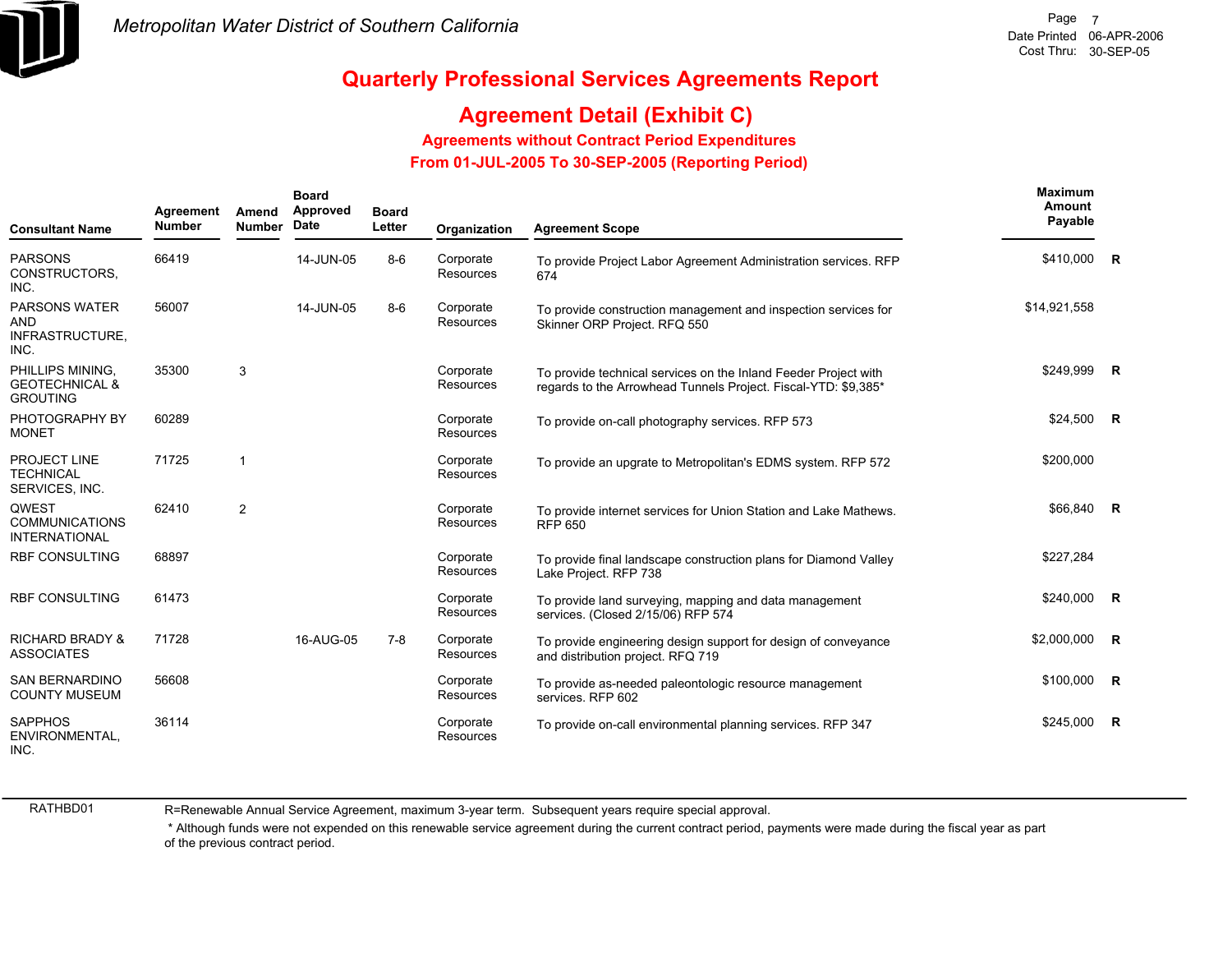

## **Agreement Detail (Exhibit C)**

**Agreements without Contract Period Expenditures**

 **From 01-JUL-2005 To 30-SEP-2005 (Reporting Period)** 

| <b>Consultant Name</b>                               | Agreement<br><b>Number</b> | Amend<br><b>Number</b> | <b>Board</b><br>Approved<br>Date | <b>Board</b><br>Letter | Organization                               | <b>Agreement Scope</b>                                                                                                                     | <b>Maximum</b><br>Amount<br>Payable |              |
|------------------------------------------------------|----------------------------|------------------------|----------------------------------|------------------------|--------------------------------------------|--------------------------------------------------------------------------------------------------------------------------------------------|-------------------------------------|--------------|
| <b>SAPPHOS</b><br>ENVIRONMENTAL,<br>INC.             | 56627                      |                        |                                  |                        | Corporate<br><b>Resources</b>              | To provide environmental documention and services for pipeline<br>projects and water treatment facilities. Fiscal-YTD: \$4,767* RFP<br>546 | \$240,000                           | R            |
| <b>SCIENCE</b><br><b>APPLICATIONS INT'L</b><br>CORP. | 56606                      |                        |                                  |                        | Corporate<br><b>Resources</b>              | To provide on-call environmental services. RFQ 546                                                                                         | \$240,000                           | R            |
| <b>SIEMENS</b><br>COMMUNICATIONS,<br>INC.            | 68219                      |                        | 14-JUN-05                        | $7-3$                  | Corporate<br><b>Resources</b>              | To provide consulting services and software to replace<br>Metropolitan's outdated phone mail and call detail recording<br>systems. RFQ 641 | \$436,000                           |              |
| TED TOKIO TANAKA<br><b>ARCHITECTS</b>                | 53610                      |                        |                                  |                        | Corporate<br><b>Resources</b>              | To provide on-call architectural services. RFQ 565                                                                                         | \$249,000 R                         |              |
| TRAVEL STORE, INC.                                   | 65049                      |                        |                                  |                        | Corporate<br>Resources                     | To provide travel services including air, train, car rental and hotel<br>accommodations. RFP 651                                           | \$105,000                           |              |
| UCIC CONSULTANTS,<br>INC.                            | 56011                      |                        |                                  |                        | Corporate<br><b>Resources</b>              | To provide auditing and quality review services on the Inland<br>Feeder Project.                                                           | $$90,000$ R                         |              |
| URS CORPORATION<br><b>AMERICAS</b>                   | 57033                      |                        |                                  |                        | Corporate<br><b>Resources</b>              | To provide on-call environmental services. RFQ 546                                                                                         | \$240,000                           | $\mathsf{R}$ |
| WAGNER, WILLIAM D.                                   | 56612                      |                        |                                  |                        | Corporate<br><b>Resources</b>              | To provide as-needed biological resource management services.<br>Fiscal-YTD: \$12,477* RFP 602                                             | \$150,000                           | R            |
| WALLACE, WILLIAM H. A03894                           |                            | $\overline{2}$         |                                  |                        | Corporate<br><b>Resources</b>              | To provide consulting services related to the design of the<br>Diamond Valley Lake Project.                                                | \$50,000                            | $\mathsf{R}$ |
| <b>WESTIN</b><br>ENGINEERING, INC.                   | 63639                      |                        | 17-AUG-04                        | $8 - 8$                | Corporate<br><b>Resources</b>              | To provide project management services. RFP 666                                                                                            | \$480,000                           |              |
| <b>3E COMPANY</b>                                    | 41819                      | 4                      |                                  |                        | <b>Water System</b><br>Operations<br>Group | To provide Material Safety Data Sheet Management services.<br>(Closed 10/21/05) RFP 486                                                    | \$39,663                            | <b>R</b>     |
| AEI-CASC<br>ENGINEERING, INC.                        | 70949                      |                        |                                  |                        | Water System<br>Operations<br>Group        | To provide as needed environmental services in support of<br>Metropolitan's Capital Improvement Programs. RFP 700                          | \$240,000                           | R            |

RATHBD01

R=Renewable Annual Service Agreement, maximum 3-year term. Subsequent years require special approval.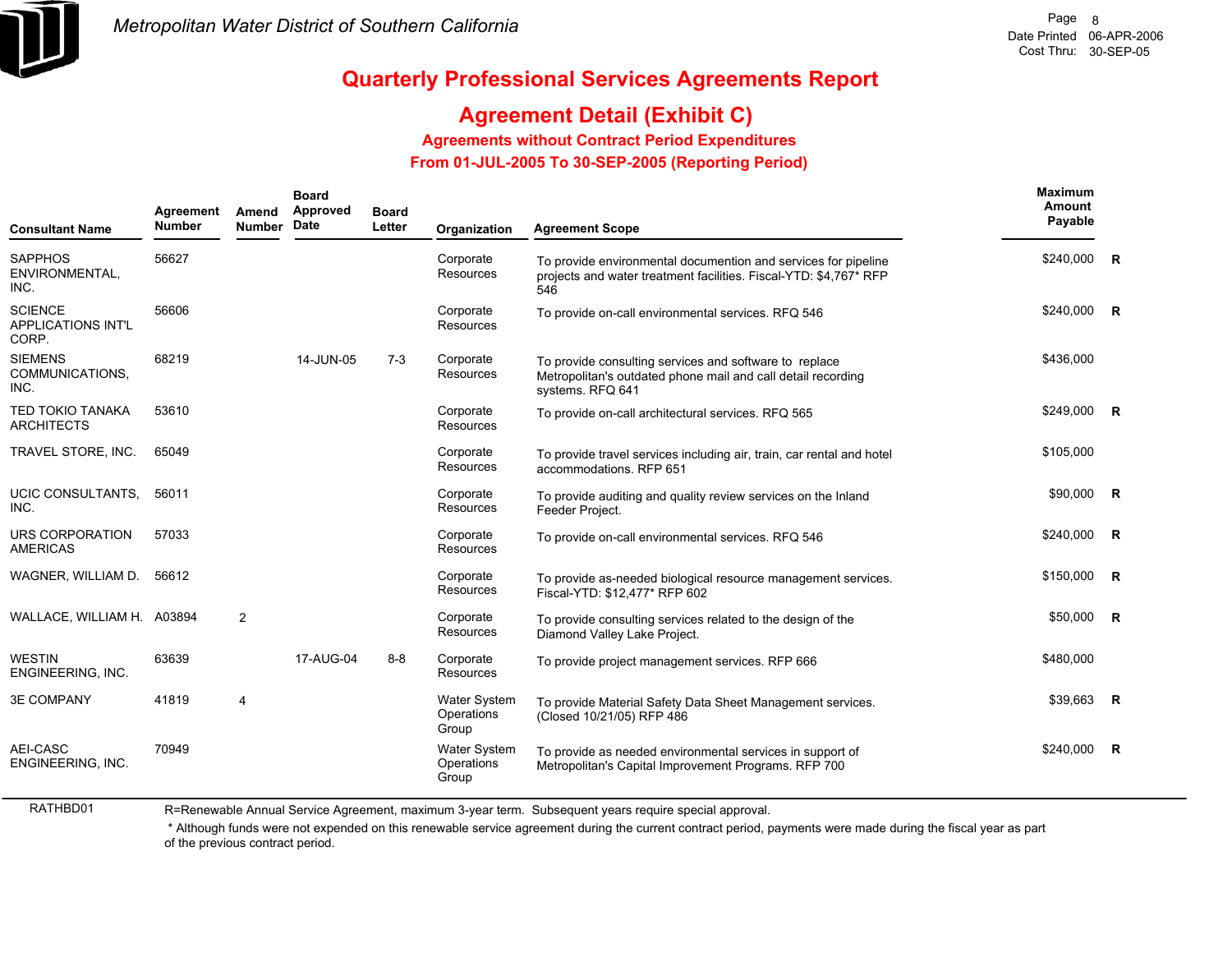

## **Agreement Detail (Exhibit C)**

**Agreements without Contract Period Expenditures**

 **From 01-JUL-2005 To 30-SEP-2005 (Reporting Period)** 

| <b>Consultant Name</b>                                       | Agreement<br><b>Number</b> | Amend<br><b>Number</b> | <b>Board</b><br>Approved<br>Date | <b>Board</b><br>Letter | Organization                               | <b>Agreement Scope</b>                                                                                         | Maximum<br>Amount<br>Payable |                |
|--------------------------------------------------------------|----------------------------|------------------------|----------------------------------|------------------------|--------------------------------------------|----------------------------------------------------------------------------------------------------------------|------------------------------|----------------|
| <b>BABCOCK &amp; SONS.</b><br>INC., EDWARD S.                | 40461                      |                        |                                  |                        | Water System<br>Operations<br>Group        | To provide analytical testing services for soil, sludge, water and<br>wastewater samples. RFP 483              | \$20,000 R                   |                |
| <b>CPS HUMAN</b><br><b>RESOURCE</b><br><b>SERVICES</b>       | 66409                      |                        |                                  |                        | Water System<br>Operations<br>Group        | To provide certification testing services.                                                                     | \$24,990                     |                |
| CRAWFORD-BROWN<br><b>SCIENTIFIC</b><br><b>CONSULTING</b>     | 70960                      |                        |                                  |                        | <b>Water System</b><br>Operations<br>Group | To provide input for evaluation Pump-In proposals for the<br>California Aqueduct.                              | \$5,000                      |                |
| DAVID JENKINS AND<br>ASSOCIATES, INC.                        | 70945                      |                        |                                  |                        | Water System<br>Operations<br>Group        | To provide a research study for "Phosphorus Removal<br>Optimization Study." (Closed 3/13/06)                   | \$24,999                     |                |
| E2 ENVIRONMENTAL,<br>INC.                                    | 70950                      | -1                     |                                  |                        | Water System<br>Operations<br>Group        | To provide as-needed environmental services. RFQ 700                                                           | \$240,000                    | $\overline{R}$ |
| <b>INDUSTRIAL</b><br><b>HEARING &amp;</b><br>PULMONARY MNGT. | 36110                      | -1                     |                                  |                        | <b>Water System</b><br>Operations<br>Group | To provide services for Metropolitan's Hearing Conservation<br>Program. RFP 434                                | \$10,000 R                   |                |
| <b>MOUNT SAN</b><br>ANTONIO COLLEGE                          | 68866                      | 1                      |                                  |                        | Water System<br>Operations<br>Group        | To provide training for the MWD Joint Apprenticeship & Training<br>program.                                    | \$35,200                     |                |
| <b>NETWORK</b><br><b>ENVIRONMENTAL</b><br><b>SYSTEMS</b>     | 56019                      |                        |                                  |                        | <b>Water System</b><br>Operations<br>Group | To provide regulatory mandated documentation and<br>documentation for the International Standard Organization. | \$20,000                     | $\overline{R}$ |
| NINYO & MOORE                                                | 70957                      |                        |                                  |                        | <b>Water System</b><br>Operations<br>Group | To provide environmental site assessments for Metropolitan's<br>distribution system. RFQ 687                   | \$240,000                    | $\overline{R}$ |
| NINYO & MOORE                                                | 70951                      |                        |                                  |                        | <b>Water System</b><br>Operations<br>Group | To provide as-needed environmental consulting services. RFQ<br>700                                             | \$240,000                    | R              |

RATHBD01

R=Renewable Annual Service Agreement, maximum 3-year term. Subsequent years require special approval.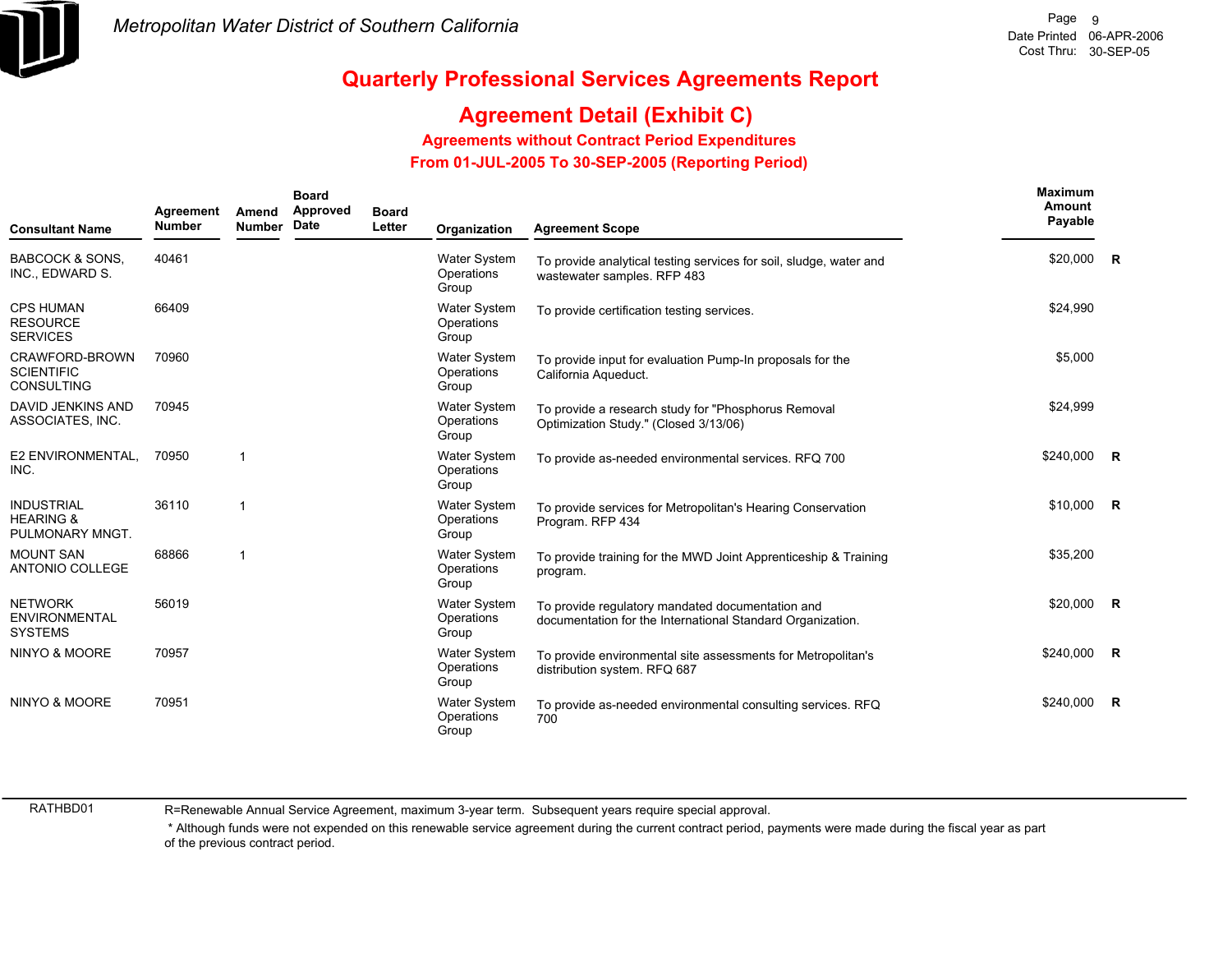

## **Agreement Detail (Exhibit C)**

**Agreements without Contract Period Expenditures**

 **From 01-JUL-2005 To 30-SEP-2005 (Reporting Period)** 

| <b>Consultant Name</b>                                                         | Agreement<br><b>Number</b> | Amend<br><b>Number</b> | <b>Board</b><br>Approved<br><b>Date</b> | <b>Board</b><br>Letter | Organization                               | <b>Agreement Scope</b>                                                                                                                                       | Maximum<br><b>Amount</b><br>Payable |             |
|--------------------------------------------------------------------------------|----------------------------|------------------------|-----------------------------------------|------------------------|--------------------------------------------|--------------------------------------------------------------------------------------------------------------------------------------------------------------|-------------------------------------|-------------|
| <b>PACIFIC</b><br><b>OCCUPATIONAL</b><br><b>MEDICAL ASSOC.</b>                 | 40452                      | 1                      |                                         |                        | <b>Water System</b><br>Operations<br>Group | To provide occupational medical services. RFP 466                                                                                                            | \$100,000                           | R           |
| RANDALL, MD, MPH,<br>MICHAEL C.                                                | 40453                      | $\overline{2}$         |                                         |                        | <b>Water System</b><br>Operations<br>Group | To provide occupational medical services for MWD employees.<br><b>RFP 466</b>                                                                                | \$52,800                            | $\mathbf R$ |
| <b>STARR CONSULTING</b>                                                        | 68212                      |                        |                                         |                        | <b>Water System</b><br>Operations<br>Group | To provide a Watershed Sanitary Survey for the Colorado River.                                                                                               | \$24,999                            |             |
| STATE OF CALIF.<br>DEPT. OF FISH &<br><b>GAME</b>                              | 12686                      |                        |                                         |                        | <b>Water System</b><br>Operations<br>Group | To provide fishery services for Diamond Valley Recreation.                                                                                                   | \$250,000 R                         |             |
| <b>SWISS FEDERAL</b><br><b>INSTITUTE FOR</b><br><b>ENVIRONMENTAL</b>           | 59687                      |                        |                                         |                        | Water System<br>Operations<br>Group        | To serve in an advisory capacity for the ozone application in<br>drinking water.                                                                             | \$25,000                            |             |
| TETRA TECH, INC.                                                               | 70958                      |                        |                                         |                        | Water System<br>Operations<br>Group        | To provide as-needed environmental site assessments for<br>Metropolitan's distribution system. RFQ 687                                                       | \$240,000 R                         |             |
| <b>WECK</b><br>LABORATORIES, INC.                                              | 40460                      | $\mathbf{1}$           |                                         |                        | <b>Water System</b><br>Operations<br>Group | To provide analytical testing services for chemical, physical and/or<br>biological analysis of soil, sludge, water and wastewater samples.<br><b>RFP 483</b> | \$150,000                           | <b>R</b>    |
| AKM CONSULTING<br><b>ENGINEERS</b>                                             | 68851                      |                        |                                         |                        | Water<br>Resources<br>Management<br>Group  | To provide State Water Project Modeling Services. RFQ 683                                                                                                    | \$20,000                            | R           |
| <b>BBC RESEARCH AND</b><br>CONSULTING INC.                                     | 54411                      |                        |                                         |                        | Water<br>Resources<br>Management<br>Group  | To provide on-call economic services for resource planning and<br>water resource issues. RFQ 605                                                             | \$35,000                            |             |
| <b>CENTER FOR</b><br><b>CONTINUING STUDY</b><br>OF THE CALIF<br><b>ECONOMY</b> | 54402                      |                        |                                         |                        | Water<br>Resources<br>Management<br>Group  | To provide on-call economics services for resource planning and<br>water resource issues. RFQ 605                                                            | \$35,000                            |             |

RATHBD01

R=Renewable Annual Service Agreement, maximum 3-year term. Subsequent years require special approval.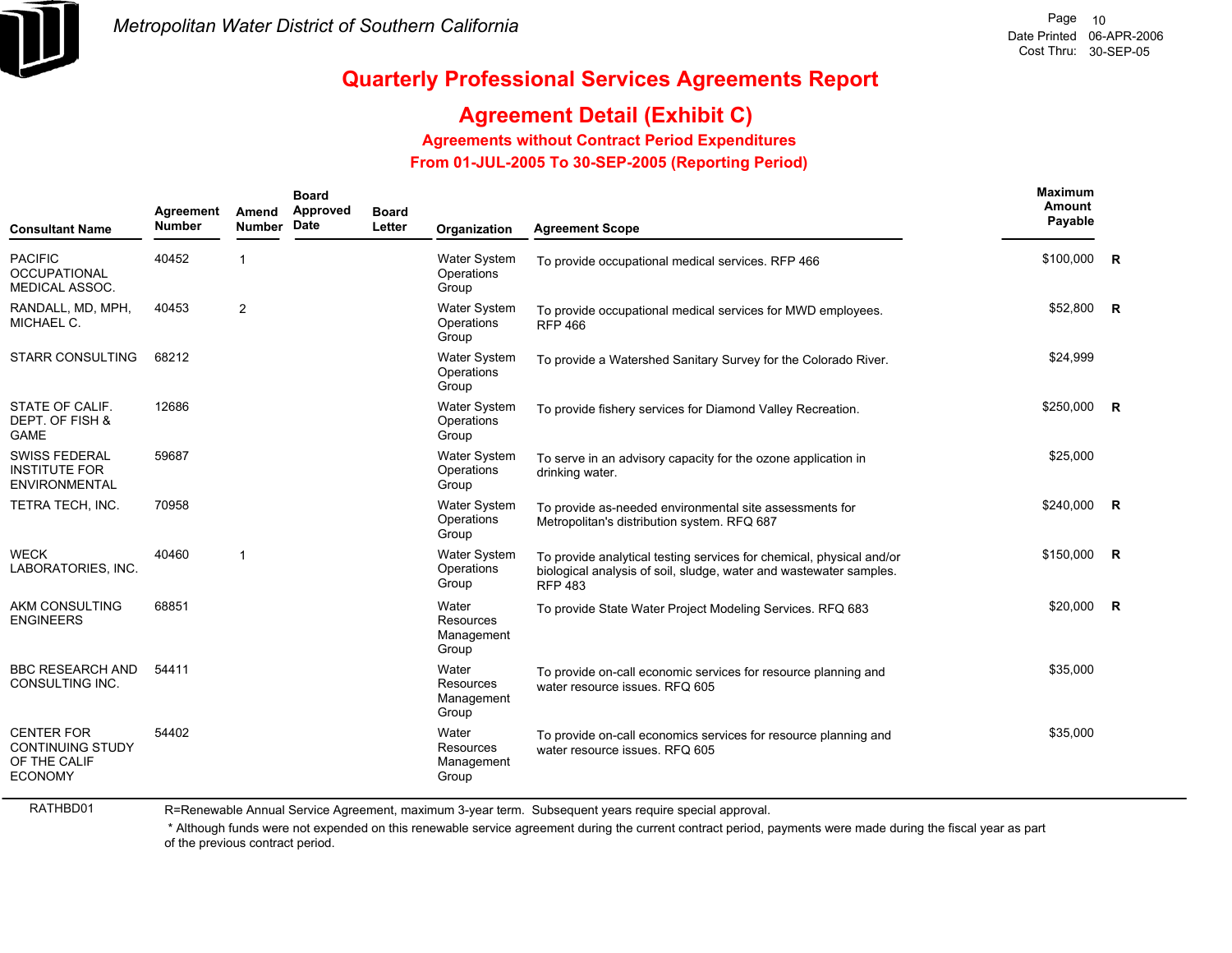

# **Agreement Detail (Exhibit C)**

**Agreements without Contract Period Expenditures**

 **From 01-JUL-2005 To 30-SEP-2005 (Reporting Period)** 

| <b>Consultant Name</b>                                        | Agreement<br><b>Number</b> | Amend<br><b>Number</b> | <b>Board</b><br>Approved<br>Date | <b>Board</b><br>Letter | Organization                                     | <b>Agreement Scope</b>                                                                                                                                                       | <b>Maximum</b><br><b>Amount</b><br>Payable |                |
|---------------------------------------------------------------|----------------------------|------------------------|----------------------------------|------------------------|--------------------------------------------------|------------------------------------------------------------------------------------------------------------------------------------------------------------------------------|--------------------------------------------|----------------|
| CH2M HILL, INC.                                               | 68850                      |                        |                                  |                        | Water<br><b>Resources</b><br>Management<br>Group | To provide State Water Project Modeling and related technical<br>support for Metropolitan's State Water Project water supply. RFQ<br>683                                     | \$240,000 R                                |                |
| DCSE, INC.                                                    | 68849                      |                        |                                  |                        | Water<br><b>Resources</b><br>Management<br>Group | To provide State Water Project Modeling. RFQ 683                                                                                                                             | \$120,000                                  | R              |
| ENGLAND<br>GEOSYSTEM, INC.                                    | 68867                      |                        |                                  |                        | Water<br><b>Resources</b><br>Management<br>Group | To provide technical review and evaluation of project applications<br>for the Industrial Process Improvement Program. RFQ 734                                                | \$20,000                                   | R              |
| FLOW SCIENCE, INC.                                            | 68832                      |                        |                                  |                        | Water<br>Resources<br>Management<br>Group        | To provide surface water flow and mass transport & modeling for<br>the SWP and Metropolitan's water facilities. RFQ 683                                                      | \$70,000                                   | $\mathbf R$    |
| <b>HYDROSYSTEMS</b><br>CONSULTING, INC.                       | 68848                      |                        |                                  |                        | Water<br>Resources<br>Management<br>Group        | To provide water resource modeling for Met's State Water Project<br>water suppply. RFQ 683                                                                                   | \$43,500                                   | $\mathbf R$    |
| <b>KENNEDY/JENKS</b><br>CONSULTANTS, INC.                     | 71730                      |                        |                                  |                        | Water<br><b>Resources</b><br>Management<br>Group | To provide technical review and evaluation of project applications<br>for the Industrial Process Improvement Program. RFQ 734                                                | \$20,000                                   | $\overline{R}$ |
| M. CUBED                                                      | 54410                      |                        |                                  |                        | Water<br>Resources<br>Management<br>Group        | To provide on-call economic, statistical, and resource analysis<br>services. RFP 605                                                                                         | \$35,000                                   |                |
| <b>PARSONS WATER</b><br><b>AND</b><br>INFRASTRUCTURE,<br>INC. | 55226                      |                        |                                  |                        | Water<br><b>Resources</b><br>Management<br>Group | To provide on-call resource analysis, biological, engineering and<br>water quality services for CALFED Bay-Delta and Sacramento<br>Valley Water Management Programs. RFQ 536 | \$100.000                                  | R              |

RATHBD01

R=Renewable Annual Service Agreement, maximum 3-year term. Subsequent years require special approval.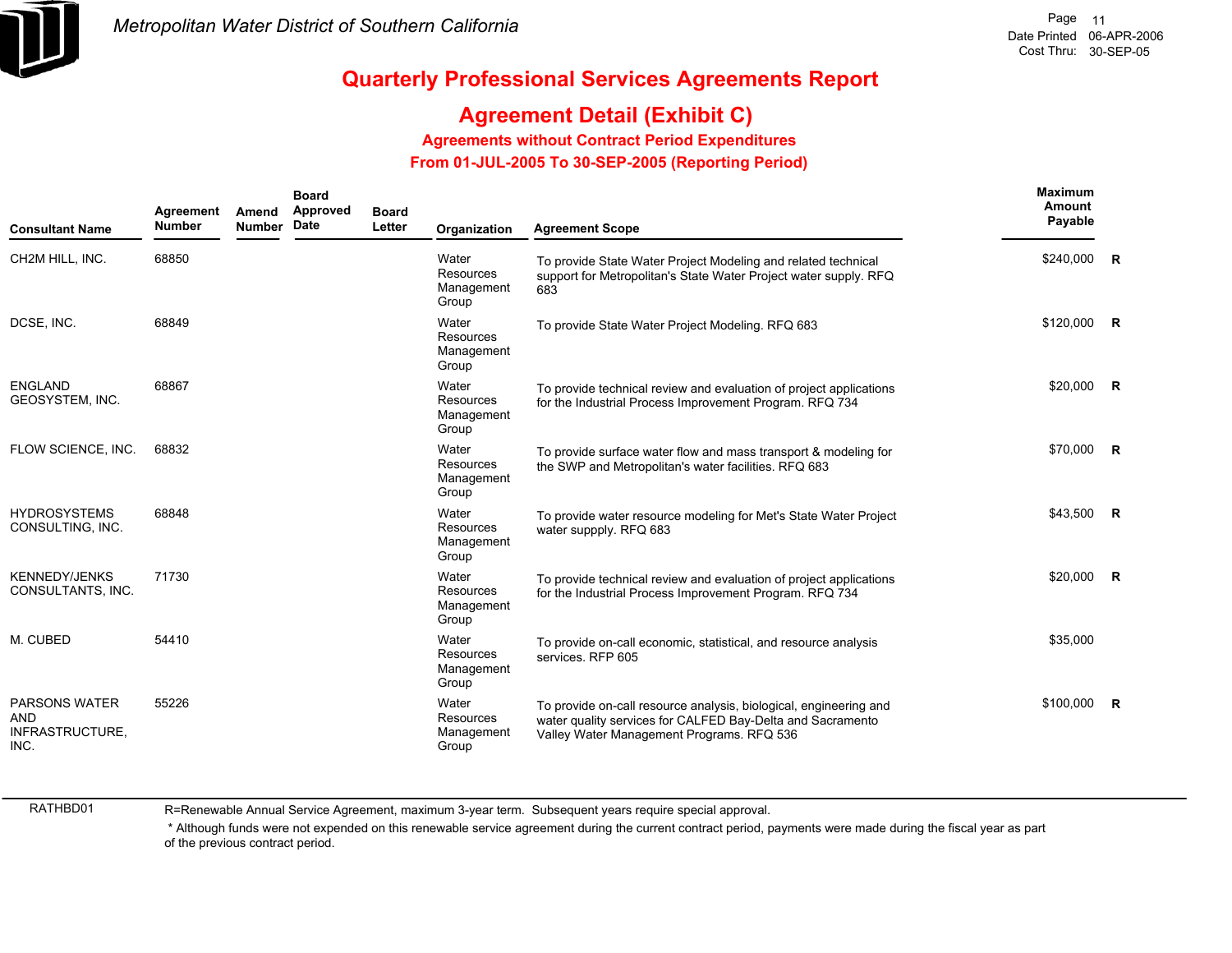

# **Agreement Detail (Exhibit C)**

**Agreements without Contract Period Expenditures**

 **From 01-JUL-2005 To 30-SEP-2005 (Reporting Period)** 

| <b>Consultant Name</b>                          | Agreement<br><b>Number</b>        | Amend<br><b>Number</b> | <b>Board</b><br><b>Approved</b><br><b>Date</b> | <b>Board</b><br>Letter | Organization                                                   | <b>Agreement Scope</b>                                                                   |               | Maximum<br>Amount<br>Payable |  |
|-------------------------------------------------|-----------------------------------|------------------------|------------------------------------------------|------------------------|----------------------------------------------------------------|------------------------------------------------------------------------------------------|---------------|------------------------------|--|
| <b>R2 RESOURCE</b><br>CONSULTANTS, INC.         | 67612                             |                        |                                                |                        | Water<br><b>Resources</b><br>Management<br>Group               | To provide fish biology and ecosystem restoration services for the<br>Bay Delta. RFQ 722 |               | \$55,000 R                   |  |
| <b>RAIN BIRD SERVICES</b><br><b>CORPORATION</b> | 65050                             |                        |                                                |                        | Water<br>Resources<br>Management<br>Group                      | To provide technical service for the Protector Del Auga program.<br>693                  |               | \$40,000                     |  |
| KPMG, LLP                                       | 41821                             |                        | 12-JUN-01                                      | $8-5$                  | Office of the<br>Auditor                                       | To provide audit services. RFP 482                                                       |               | \$158,075 R                  |  |
| THE COHEN GROUP                                 | 68855                             |                        |                                                |                        | Office of the<br>Auditor                                       | To provide an assessment for the Hazardous Material audit<br>assignment.                 |               | \$35,000                     |  |
| <b>CASH &amp; ASSOCIATES</b>                    | 52797                             |                        |                                                |                        | <b>Real Property</b><br>Development &<br>Management<br>(91013) | To provide on-call architectural services. RFQ 565                                       |               | $$249,000$ R                 |  |
|                                                 | <b>Total Number of Agreements</b> |                        | 118                                            |                        |                                                                |                                                                                          | <b>Totals</b> | \$43,678,723                 |  |
|                                                 |                                   |                        |                                                |                        |                                                                |                                                                                          |               |                              |  |

**\* \* \* End of Report \* \* \***

RATHBD01

R=Renewable Annual Service Agreement, maximum 3-year term. Subsequent years require special approval.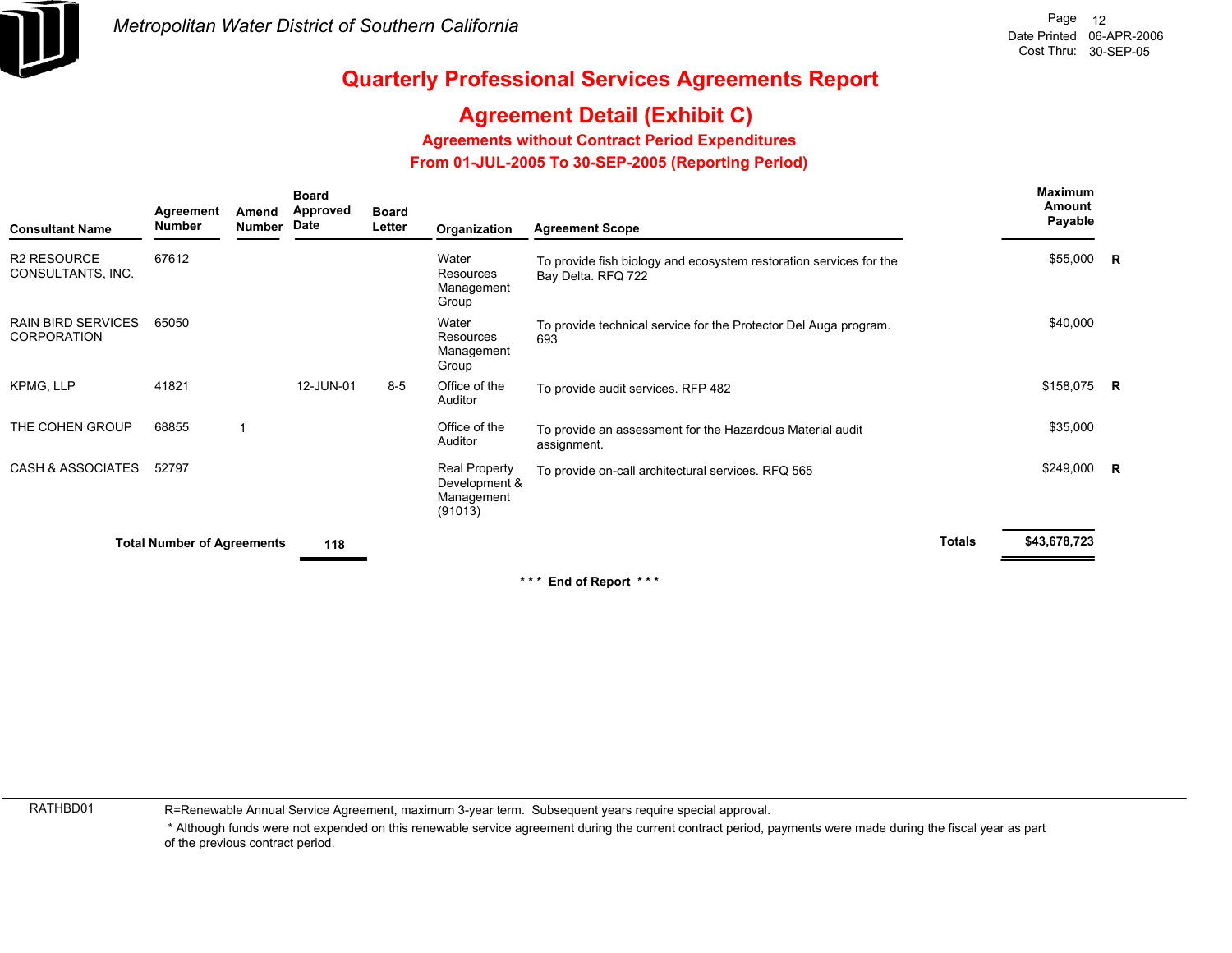

## **Agreement Detail (Exhibit D)**

**Grants**

### **From 01-JUL-2005 To 30-SEP-2005 (Reporting Period)**

| <b>Consultant Name</b>                                      | Agreement<br><b>Number</b> | Amend<br><b>Number</b> | <b>Board</b><br>Approved<br>Date | <b>Board</b><br>Letter | Organization                               | <b>Agreement Scope</b>                                                                                                                                                               | Maximum<br>Amount<br>Payable | Reporting<br><b>Period</b><br><b>Expenditure</b> |
|-------------------------------------------------------------|----------------------------|------------------------|----------------------------------|------------------------|--------------------------------------------|--------------------------------------------------------------------------------------------------------------------------------------------------------------------------------------|------------------------------|--------------------------------------------------|
| <b>HUMBOLDT STATE</b><br><b>UNIVERSITY</b>                  | 60909                      |                        |                                  |                        | Water System<br>Operations<br>Group        | GRANT: To provide research services to the<br>State Water Resources Control Board to<br>assess the source and loads for elevated E.<br>Coli levels in the Castaic Lake watershed.    | \$50,000                     | \$20,000                                         |
| <b>ORANGE COUNTY</b><br><b>WATER DISTRICT</b>               | 41812                      |                        |                                  |                        | Water System<br>Operations<br>Group        | <b>GRANT:</b> Watershed protection for the Flood<br>Protection Act (Project #102888)                                                                                                 | \$415,000                    | \$0                                              |
| <b>ORANGE COUNTY</b><br><b>WATER DISTRICT</b>               | 52374                      |                        |                                  |                        | Water System<br>Operations<br>Group        | <b>GRANT: " Desalination Research and</b><br>Innovation Partnership - EPA II" (Project<br>#701673)                                                                                   | \$299,697                    | \$0                                              |
| ORANGE COUNTY<br><b>WATER DISTRICT</b>                      | 36108                      |                        |                                  |                        | Water System<br>Operations<br>Group        | GRANT: Desalination (Project #102888 EPA1)<br>(Closed 11/4/05)                                                                                                                       | \$118.775                    | \$116.760                                        |
| ORANGE COUNTY<br><b>WATER DISTRICT</b>                      | 58431                      | 2                      |                                  |                        | Water System<br>Operations<br>Group        | GRANTS: 1) CEC - Energy usage, water<br>supply reliability, and water<br>quality.(Project#701675) 2) DWR - Watershed<br>protection for the Flood Protection Act (Project<br>#701676) | \$25,000                     | \$8,350                                          |
| PIRNIE, INC.,<br><b>MALCOLM</b>                             | 57399                      | 2                      |                                  |                        | <b>Water System</b><br>Operations<br>Group | <b>GRANT: "Contribution of Wastewater to DBP</b><br>Formation." (Project #701632)                                                                                                    | \$123,742                    | \$33,297                                         |
| <b>PONTIUS WATER</b><br>CONSULTANTS, INC.                   | 57401                      |                        |                                  |                        | Water System<br>Operations<br>Group        | <b>GRANT: "Contribution of Wastewater to DBP</b><br>Formation." (Project #701632)                                                                                                    | \$7,904                      | \$2,000                                          |
| PURDUE UNIVERSITY                                           | 58434                      |                        |                                  |                        | Water System<br>Operations<br>Group        | GRANT: DWR - "Safe Drinking Water, Clean<br>Water, Watershed Protection and Flood<br>Protection Act." (Project #10288)                                                               | \$200,179                    | \$120,219                                        |
| <b>REGENTS OF THE</b><br>UNIV OF CALIF<br><b>RIVERSIDE</b>  | 58445                      | $\mathbf{1}$           |                                  |                        | Water System<br>Operations<br>Group        | <b>GRANT: EPA - "Desalination Research &amp;</b><br>Innovative Partnership - EPA<br>III."(Project#701674)                                                                            | \$200,000                    | \$0                                              |
| <b>REGENTS OF THE</b><br>UNIVERSITY OF<br><b>CALIFORNIA</b> | 46863                      | $\overline{2}$         |                                  |                        | Water System<br>Operations<br>Group        | GRANT: Watershed protection in regards to<br>the Flood Protection Act. (Project #701676)                                                                                             | \$178,804                    | \$96,774                                         |

RATHBD01

Reporting Period Expenditure - For renewable annual service agreements only, expenditures incurred in the current contract year are included.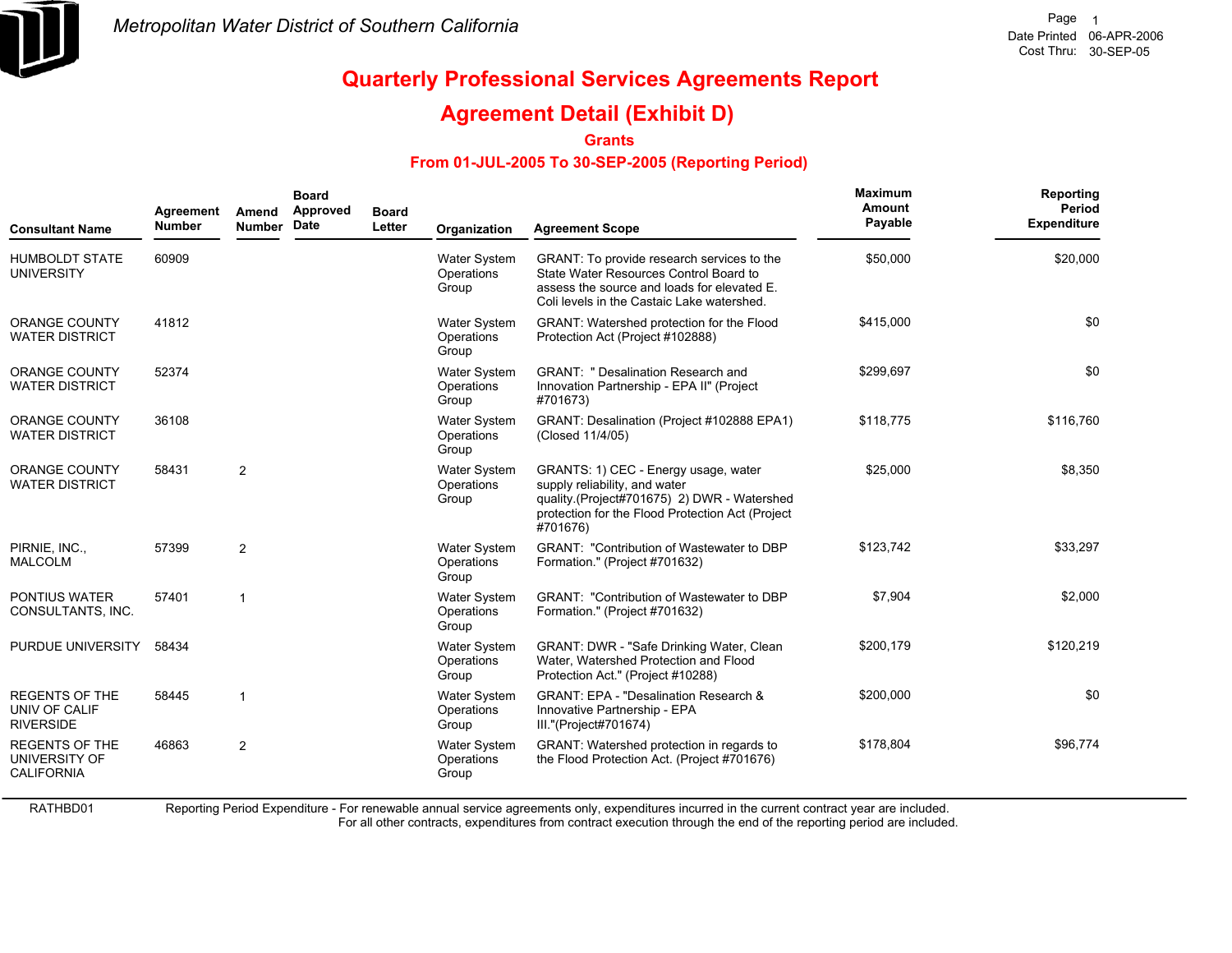

### **Agreement Detail (Exhibit D)**

**Grants**

### **From 01-JUL-2005 To 30-SEP-2005 (Reporting Period)**

| <b>Consultant Name</b>                                                    | Agreement<br><b>Number</b> | Amend<br><b>Number</b> | <b>Board</b><br>Approved<br><b>Date</b> | <b>Board</b><br>Letter | Organization                               | <b>Agreement Scope</b>                                                                                                          | Maximum<br>Amount<br>Payable | Reporting<br>Period<br><b>Expenditure</b> |
|---------------------------------------------------------------------------|----------------------------|------------------------|-----------------------------------------|------------------------|--------------------------------------------|---------------------------------------------------------------------------------------------------------------------------------|------------------------------|-------------------------------------------|
| <b>REGENTS OF THE</b><br>UNIVERSITY OF<br><b>CALIFORNIA</b>               | 52377                      |                        |                                         |                        | Water System<br>Operations<br>Group        | <b>GRANT: EPA - "Desalination Research &amp;</b><br>Innovative Partnership". EPA II supports<br>DRIP Project. (Project #701673) | \$243,000                    | \$145,858                                 |
| <b>REGENTS OF THE</b><br>UNIVERSITY OF<br><b>CALIFORNIA</b>               | 41809                      | 1                      |                                         |                        | <b>Water System</b><br>Operations<br>Group | GRANT: Watershed protection in regards to<br>the Flood Protection Act. (Project #701676)                                        | \$275,000                    | \$0                                       |
| <b>REGENTS OF THE</b><br>UNIVERSITY OF<br><b>CALIFORNIA</b>               | 52378                      |                        |                                         |                        | <b>Water System</b><br>Operations<br>Group | <b>GRANT: "Desalination Research and</b><br>Innovation Partnership - EPA II." (Project<br>#701673)                              | \$243,000                    | \$101,570                                 |
| <b>REGENTS OF THE</b><br>UNIVERSITY OF<br>CALIFORNIA,<br><b>RIVERSIDE</b> | 41810                      | 1                      |                                         |                        | <b>Water System</b><br>Operations<br>Group | GRANT: "Safe Drinking Water, Clean Water,<br>Watershed Protection and Flood Protection<br>Act."                                 | \$345,000                    | \$146,574                                 |
| RITTMANN, DR.<br><b>BRUCE E.</b>                                          | 57400                      | 1                      |                                         |                        | <b>Water System</b><br>Operations<br>Group | <b>GRANT: "Contribution of Wastewater to DBP</b><br>Formation." (Project# 701632)                                               | \$8,000                      | \$1,600                                   |
| SAN DIEGO COUNTY<br><b>WATER AUTHORITY</b>                                | 36106                      |                        |                                         |                        | <b>Water System</b><br>Operations<br>Group | GRANT: Desalination (Project #10288 EPA1)<br>(Closed 11/4/05)                                                                   | \$118,775                    | \$59,387                                  |
| <b>SAN DIEGO COUNTY</b><br><b>WATER AUTHORITY</b>                         | 41811                      | $\overline{2}$         |                                         |                        | Water System<br>Operations<br>Group        | GRANT: DWR - "Safe Drinking Water, Clean<br>Water, Watershed Protection and Flood<br>Protection Act." (Project#701676)          | \$1,049,000                  | \$0                                       |
| <b>SAN DIEGO COUNTY</b><br><b>WATER AUTHORITY</b>                         | 52373                      |                        |                                         |                        | <b>Water System</b><br>Operations<br>Group | <b>GRANT: "Desalination Research and</b><br>Innovation Partnership - EPA II." (Project<br>#701673)                              | \$243,000                    | \$0                                       |
| <b>SANTA CLARA</b><br><b>VALLEY WATER</b><br><b>DISTRICT</b>              | 52375                      |                        |                                         |                        | <b>Water System</b><br>Operations<br>Group | <b>GRANT: "Desalination Research and</b><br>innovation Partnership ' EPA II" (Project<br>#701673)                               | \$243,000                    | \$0                                       |
| <b>SANTA CLARA</b><br><b>VALLEY WATER</b><br><b>DISTRICT</b>              | 41808                      |                        |                                         |                        | <b>Water System</b><br>Operations<br>Group | GRANT: "Safe Drinking Water, Clean Water,<br>Watershed Protection and Flood Protection<br>Act." (Project 701676)                | \$557,000                    | \$0                                       |

RATHBD01

Reporting Period Expenditure - For renewable annual service agreements only, expenditures incurred in the current contract year are included.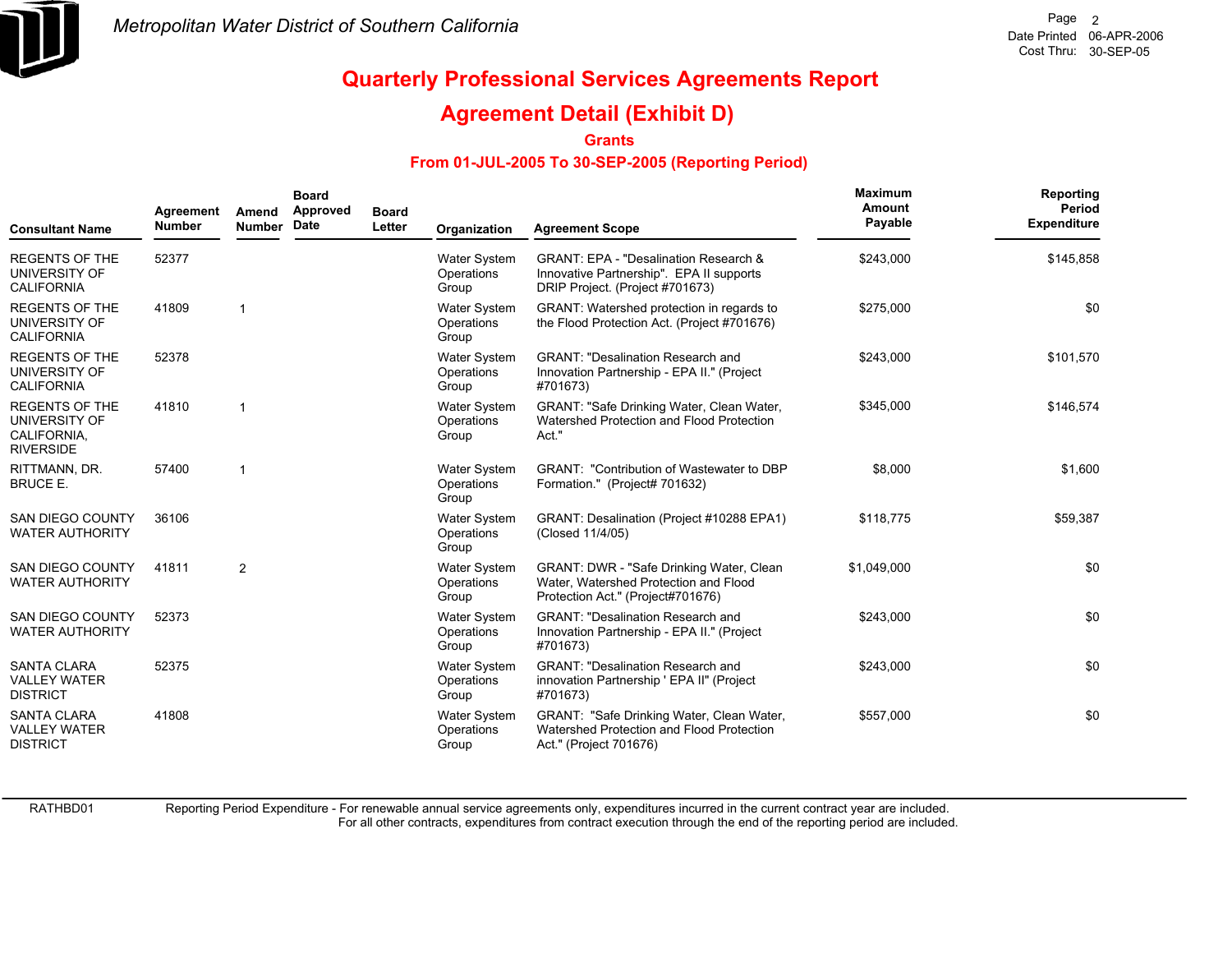

### **Agreement Detail (Exhibit D)**

**Grants**

### **From 01-JUL-2005 To 30-SEP-2005 (Reporting Period)**

| <b>Consultant Name</b>                                         | Agreement<br><b>Number</b>        | Amend<br><b>Number</b> | <b>Board</b><br>Approved<br>Date | <b>Board</b><br>Letter | Organization                               | <b>Agreement Scope</b>                                                                                                      | <b>Maximum</b><br>Amount<br>Payable | Reporting<br>Period<br><b>Expenditure</b> |
|----------------------------------------------------------------|-----------------------------------|------------------------|----------------------------------|------------------------|--------------------------------------------|-----------------------------------------------------------------------------------------------------------------------------|-------------------------------------|-------------------------------------------|
| SONOMA COUNTY<br><b>WATER AGENCY</b>                           | 52376                             |                        |                                  |                        | Water System<br>Operations<br>Group        | GRANT: EPA - "Desalination Research &<br>Innovative Partnership". EPA II supports<br>DRIP Project. (Project #701673)        | \$188,000                           | \$94,000                                  |
| <b>U.S. BUREAU OF</b><br><b>RECLAMATION</b>                    | 66418                             |                        |                                  |                        | <b>Water System</b><br>Operations<br>Group | GRANT: To provide research services for the<br>Rio filtration project for the Water Improvement<br>Center. (Project#102888) | \$583.000                           | \$285,000                                 |
| U.S. GEOLOGICAL<br><b>SURVEY</b>                               | 68216                             |                        |                                  |                        | Water System<br>Operations<br>Group        | <b>GRANT: Occurrence &amp; Formation of</b><br>Nitrogenous Disinfection By Products.<br>(Project#701663)                    | \$5,000                             | \$0                                       |
| UNIVERSITY OF<br><b>COLORADO AT</b><br><b>BOULDER</b>          | 57398                             | $\overline{2}$         |                                  |                        | <b>Water System</b><br>Operations<br>Group | <b>GRANT: "Contribution of Wastewater to DBP</b><br>Formation." (Project #701632)                                           | \$102,742                           | \$55,169                                  |
| UNIVERSITY OF<br><b>SOUTHERN</b><br><b>CALIFORNIA</b>          | 51539                             |                        |                                  |                        | Water System<br>Operations<br>Group        | <b>GRANT: "Desalination Research and</b><br>Innovation Partnership - EPA II" (Project<br>#102888)                           | \$271,000                           | \$146,619                                 |
| <b>WEST BASIN</b><br><b>MUNICIPAL WATER</b><br><b>DISTRICT</b> | 36107                             |                        |                                  |                        | <b>Water System</b><br>Operations<br>Group | <b>GRANT: USEPA - " Desalination Research</b><br>and Innovation Partnership." (Project #102888<br>EPA1) (Closed 11/4/05)    | \$118,775                           | \$118,775                                 |
| <b>WEST BASIN</b><br><b>MUNICIPAL WATER</b><br><b>DISTRICT</b> | 41807                             |                        |                                  |                        | <b>Water System</b><br>Operations<br>Group | GRANT: Safe Drinking Water, Clean Water,<br>Watershed Protection and Flood Protection<br>Act. (Project #701676)             | \$564,580                           | \$0                                       |
| <b>WEST BASIN</b><br><b>MUNICIPAL WATER</b><br><b>DISTRICT</b> | 52372                             |                        |                                  |                        | <b>Water System</b><br>Operations<br>Group | <b>GRANT: "Desalination Research and</b><br>Innovation Partnership - EPA II."<br>(Project#701673)                           | \$98,000                            | \$0                                       |
|                                                                | <b>Total Number of Agreements</b> |                        | 28                               |                        |                                            | <b>Totals</b>                                                                                                               | \$6,874,973                         | \$1,551,952                               |

**\* \* \* End of Report \* \* \***

RATHBD01

Reporting Period Expenditure - For renewable annual service agreements only, expenditures incurred in the current contract year are included.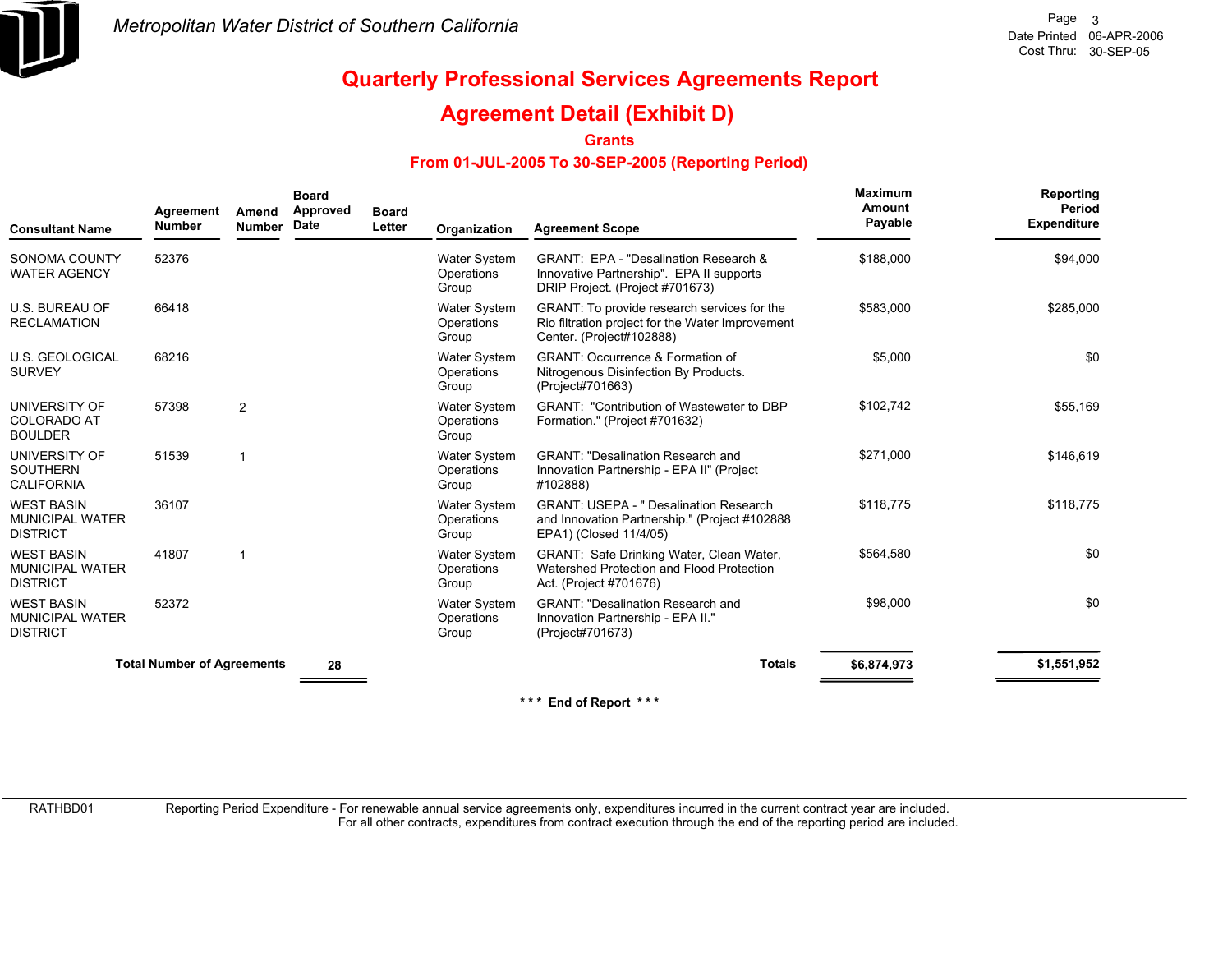

### **Agreement Detail (Exhibit E)**

### **All Terminated Agreements**

### **From 01-JUL-2005 To 30-SEP-2005 (Reporting Period)**

| <b>Consultant Name</b>                                | Agreement<br><b>Number</b> | Amend<br><b>Number</b> | <b>Board</b><br>Approved<br>Date | <b>Board</b><br>Letter | Organization                                                   | <b>Agreement Scope</b>                                                                                                                                  | <b>Maximum</b><br>Amount<br>Payable | Reporting<br>Period | Expenditure Value Received                                                                                                                                                                                                                              |
|-------------------------------------------------------|----------------------------|------------------------|----------------------------------|------------------------|----------------------------------------------------------------|---------------------------------------------------------------------------------------------------------------------------------------------------------|-------------------------------------|---------------------|---------------------------------------------------------------------------------------------------------------------------------------------------------------------------------------------------------------------------------------------------------|
| <b>LEARN CPR 4 LIFE</b>                               | 47441                      |                        |                                  |                        | Chief<br>Executive's<br>Office (Human<br>Resources<br>Section) | To provide medical emergency skills<br>training to MWD employees. (Closed<br>8/26/05) RFP 512                                                           | \$40,000 R                          | \$4,253             | Provided medical emergency skills<br>training (American Heart<br>Association curriculum) for floor<br>wardens.                                                                                                                                          |
| <b>SULLIVAN</b><br>INTERNATIONAL, INC.                | 59680                      |                        |                                  |                        | Chief<br>Executive's<br>Office                                 | To provide a training program for small<br>business vendors on contracting and<br>related finance and accounting<br>principles. (Closed 7/1/05) RFP 612 | $$42,000$ R                         | \$0                 | Provided meeting facilitation<br>services for the Business<br>Outreach Program's "Strategies<br>for Public Sector Contracting."                                                                                                                         |
| <b>CREATIVE</b><br><b>DEVELOPMENT</b><br>ASSOC., INC. | 63642                      | $\overline{1}$         |                                  |                        | <b>External Affairs</b><br>Group                               | To provide design and production<br>services of MWD's annual financial<br>reports. (Closed 9/23/05). RFP 713                                            | \$37,630                            | \$37,630            | Provided design and print<br>supervision of the 2004/05 Annual<br>Financial Report.                                                                                                                                                                     |
| <b>UNIVERSAL</b><br>EXHIBITS, INC.                    | 63648                      | -1                     |                                  |                        | <b>External Affairs</b><br>Group                               | To provide refurbishing services for<br>MWD's display at the Vista del Largo<br>Visitor Center. (Closed 7/1/05) RFP<br>712                              | \$40,017                            | \$35,300            | Updated a public water exhibit at<br>the Department of Water<br>Resources vistors center that<br>receives, on an average, 133,000<br>visitors per year.                                                                                                 |
| ARM TECH, INC.                                        | 46859                      | $\overline{2}$         |                                  |                        | <b>Chief Financial</b><br>Officer                              | To provide actuarial studies. (Closed<br>8/3/05) RFP 515                                                                                                | \$40,000                            | \$26,250            | Provided actuarial review of<br>MWD's SIRs for liability/property<br>and workers' compensation and<br>the risk associated with changing<br>them. Comment about the<br>financial stability of the self-<br>insured program at various rention<br>levels. |
| <b>BLIU CONSULTING</b><br><b>GROUP LLC</b>            | 60913                      | -1                     |                                  |                        | Corporate<br>Resources                                         | To provide project management<br>services for the IT section. (Closed<br>9/16/05) RFP 572                                                               | \$247,000                           | \$246,314           | Provided program/project<br>manager services, project<br>administrator/coordinator services,<br>and scheduler services.                                                                                                                                 |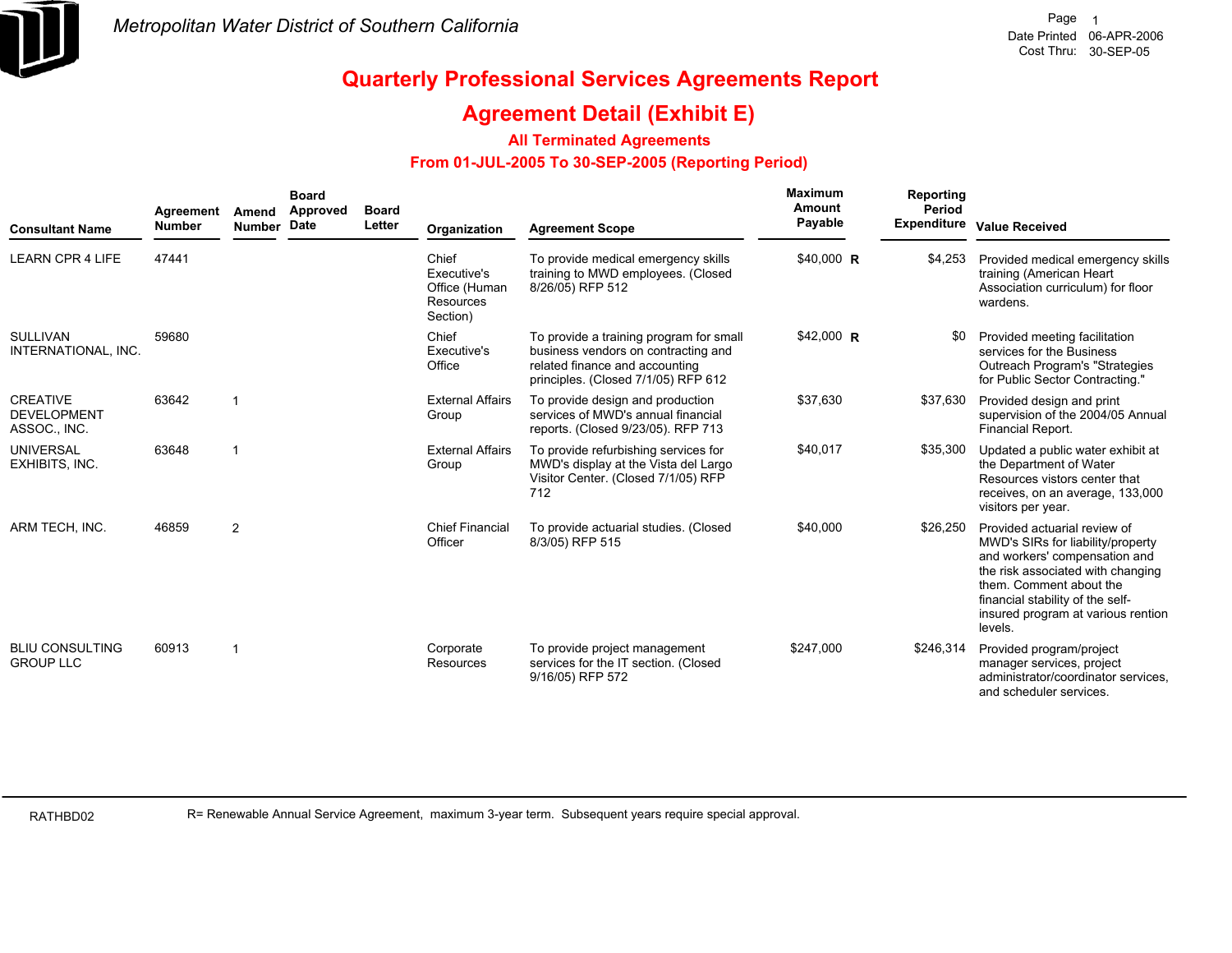

### **Agreement Detail (Exhibit E)**

### **All Terminated Agreements**

### **From 01-JUL-2005 To 30-SEP-2005 (Reporting Period)**

| <b>Consultant Name</b>                             | Agreement<br><b>Number</b> | Amend<br><b>Number</b> | <b>Board</b><br>Approved<br><b>Date</b> | <b>Board</b><br>Letter | Organization                  | <b>Agreement Scope</b>                                                                                                                                                                                                                          | <b>Maximum</b><br>Amount<br>Payable | Reporting<br>Period<br><b>Expenditure</b> | <b>Value Received</b>                                                                                                                                                                   |
|----------------------------------------------------|----------------------------|------------------------|-----------------------------------------|------------------------|-------------------------------|-------------------------------------------------------------------------------------------------------------------------------------------------------------------------------------------------------------------------------------------------|-------------------------------------|-------------------------------------------|-----------------------------------------------------------------------------------------------------------------------------------------------------------------------------------------|
| <b>BURNS &amp; MC</b><br>DONNELL, INC.             | 51127                      | $\overline{1}$         |                                         |                        | Corporate<br><b>Resources</b> | To provide hydraulic engineering<br>services. (Closed 9/29/05) RFQ 557                                                                                                                                                                          | \$245,000 R                         | \$4,888                                   | Provided research on Lake<br>Skinner Dam Inundation for<br>submittal to the State of California<br>Office of Emergency Services.<br>Delivered Inundation report and<br>Inundation maps. |
| <b>COMPUWARE</b><br><b>CORPORATION</b>             | 63650                      | 2                      |                                         |                        | Corporate<br>Resources        | To provide quality control testing<br>services for Outlook 2003, Exchange<br>5.5 and Exchange 2003. (Closed<br>7/1/05) RFP 572                                                                                                                  | \$40,000                            | \$39,161                                  | Provided implementation and<br>deployment process Coexistence<br>of Exchange 5.5 and Exchange<br>2003 Outlook.                                                                          |
| <b>COMSYS SERVICES.</b><br><b>LLC</b>              | 63644                      | 2                      |                                         |                        | Corporate<br><b>Resources</b> | To provide IT with an evaluation of<br>their Project Management office based<br>on a Standard Capability Maturity<br>model (CMM) and provide a training<br>program to increase the use and<br>understanding of CMM. (Closed<br>8/22/05) RFP 572 | \$55,000                            | \$51,802                                  | Provided workshop to develop<br>methodology to address findings<br>and assessed Metropolitan's<br>CMMI capabilities.                                                                    |
| <b>ICTUS CONSULTING,</b><br><b>LLC</b>             | 68201                      |                        |                                         |                        | Corporate<br>Resources        | To provide legal research for updating<br>MWD's Records Disposition and<br>Retention Schedule. (Closed 9/23/05)                                                                                                                                 | \$24,750                            | \$24,750                                  | Completed research on 260<br>records retention regulations.<br>Made recommendations on Legal<br>and Organizational retention<br>periods.                                                |
| <b>INNERLINE</b><br><b>ENGINEERING</b>             | 67604                      |                        |                                         |                        | Corporate<br>Resources        | To provide pipeline inspection services<br>using a video inspection method.<br>(Closed 9/23/05). RFP 724                                                                                                                                        | \$91,300                            | \$91,000                                  | Provided video tape inspection<br>and assessment of the Orange<br>County Feeder.                                                                                                        |
| <b>KENNEDY/JENKS</b><br>CONSULTANTS, INC.          | 40443                      | $\overline{4}$         | 13-MAR-01                               | $8 - 7$                | Corporate<br>Resources        | To provide aguifer testing services of<br>Hayfield Groundwater Basin. (Closed<br>8/26/05) RFP 455                                                                                                                                               | \$3,900,000                         | \$3,876,697                               | Provided programming, drilled two<br>pilot production wells and 11<br>exploratory borings/wells,<br>performed aquifer pumping tests,<br>and water quality analysis studies.             |
| <b>MOOTE &amp;</b><br>ASSOCIATES, INC.,<br>PAUL A. | 48321                      | -1                     |                                         |                        | Corporate<br><b>Resources</b> | To provide land title research services.<br>(Closed 9/30/05) RFP 535                                                                                                                                                                            | \$249,000                           | \$245,269                                 | Provided land title searches,<br>chains of title, and preliminary title<br>reports.                                                                                                     |

RATHBD02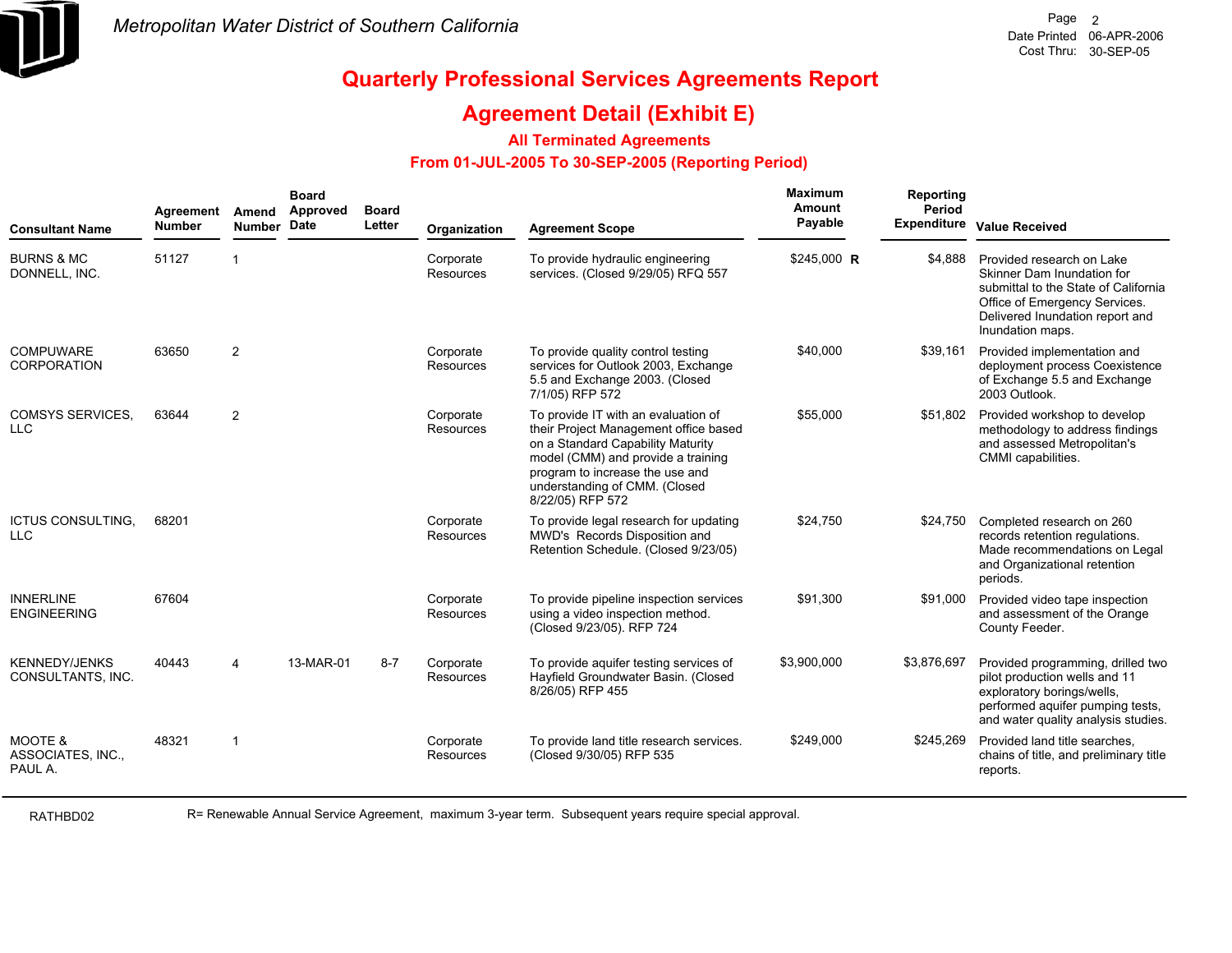

### **Agreement Detail (Exhibit E)**

### **All Terminated Agreements**

### **From 01-JUL-2005 To 30-SEP-2005 (Reporting Period)**

| <b>Consultant Name</b>                                             | Agreement<br><b>Number</b> | Amend<br>Number Date | <b>Board</b><br>Approved | <b>Board</b><br>Letter | Organization                               | <b>Agreement Scope</b>                                                                                                                                                      | Maximum<br>Amount<br>Payable | Reporting<br>Period | Expenditure Value Received                                                                                                                                                                                     |
|--------------------------------------------------------------------|----------------------------|----------------------|--------------------------|------------------------|--------------------------------------------|-----------------------------------------------------------------------------------------------------------------------------------------------------------------------------|------------------------------|---------------------|----------------------------------------------------------------------------------------------------------------------------------------------------------------------------------------------------------------|
| <b>OTIS ELEVATOR</b><br><b>COMPANY</b>                             | 46206                      |                      |                          |                        | Corporate<br>Resources                     | To provide elevator maintenance<br>services. (Closed 8/26/05) RFP 511                                                                                                       | \$245,000                    | \$230,591           | Provided maintenance and repair<br>for elevators in the headquarters<br>building.                                                                                                                              |
| <b>PARSONS</b><br><b>INFRASTRUCTURE &amp;</b><br><b>TECHNOLOGY</b> | A04857                     |                      | 29-JUL-94                | $7-6$                  | Corporate<br>Resources                     | To provide final design services for<br>Oxidation Retrofit Program at Jensen<br>and Mills filtration plants. (Closed<br>8/3/05) RFP 146                                     | \$6,400,000                  | \$6,198,449         | Provided final design drawings for<br>Jensen ORP, and engineering<br>consulting for specialized<br>technical areas including fire<br>protection design and hydraulic<br>design for ozone gas piping.           |
| <b>SPHERION PACIFIC</b><br><b>ENTERPRISES, LLC</b>                 | 61482                      | 5                    |                          |                        | Corporate<br>Resources                     | To design and implement Exchange<br>2003 for IT. (Closed 7/11/05) RFP 572                                                                                                   | \$239,271                    | \$237,181           | Provided completed design of<br>Exchange 2003, developed proof<br>of concept of proposed Exchange<br>2003 design, and implemented<br>Exchange 2003 and related<br>technologies into production<br>environment. |
| <b>ALAMEDA COUNTY</b><br><b>WATER DISTRICT</b>                     | 37712                      |                      |                          |                        | <b>Water System</b><br>Operations<br>Group | <b>GRANT: "Improving Energy Usage,</b><br>Water Supply Reliability, and Water<br>Quality Using Advanced Water<br>Treatment Processes." (Project<br>#102888) (Closed 8/8/05) | \$50,000                     | \$50,000            | Provided research for<br>Metropolitan's Research and<br>Innovation Partnership (DRIP) to<br>evaluate means to desalt<br>alternative water supplies.                                                            |
| CAROLLO<br>ENGINEERS, P.C.                                         | 56020                      | 2                    |                          |                        | Water System<br>Operations<br>Group        | GRANT: Energy usage, water supply<br>reliability, and water quality. (Project<br>#102888) (Closed 8/8/05)                                                                   | \$100,000                    | \$100,000           | Provided research to<br>Metropolitan's Desalination<br>Research and Innovation<br>Partnership (DRIP), created<br>design criteria for a large-scale<br>desalination facility along the<br>Colorado River.       |
| CAROLLO<br>ENGINEERS, P.C.                                         | 65047                      |                      |                          |                        | <b>Water System</b><br>Operations<br>Group | To provide a study related to an early-<br>warning system for the conveyance<br>and distribution systems. (Closed<br>7/5/05                                                 | \$24,999                     | \$11,934            | Provided security expertise for<br>early contaminant detection<br>systems.                                                                                                                                     |

RATHBD02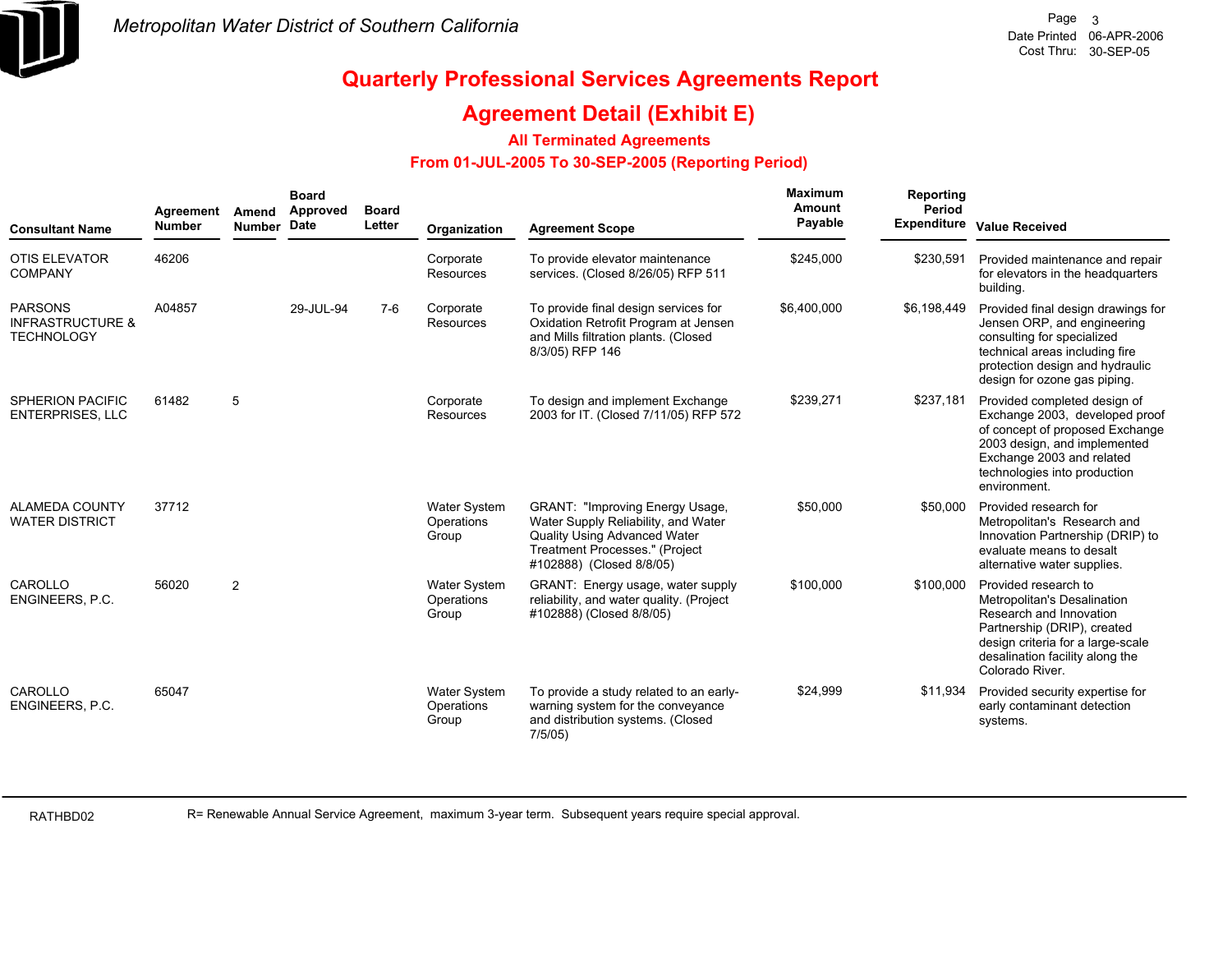

### **Agreement Detail (Exhibit E)**

### **All Terminated Agreements**

### **From 01-JUL-2005 To 30-SEP-2005 (Reporting Period)**

| <b>Consultant Name</b>                                                    | Agreement<br><b>Number</b> | Amend<br>Number Date    | <b>Board</b><br>Approved | <b>Board</b><br>Letter | Organization                               | <b>Agreement Scope</b>                                                                                                                                                     | Maximum<br>Amount<br>Payable | Reporting<br>Period | <b>Expenditure Value Received</b>                                                                                                                                   |
|---------------------------------------------------------------------------|----------------------------|-------------------------|--------------------------|------------------------|--------------------------------------------|----------------------------------------------------------------------------------------------------------------------------------------------------------------------------|------------------------------|---------------------|---------------------------------------------------------------------------------------------------------------------------------------------------------------------|
| <b>ORANGE COUNTY</b><br><b>WATER DISTRICT</b>                             | 37713                      |                         |                          |                        | Water System<br>Operations<br>Group        | GRANT: Energy usage, water supply<br>reliability, and water quality. (Project<br>#102888) (Closed 8/8/05)                                                                  | \$300,000                    | \$255,927           | Provided research for<br>Metropolitan's Desalination<br>Research and Innovation<br>Partnership (DRIP) to evaluate<br>means to desalt alternative water<br>supplies. |
| <b>REGENTS OF THE</b><br>UNIVERSITY OF<br>CALIFORNIA.<br><b>RIVERSIDE</b> | 37714                      | $\overline{\mathbf{1}}$ |                          |                        | <b>Water System</b><br>Operations<br>Group | GRANT: Energy usage, water supply<br>reliability, and water quality. (Project<br>#102888) (Closed 8/8/05)                                                                  | \$213,351                    | \$213,198           | Provided research to<br>Metropolitan's Desalination<br>Research and Innovation<br>Partnership (DRIP) to evaluate<br>means to desalt alternative water<br>supplies.  |
| SAN DIEGO COUNTY<br><b>WATER AUTHORITY</b>                                | 37711                      | -1                      |                          |                        | Water System<br>Operations<br>Group        | GRANT: Energy usage, water supply<br>reliability, and water quality. (Project<br>#102888) (Closed 8/8/05)                                                                  | \$300,000                    | \$300,000           | Provided research for<br>Metropolitan's Desalination<br>Research and Innovation<br>Partnership (DRIP) to evaluate<br>means to desalt alternative water<br>supplies. |
| <b>SANTA CLARA</b><br><b>VALLEY WATER</b><br><b>DISTRICT</b>              | 37715                      |                         |                          |                        | <b>Water System</b><br>Operations<br>Group | GRANT: Energy usage, water supply<br>reliability, and water quality. (Project<br>#102888) (Closed 8/8/05)                                                                  | \$50,000                     | \$50,000            | Provided research to<br>Metropolitan's Desalination<br>Research and Innovation<br>Partnership (DRIP) to evaluate<br>means to desalt alternative water<br>supplies.  |
| SONOMA COUNTY<br><b>WATER AGENCY</b>                                      | 40446                      | -1                      |                          |                        | Water System<br>Operations<br>Group        | <b>GRANT: "Improving Energy Usage,</b><br>Water Supply Reliability and Water<br>Quality Using Advanced Water<br>Treatment Processes." (Project<br>#102888) (Closed 8/8/05) | \$50,000                     | \$50,000            | Provided research for<br>Metropolitan's Desalination<br>Research and Innovation<br>Partnership (DRIP) to evaluate<br>means to desalt alternative water<br>supplies. |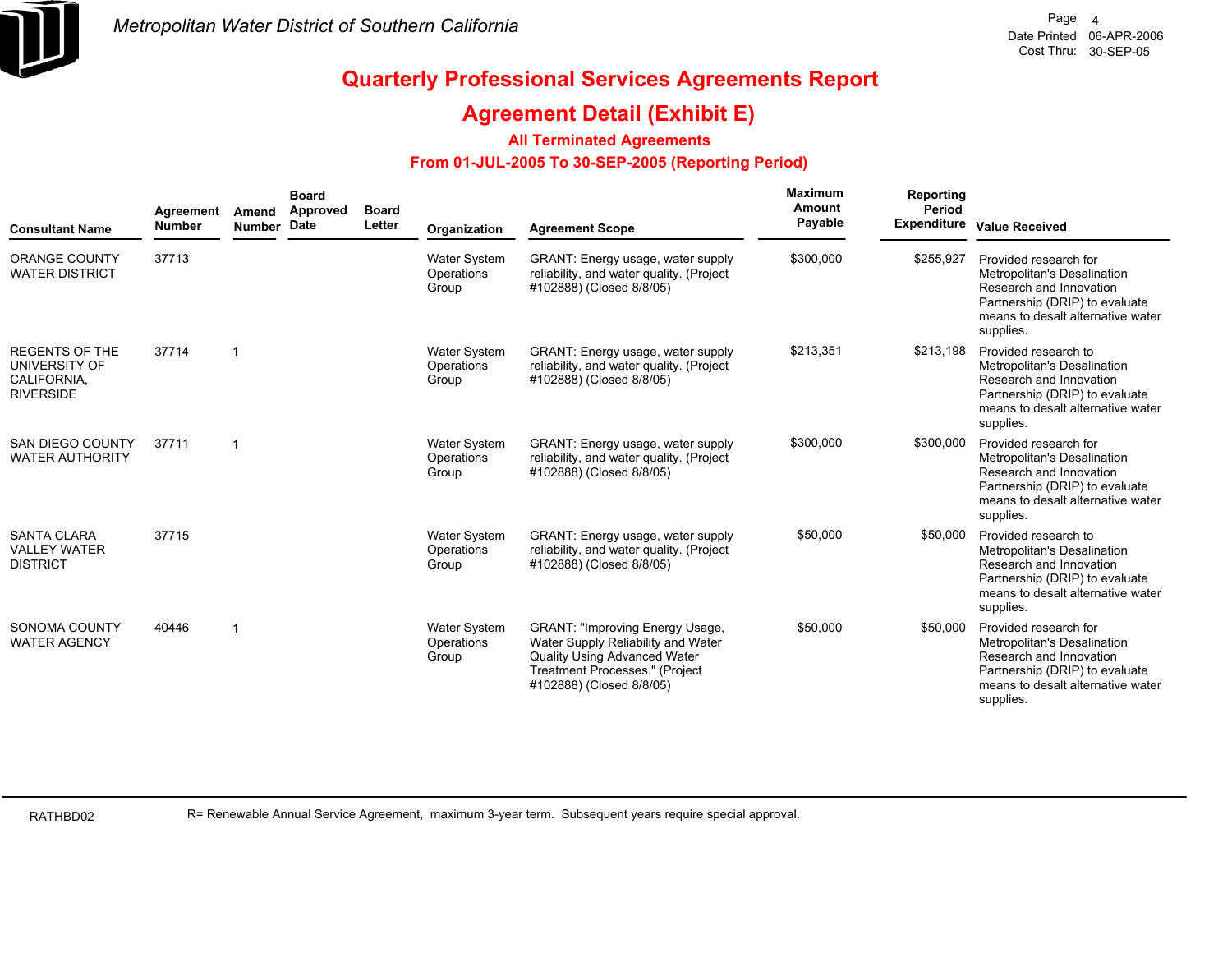

### **Agreement Detail (Exhibit E)**

### **All Terminated Agreements**

### **From 01-JUL-2005 To 30-SEP-2005 (Reporting Period)**

| <b>Consultant Name</b>                                         | Agreement<br><b>Number</b> | Amend<br>Number Date | <b>Board</b><br>Approved | <b>Board</b><br>Letter | Organization                                     | <b>Agreement Scope</b>                                                                                                                                                | <b>Maximum</b><br>Amount<br>Payable | Reporting<br>Period | <b>Expenditure Value Received</b>                                                                                                                                                                        |
|----------------------------------------------------------------|----------------------------|----------------------|--------------------------|------------------------|--------------------------------------------------|-----------------------------------------------------------------------------------------------------------------------------------------------------------------------|-------------------------------------|---------------------|----------------------------------------------------------------------------------------------------------------------------------------------------------------------------------------------------------|
| <b>U.S. BUREAU OF</b><br><b>RECLAMATION</b>                    | 46861                      |                      |                          |                        | Water System<br>Operations<br>Group              | GRANT: Energy usage, water supply<br>reliability, and water quality. (Project<br>#102888) (Closed 8/8/05)                                                             | \$448,169                           | \$241.456           | Provided research to<br>Metropolitan's Desalination<br>Research and Innovation<br>Partnership (DRIP), created<br>design criteria for a large-scale<br>desalination facility along the<br>Colorado River. |
| <b>U.S. DEPARTMENT</b><br>OF INTERIOR                          | 51130                      |                      |                          |                        | <b>Water System</b><br>Operations<br>Group       | To perform field survey work and water<br>quality analyses for samples from the<br>southern California area. (Closed<br>7/5/05                                        | \$20,000                            |                     | Provided specialized analytical<br>services to assist with the<br>investigation of potential leaks<br>when Metroplitan's facilities may<br>be involved.                                                  |
| <b>WEST BASIN</b><br><b>MUNICIPAL WATER</b><br><b>DISTRICT</b> | 37710                      | 2                    |                          |                        | <b>Water System</b><br>Operations<br>Group       | GRANT: "Improving Energy Usage,<br>Water Supply Reliability, and Water<br><b>Quality Using Advanced Treatment</b><br>Processes." (Project #102888)<br>(Closed 8/8/05) | \$300,000                           | \$300,000           | Provided research for<br>Metropolitan's Desalination<br>Research and Innovation<br>Partnership (DRIP) to evaluate<br>means to desalt alternative water<br>supplies.                                      |
| ALEVIZON, WILLIAM                                              | 46205                      |                      |                          |                        | Water<br><b>Resources</b><br>Management<br>Group | To provide scientific and technical<br>services for the San Joaquin, Bay-<br>Delta. (Closed 7/1/05) RFP 498                                                           | $$20,000$ R                         | \$0                 | Provided timely analyses related<br>to the recovery of threatened and<br>endangered Bay/Delta salmon.                                                                                                    |
| <b>BAILEY</b><br><b>ENVIRONMENTAL</b>                          | 44970                      |                      |                          |                        | Water<br>Resources<br>Management<br>Group        | To provide scientific and technical<br>services for Bay Delta. (Closed 7/1/05)<br><b>RFP 498</b>                                                                      | \$40,000 R                          | \$0                 | Challenged the proposed listing of<br>green sturgeon as a threatened<br>species. Analyzed indirect effects<br>of export pumping of juvenile<br>threatened or endangered salmon.                          |
| <b>BUELL &amp;</b><br>ASSOCIATES, INC.                         | 46204                      | 3                    |                          |                        | Water<br><b>Resources</b><br>Management<br>Group | To provide scientific and technical<br>services for Bay Delta. (Closed 7/1/05)<br><b>RFP 498</b>                                                                      | \$80,000 R                          | SO.                 | Advised on several listed salmon<br>issues in the Bay/Delta and the<br>ocean harvest.                                                                                                                    |

RATHBD02